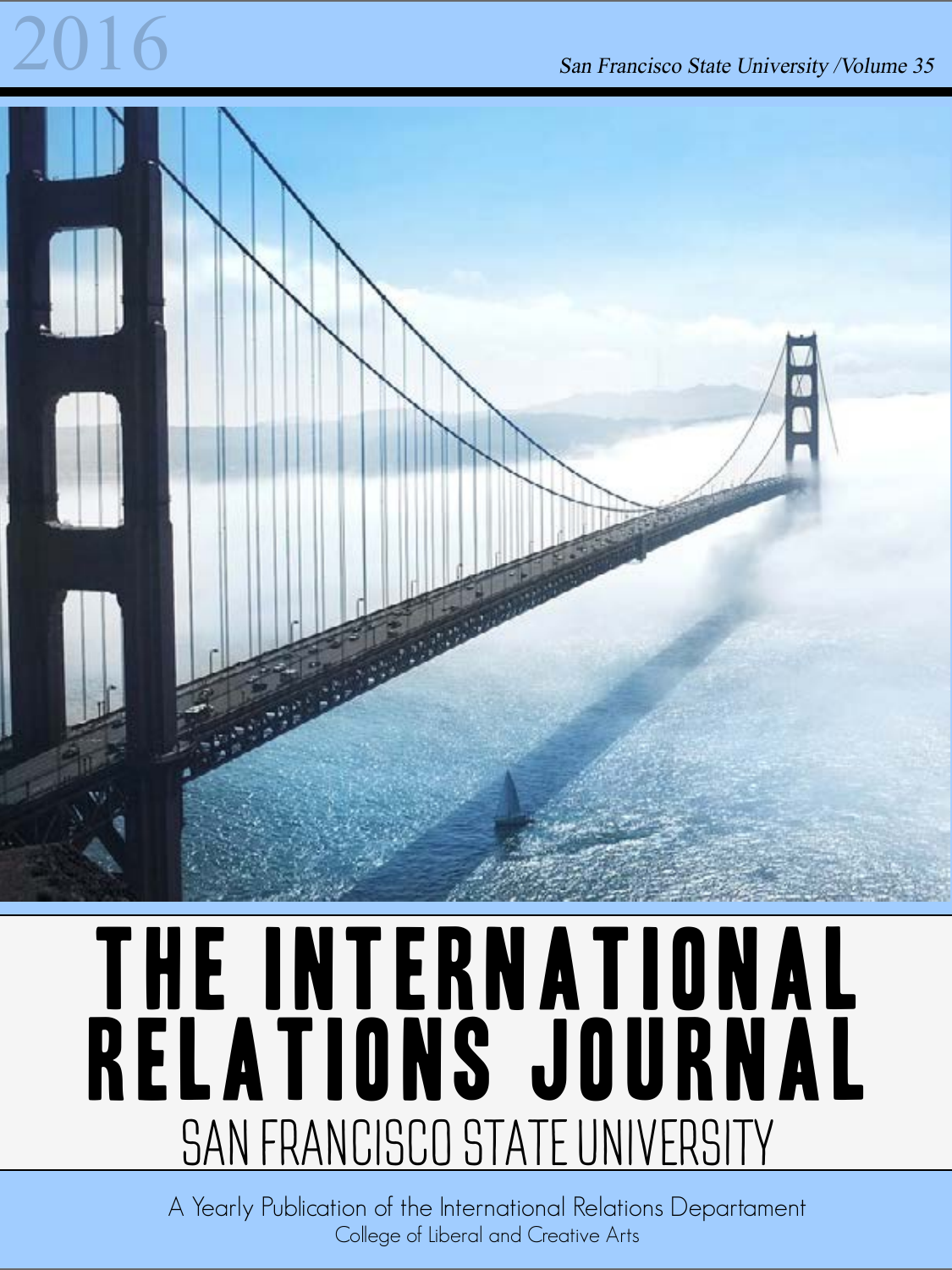# Table of **CONTENTS**

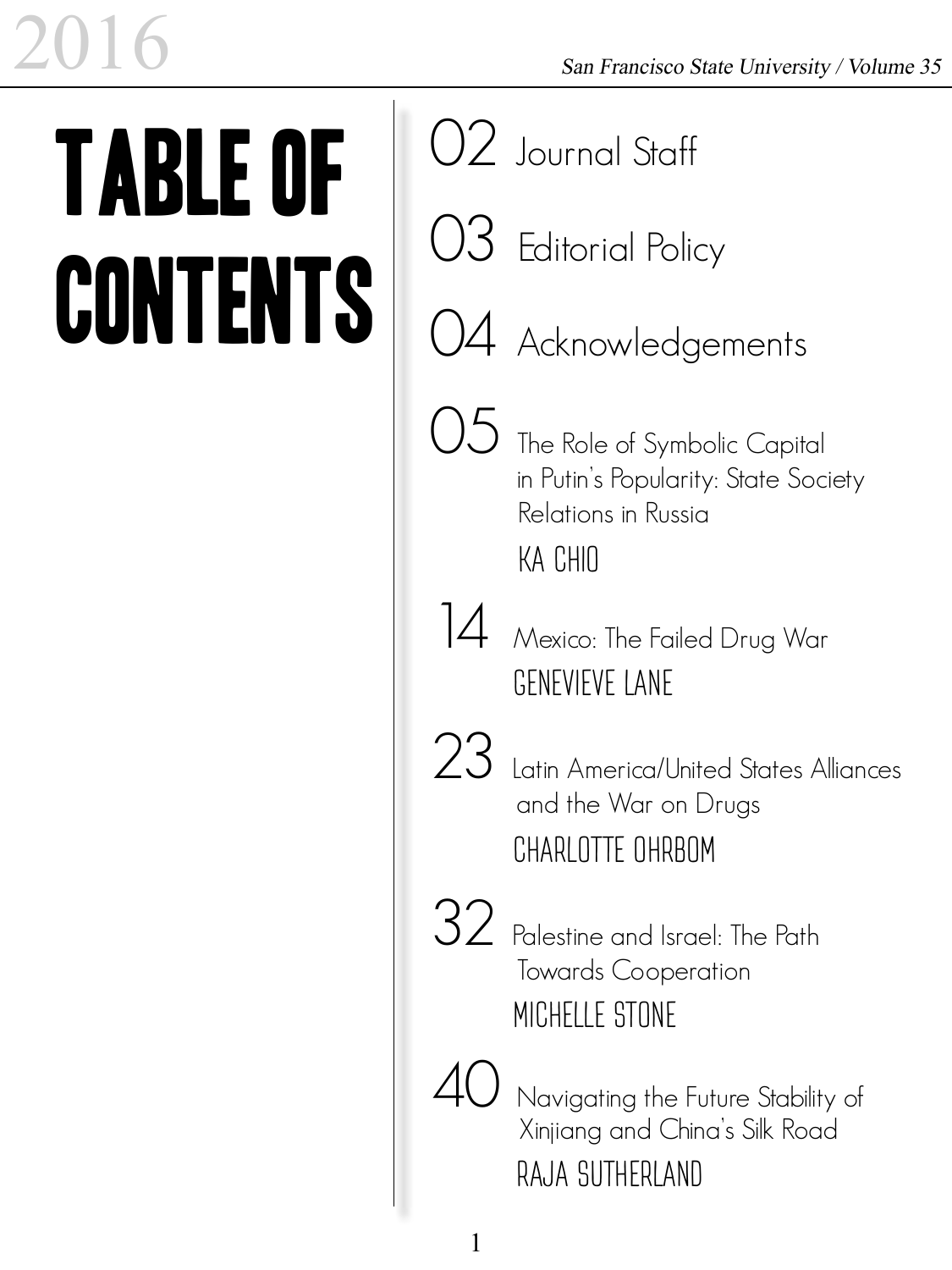## Journal Staff

## Managing Editors

Morgan Calhoun Janey Hayashi Noora Larson Michelle Stone

## **WRITERS**

Ka Chio Genevieve Lane Charlotte Ohrbom Michelle Stone Raja Sutherland

## InDesign Team

Dior Gizelle Acevedo Charlotte Ohrbom

## **EDITORS**

Thomas Bahlo Rym Berndimerad Alexandra Durak Brinda Earnest Janey Hayashi Daesha Jordan Caroline Kovach Alex Kwok Faith Pellas Heidi Periera David Simien Zachary Tafoya Susana Villacis Nima Zarkoub

Statements and opinions expressed in The International Relations Journal are solely the responsibility of the authors and do not necessarily reflect the views of the Executive Editors, the Editorial Board, the Faculty Advisor, or the Department of International Relations at San Francisco State University.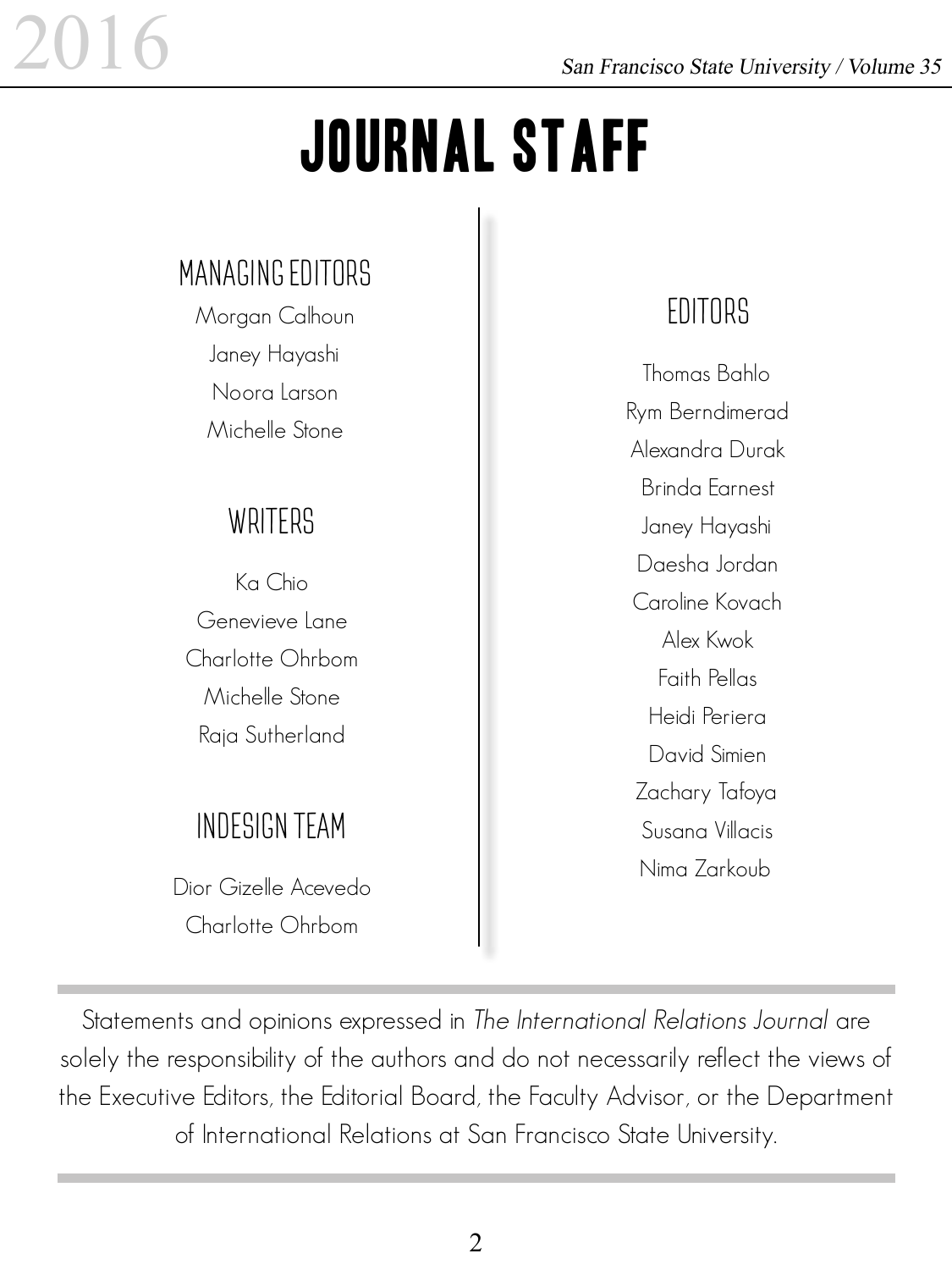## Editorial Policy

#### Overview

The International Relations Journal at San Francisco State University strives to exhibit the diverse range of undergraduate and graduate research interests that flourish in our department.

Each semester, the Journal is offered as a course in which students participate as writers or editors in a peer review process, or as administrative staff members who assist authors and editors as well as guide the Journal through its production.

The goal of the course is to expose students to the peer review process, focusing on academic standards of argumentation and factual accuracy, citation formatting, and collaborative editing using Microsoft Word's "track changes" feature. More broadly, the Journal's executive editors aim to help students develop writing/editing skills applicable in other courses and promote a deeper understanding of the discipline of International Relations as a whole.

#### Submissons & Process

The Journal encourages all students pursuing a B.A. or M.A. in International Relations to submit completed works (incomplete papers and abstracts are not accepted) at the beginning of each semester. From these submissions, the Journal's executive editors assign students to positions on the writing and editorial boards as well as a number of administrative-level appointments.

The course curriculum includes a number of informational workshops and at least three rounds of structured editing and revision. All editing is anonymous and each submission is reviewed by three different editors.

The structured peer review is as follows:  $^{11}$  a submission is first edited by an undergraduate or graduate "peer expert" who has conducted prior research on topics and/or regions relevant to the paper and can thus provide fact checking and citation suggestions; <sup>[2]</sup> second round editing focuses on clarity and academic tone my paring the manuscript with an editore unfamiliar with the paper's subject;  $\frac{13}{2}$  finally, the paper is edited for proper citation formatting and technical aspects. At the end of the semester, authors participating in this process are expected to submit a final manuscript for consideration by the Journal's executive editors and the faculty advisor.

#### Publication of Articles

Only submissions that have gone through the peer review process and meet the content and formatting requirements will be considered for publication. The Journal is published yearly.

For Submissions and Back Issues:

http://internationalrelations.sfsu.edu/content/international-relations-journal-0

For all other inquiries:

Department of International Relations 1600 Holloway Avenue/HSS Room 336 San Francisco, California 94132 PHONE: 415.338.2654/ FAX: 415.338.2880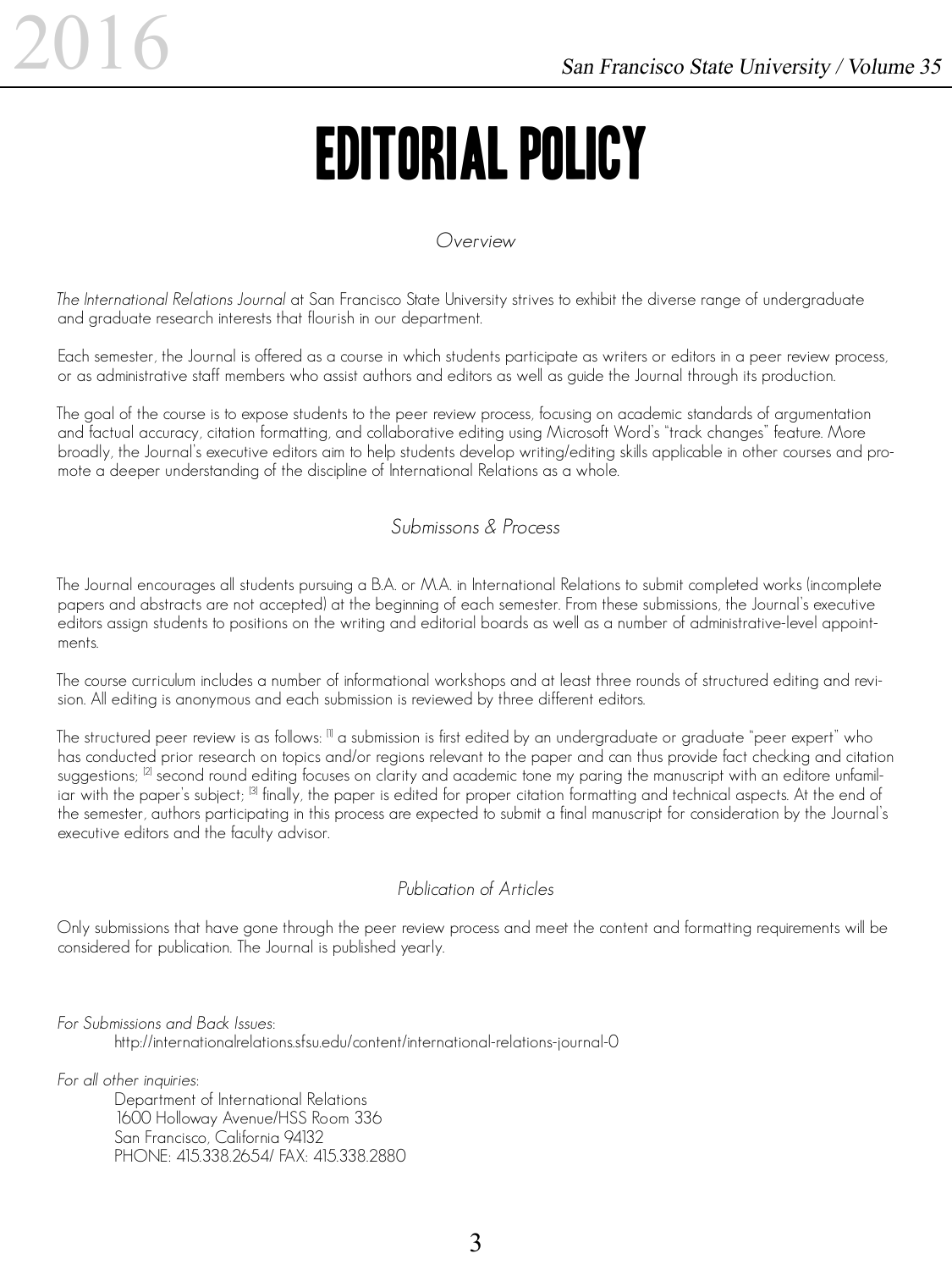## Acknowledgements

The staff of the International Relations Journal is grateful for the continued funding allocated by the Instructionally Related Activities Committee and the Department of International Relations at San Francisco State University for the production of this journal.

The production of this journal is a group effort and the managing editors would like to especially thank all the members of the editorial board and the contributing writers. The editorial board members edited the articles contained in this issue and both the editors and writers patiently endured the labor of multiple revisions of these articles, as well as corresponding with one another. The guidance and advice of Dr. Burcu Ellis in the International Relations Department has been indispensable to the publication of the Journal.

SPECIAL THANKS to Dior Acevedo for redesigning the page layout, and Charlotte Ohrbom for redesigning the cover. The new layout is a much needed breath of fresh air for the journal. Another special thanks to the hard-working managing editors, for moving the process forward at a steady pace, preventing a rush at the end of the semester. Great team work this year!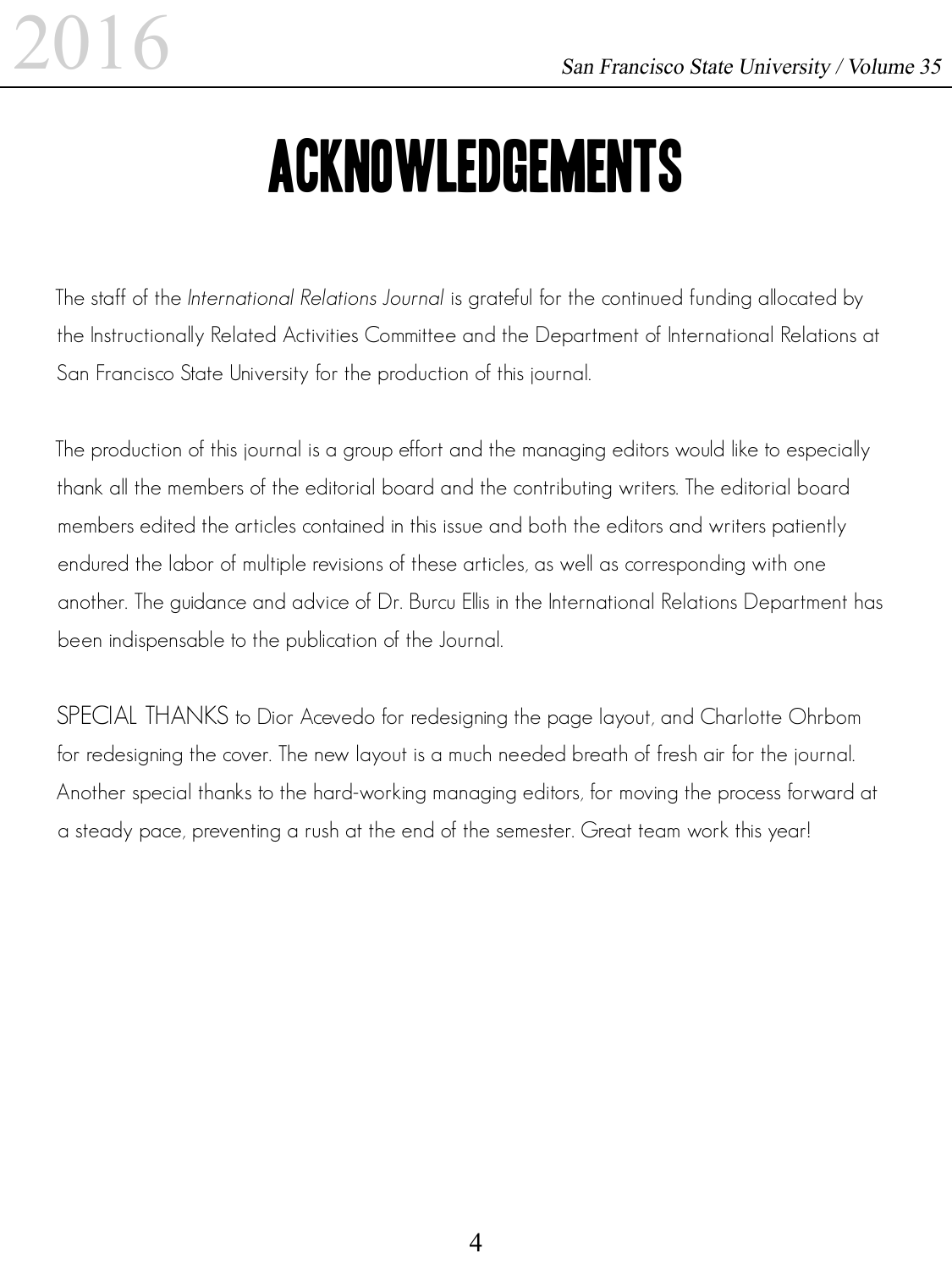## The Role of Symbolic Capital in Putin's Popularity: State-Society Relations in Russia

### By KA CHIO

1

Due to Vladimir Putin's efforts in resolving Russia's economic chaos of the 1990s and restoring Russia's influence in world politics, he has been the most important and popular figure in Russian politics since late December, 1999. Since 2014, Russia faces economic difficulties due to Russia's annexation of Crimea and the West's economic sanctions. It is reasonable to expect that Russian people should blame Putin for the economic difficulties. However, Putin's approval rating keeps going up even during the current economic difficulties. This phenomenon is a puzzle for scholars and policymakers. This study draws on the concept of symbolic capital to examine this puzzle. It demonstrates that Russian people grant honor for Putin to rule Russia. So, Putin enjoys a high approval rating.

**T** / *I* adimir Putin has been the most important leader in Russia since he became the President of Russia in late December, 1999. During his reign as president from 2000 - 2008, Russia's economy recovered from the economic chaos of the 1990s, and Russia's influence expanded across the globe. $<sup>1</sup>$  As a result, Russian people</sup> can be said to have a positive attitude toward Putin.

Beginning in 2014, however, Russian people experience turbulence and hardship. Due to Russia's annexation of Crimea and its support toward separatists in eastern Ukraine, the United States and its allies imposed a series of economic sanctions on Russia.<sup>2</sup> Amid the economic sanctions, the price of petroleum plunged, which dealt a serious blow to the Russian government's revenue.<sup>3</sup> These economic woes have contributed to the decline

of the Russian economy and brought about suffering to Russian people. It is reasonable to expect that Russian people should blame Putin's leadership, so Putin should have a very low approval rating. However, this expectation does not occur. Instead, he continues to enjoy support since the annexation of Crimea in March 2014. According to data from the Levada Center, a Moscow-based and independent polling organization in Russia, Putin's approval rating was 65 percent in January 2014.<sup>4</sup> His rating rose to 80 percent in March 2014, and has stayed in the 80s ever since. In June 2015, the rating hit an all-time high of 89 percent. In Putin's 15 years in politics, his approval rating had never been higher than 89 percent.<sup>5</sup>

Overall, this phenomenon poses

<sup>1</sup> Stephen White and Ian McAllister, "The Putin Phenomenon," *Journal of Communist Studies and Transition Politics* 24, no.4 (2008): 615-16.

<sup>2</sup> BBC. "How Far Do EU-US Sanctions on Russia Go?," last modified September 15, 2014, accessed October 26, 2015, http://www. bbc.com/news/world-europe-28400218. 3 *Ibid.*

<sup>4</sup> Michael Birnbaum, "Putin's Approval Ratings Hit 89 Percent, the Highest They've ever been," *Washington Post*, June 24, 2015, accessed October 25, 2015, https://www. washingtonpost.com/news/worldviews/ wp/2015/06/24/putins-approval-ratings-hit-89 percent-the-highest-theyve-ever-been/ 5 Russia Today, "Putin's Approval Rating Hits Historic High at 89 Percent," last modified June 24, 2015, accessed October 5, 2015, https://www.rt.com/politics/269434-russia-putin-record-rating/.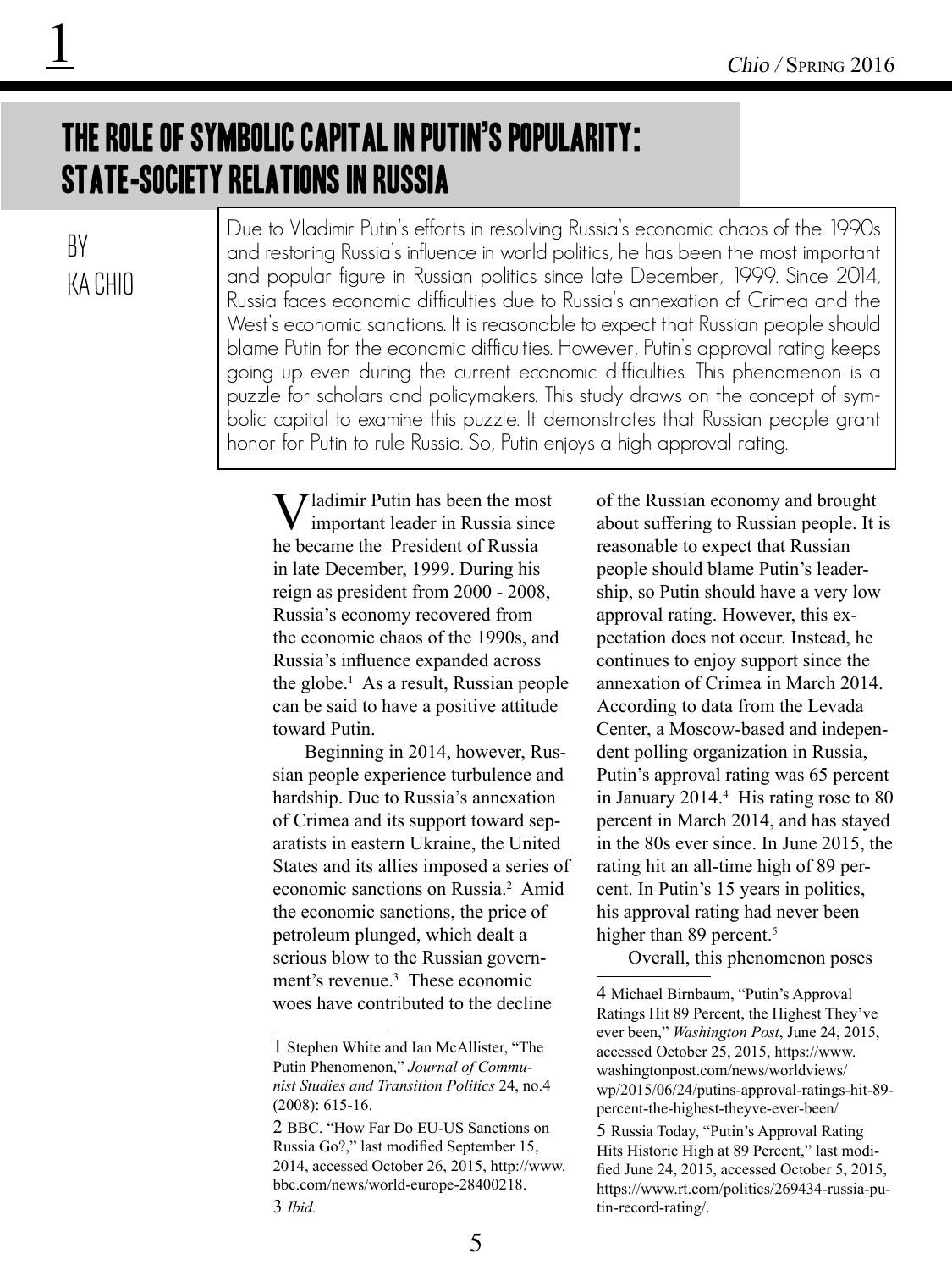a puzzle for scholars and policymakers. Why, given that Russian people are experiencing economic difficulties, is Putin still enjoying strong support from Russian people? This paper argues that Putin has been able to enjoy strong support from Russian people during the current economic difficulties because Russian people bestow prestige on Putin for his achievements. Moreover, opposition parties and figures cannot destroy Putin's prestige because Putin has made them politically weak and marginalized. This paper is organized as follows. The first section offers an introduction. The second section introduces the concept of symbolic capital, and it demonstrates the validity of the research question. The third through fifth sections examine Putin's prestige, looking at his record on economic recovery, his record on state sovereignty and territorial integrity, and the ineffectiveness of Russia's opposition to affect Putin's prestige. The sixth section recaps this paper's argument and discusses its implications.

#### Validity of the Research Question

When Putin became the Prime Minister of Russia in August 1999, his popularity was at the level of 2 percent. In two months, the number jumped to 26 percent. When Putin became president in January 2000, the number rose to 58 percent. $6 \text{ In his eight}$ years as Russia's president between 2000 and 2008, his rating reached 87 percent at some point and never dropped below 60 percent.7 As Russians' living standard steadily improved and the Russian economy gradually recovered from the economic chaos of the 1990s, Putin's approval rating rose. An increasing number of Russian people expressed the belief that Putin brought prosperity to Russia and had a positive attitude toward Putin.<sup>8</sup>

2014 was a turbulent year for Putin. In March 2014, Putin signed into law incorporating Ukraine's Crimea into the territory of Russia in the wake of political turbulence in Ukraine.<sup>9</sup> To punish Russia, the United States and Western European states imposed a series of economic sanctions on Russia.10 Amid the economic sanctions, the plunging price of petroleum dealt a serious blow to the Russian economy.11 The Russian economy is in crisis now. The economy contracted by 4.6 percent in the second quarter of 2015 compared to the same period in  $2014$ ,<sup>12</sup> and the rate of inflation stood at 16.9 percent.13 A study conducted by Stephen White and Ian McAllister shows that there is a causal relationship between economic prosperity and Putin's high approval rating. They argue that Putin enjoyed robust public approval because of improvements in the Russian economy from 2000 - 2008.14 According to this study, it is reasonable to expect that Putin should get a very low rating due to the struggling Russian economy. However, his approval rating keeps rising. In June 2015, Putin's approval rating hit 89 percent, the highest percent in his political life. 15

In order to understand this puzzle, this paper draws on the concept of symbolic capital. Symbolic capital can be defined as society perception that grants prestige, honor, or recognition on political leaders. Political leaders use it to acquire influence and assert the right to rule.<sup>16</sup> The following sections demonstrate that Russian people grant prestige to Putin and recognize his achievements, and Putin utilizes such prestige and recognition to rule Russia.

#### Putin's Record on Economic Recovery

Immediately after the collapse of the Soviet

<sup>6</sup> Richard Rose, "How Floating Parties Frustrate Democratic Accountability: A Supply-Side View of Russia's Elections," *East European Constitutional Review* 9, no. 1/2 (2000): 221-22.

<sup>7</sup> Daniel Treisman, "Presidential Popularity in a Hybrid Regime: Russia under Yeltsin and Putin," A*merican Journal of Political Science* 55, no. 3 (2011): 590.

<sup>8</sup> White and McAllister, "The Putin Phenomenon," 615-16.

<sup>9</sup> Peter Rutland, "The Impact of Sanctions on Russia," *Russian Analytical Digest*, no. 157 (2014): 2-3.

<sup>10</sup> BBC. "How Far Do EU-US Sanctions."

<sup>11</sup> Christopher Walker and Robert Orttung, "How Russia Props up Putin in the Polls," *Washington Post*, January 30, 2015. Accessed October 25, 2015, https://www.washingtonpost.com/opinions/how-russia-props-up-putin-in-thepolls/2015/01/30/0302bea8-a59e-11e4-a7c2-03d37af98440\_story.html.

<sup>12</sup> Katherine Hille, "Fears of Financial Crisis Rise as Russia's Economy Shrinks," *Financial Times*, August 10, 2015, accessed October 26, 2015, http://www.ft.com/intl/cms/s/0/a4b9944c-3f77-11e5-b98b-87c7270955cf.html#axzz43rZMwgxo.

<sup>13</sup> Bridget Kendall, "Russians Reel from Economic Crisis," BBC, April 13, 2015, accessed September 25, 2015, http://www. bbc.com/news/world-europe-32220335.

<sup>14</sup> White and McAllister, "The Putin Phenomenon," 615-16.

<sup>15</sup> Birnbaum, "Putin's Approval Ratings."

<sup>16</sup> Pierre Bourdieou, "Rethinking the State: Genesis and Structure of the Bureaucratic Field," in *State/Culture: State-Formation after the Cultural Turn*, edited by George Steinmetz, 62-3.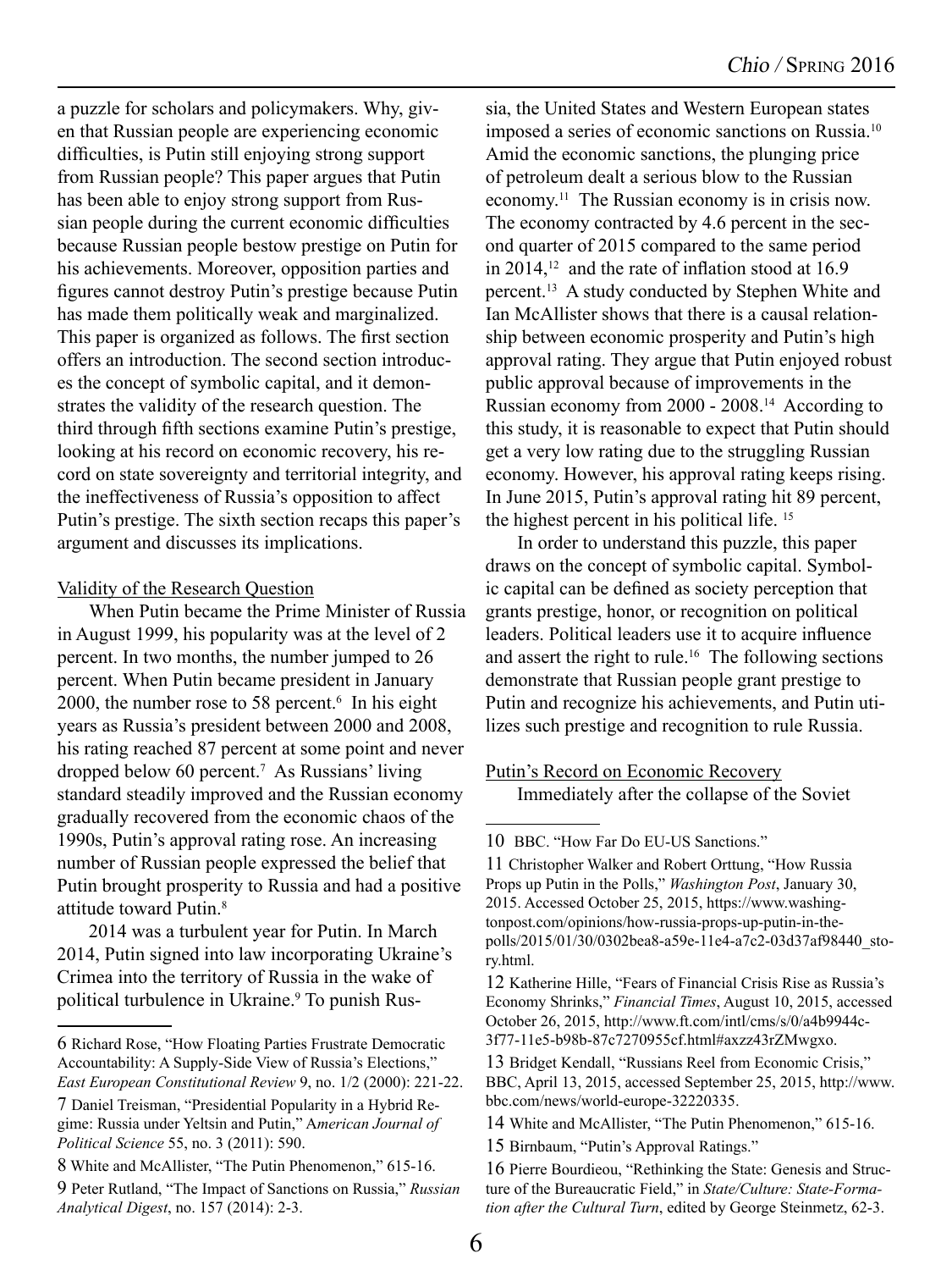Union in 1991, the Russian economy deteriorated. When Yeltsin became Russia's president, he wanted to transform Russia's command economy to a western-style free market economy in a short period of time. So, he adopted a shock therapy strategy to reform the Russian economy, which resulted in economic disasters.17 During the 1990s, Russia's industrial output contracted by about 50 percent, and its agricultural production declined by about 40 percent. Russia's gross domestic product fell by about 50 percent. After the Russian government freed its control on consumer prices, its inflation rate sharply rose to 2,509 percent in 1992. Though it declined thereafter, the rate did not decline to single digits by the end of the 1990s.18 The Russian government's plan for privatization of state enterprises further escalated the deteriorating economic problem. People who received those shares' vouchers did not earn much as a small group of Russian people accumulated them at low prices. This small group of Russian people gradually became oligarchs and gained control over 50% of the Russian economy.<sup>19</sup> To make matters worse, the Russian government ran up enormous debt. In 1999, Russia had to pay its \$17.5 billion in debt to both domestic and foreign investors when its domestic budget was about \$20 billion.<sup>20</sup> Russia came close to becoming a failing state during the  $1990s$ <sup>21</sup>

When Putin became Russia's president at the dawn of the twenty-first century, his priority was to rescue the country's deteriorating economy and to improve the standard of living. In his early speeches, he already warned the danger of Russia falling to the status of a third-world state. He compared Russia's economy to that of Portugal, the European Union's poorest member. He said of the Russian economy: "It would take us fifteen years and an eight percent annual growth of our GDP to reach the per capital GDP

level of present-day Portugal."22 He immediately cut off the complex web of state subsidies to the federal, state, and local levels, especially subsidies to companies. Rising petroleum prices brought a large amount of revenue to the Russian government's coffer. Public debt declined from 66.8 percent of GDP from 1999 to 2.7 percent of GDP in 2007. The revenue generating from petroleum sales accounted for about 30 percent of Russia's GDP in the second half of the 2000s. At the same time, inflation stabilized, falling from 12 percent in 2003 to 9 percent in 2006.<sup>23</sup> Real GDP growth expanded, rising from -5.3 percent in 1998 to 7.3 percent in 2007. Unemployment steadily improved as well. In 1999, Russia's unemployment rate stood at 12.4 percent. In 2007, the number dropped to 6.3 percent.24 Under this economic condition, Putin sought to gain people's loyalty and support by giving them new economic opportunities and social services. From 2000 to 2005, Russian people saw their incomes grew by an average of 26 percent. Russia's middle class now constitutes about 25 percent of the population.25

Because Putin was able to bring about economic prosperity and improved the people's living standards before, it can be said that Russians perceive him as a symbol of stability and trust. Their trust in Putin reflects in a series of polls conducted by the Levada Center. These polls on the perception of Putin are separate from the polls on Putin's approval rating. In an October 2015 survey, the Levada Center asked why so many people trusted Vladimir Putin. About 37 percent of the respondents answered that Putin successfully and adequately resolved the country's problems, and 36 percent said they hoped Putin would be able to resolve the country's problems in the future. Similarly, the same survey asked the same group of people whether they agreed with the opinion that the Russian population had already grown tired of waiting for Vladimir Putin to introduce positive changes into Russian people's lives. In October 2015, about 33 percent of the respondents answered mostly

<sup>17</sup> Andrei P. Tsygankov, *The Strong State in Russia: Development and Crisis* (New York: Oxford University Press, 2014), 89.

<sup>18</sup> Sutela Pekka, "Economic Policy," in *Return to Putin's Russia: Past Imperfect, Future Uncertain*, edited by Stephen K. Wegren (Lanham: Roman & Littlefield Publishing Group, 2013), 173.

<sup>19</sup> Tsygankov, *The Strong State*, 90.

<sup>20</sup> Tsygankov, *The Strong State*, 93.

<sup>21</sup> John P. Willerton, Mikhail Beznosov, and Martin Carrier, "Addressing the Challenges of Russia's 'Failing State': The Legacy of Gorbachev and the Promise of Putin," *Demokratizatisiya* 13, no.2 9 (2005): 219.

<sup>22</sup> Dale Roy Herspring, *Putin's Russia: Past Imperfect, Future Uncertain* (Lanham: Rowman & Littlefield Publishing Group, 2007), 199.

<sup>23</sup> Pekka, "Economic Policy," 174.

<sup>24</sup> Peter Rutland, "Putin's Economic Record: Is the Oil Boom Sustainable?," *Europe-Asia Studies* 60, no.6 (2008): 1052. 25 Tsygankov, *The Strong State*, 104.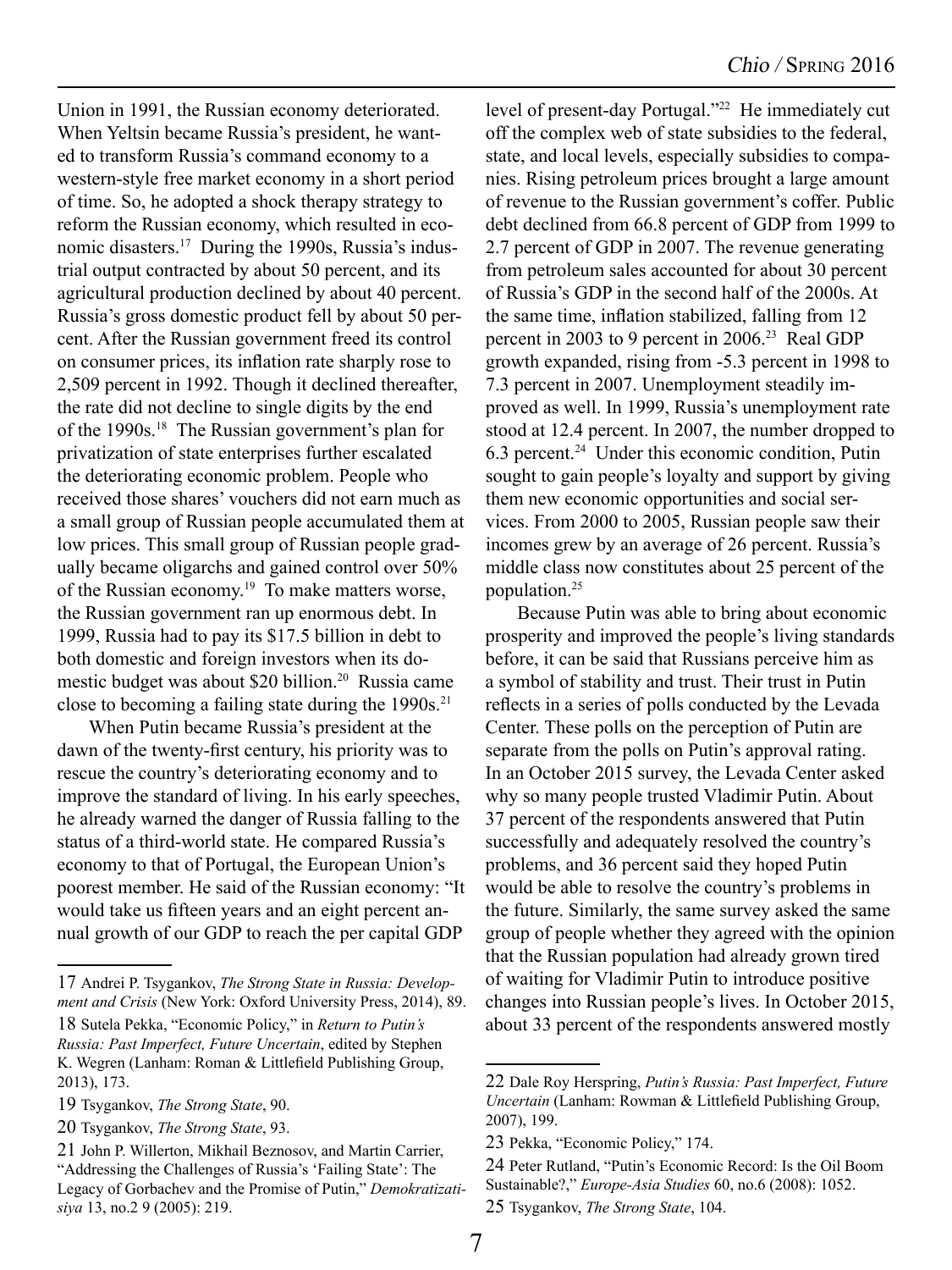no, and about 17 percent said definitely no. 26 These numbers remained consistent throughout Putin's rule. In August 2000, about 31 percent of the respondents said mostly no, and about 12 percent said definitely no. Likewise, the survey asked whether the respondents believed that Putin was concerned with making major improvements on people's lives. About 49 percent said Putin sincerely wanted to improve people's lives, but he as unable to do so because of the resistance of the bureaucracy and a lack of a good leadership team, up from 33 percent in May 2012. At the same time, about 25 percent of the respondents said that Putin sincerely wanted to improve people's lives, and he would be able to do so within the next 6 years, up from 22 percent in May 2012.<sup>27</sup> On the West's economic sanctions and the subsequent economic difficulties, a large number of Russians expressed their positive views as well. In an August 2015 poll, about 58 percent of the respondents answered that the sanctions did not create serious problems for them and their families, whereas about 14 percent of the respondents said the sanctions created no problems at all.28 On the question of whether the economic sanctions could create serious problems for them and their families, in August 2014 about 48 percent of the respondents said the economic sanctions could not create serious problems, and about 13 percent of the respondents said no problems at all.<sup>29</sup> Without Putin's record on economic achievements during the 2000-08 period, Russian people would not have such an optimistic perception of Putin.

Moreover, the tradition of Russian people looking for a strong leader reinforces Putin's popularity among the people. Throughout Russia's history, various foreign threats - ranging from the Mongols, the Poles, and the Ottomans - invaded the country repeatedly. To defend Russia and mobilize its resources to deal with external and internal problems, more and more people looked for state centralization. The Orthodox Church and other autonomous centers of social life yielded to the state. Strong leaders played a role in this process. Gradually, an increasing number of Russians accept autocracy and strong leaders

as they can provide ordinary Russians with stability to improve their living conditions.<sup>30</sup> Today, Russian people view Putin as a strong leader and believe Putin is equal to the Russian state. They continue to see Putin as a stabilization factor for Russia, so they vigorously support him. As Putin said of Russia's tradition on leadership: "Our state and its institutions have always played an exceptionally important role in the life of the country and its people. For Russians, a strong state is not an anomaly that should be gotten rid of. Quite the contrary, they see it as a source and guarantor of order and the initiator and main driving force of any change."31

#### Putin's Record on State Sovereignty and Territorial Integrity

In the wake of Russia's annexation of Ukraine's Crimea in March 2014, the West imposed economic sanctions, which resulted in economic difficulties in Russia. Crimea used to be a part of Russia's territory. Russia's roots in Crimea can be traced back to the baptism of Prince Vladimir, who was one of the earliest Russian leaders and helped the Russians to convert to Christianity. It was in Crimea that Prince Vladimir baptized himself and the Russian people one thousand years ago.<sup>32</sup> In 1921, the Soviet Union government established the Crimean Autonomous Soviet Socialist Republic. In 1945, Crimea became an administrative region of Russia, a member of the Soviet Union. After the end of World War II, the Soviet government departed Crimean Tatars - who lived in Crimea for centuries - along with large numbers of Greeks and Armenians. In 1954, the Soviet government transferred Crimea from the Russian Soviet Socialist Republic to the Ukrainian Soviet Socialist Republic.<sup>33</sup> The transfer did not cause a lot of con-

<sup>26</sup> Levada Center, "Perceptions of Vladimir Putin," last modified October 16, 2015, accessed October 26, 2015, http://www. levada.ru/eng/perceptions-vladimir-putin.

<sup>27</sup> *Ibid.*

<sup>28</sup> *Ibid.*

<sup>29</sup> *Ibid.*

<sup>30</sup> Andrei P. Tsygankov, *Russia and the West from Alexander to Putin* (New York: Cambridge University Press, 2012), 28-36.

<sup>31</sup> Tsygankov, *The Strong State*, 104.

<sup>32</sup> Will Englund, "Kremlin Says Crimea is Now Officially Part of Russia after Treaty Singing, Putin Speech," *Washington Post*, March 14, 2014, accessed October 25, 2015, https://www. washingtonpost.com/world/russias-putin-prepares-to-annexcrimea/2014/03/18/933183b2-654e-45ce-920e-4d18c0ffec73\_ story.html.

<sup>33</sup> Adam Taylor, "To Understand Crimea, Take A Look Back at Its Complicated History," *New York Times*, February 24, 2014, accessed October 25, 2015, https://www.washingtonpost.com/ news/worldviews/wp/2014/02/27/to-understand-crimea-take-alook-back-at-its-complicated-history/.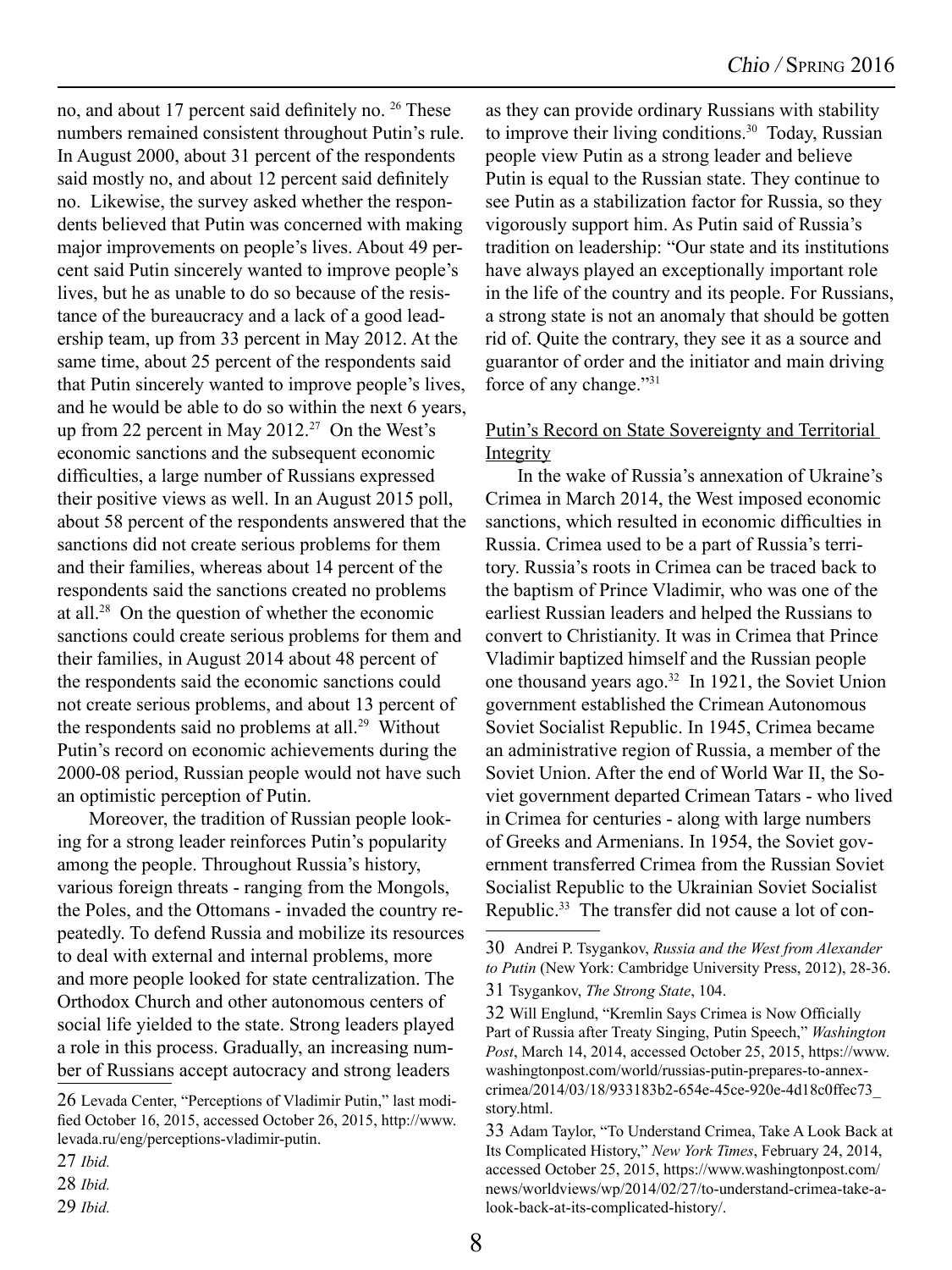troversy at the time as both Russia and Ukraine were part of the Soviet Union. When Russia and Ukraine gained independence, Crimea remained a territory of Ukraine. In 1997, both states signed a bilateral treaty, which confirmed Ukraine's possession of Crimea.<sup>34</sup> As of March 2014, about 58 percent of Crimeans were ethnic Russians.<sup>35</sup> Because of Russia's historical and cultural ties with Crimea, the territory occupies a place in Russian people's mind. As Putin said of the territory, Crimea is a sacred place for Russia and Russian people for generations.36

Putin and the rest of the country are concerned about the historical and cultural ties with Crimea. A small number of politicians, such as Vladimir Zhirinovski and Dmitri Rogozin, argue since the 1990s that ethnic Russians living on earth are the largest divided nation. Russia must defend these ethnic Russians wherever they live, and national reunification with them is imminent. Initially, Putin ignored them as he perceived them as dangerous. $37$  During the Ukrainian political turbulence in 2014, however, Putin couldn't ignore ethnic Russians who sought Russia's protection. The new Ukrainian government discriminated against ethnic Russians, ranging from restricting Russian media coverage to forming a new government with a heavy representation of anti-Russia figures. Inaction to help ethnic Russians living in Crimea would deal a serious blow to Putin's credibility and prestige. 38

It can be said that Russian people support the annexation of Ukraine to help ethnic Russians. They believe Putin has restored Russia's honor, thus perceiving Putin as a symbol of stability. A series of the Levada Center's polls reflect Russian people's support toward the return of Crimea to Russia and

Putin's efforts. In a poll conducted in October 14 2014, 55 percent of the respondents said that they definitely supported Crimea's unification with Russia, and 31 percent said that they mostly supported Crimea's unification with Russia.39 In the same poll, about 74 percent of the respondents answered that Crimea had been a Russian land for a long time, and about 6 percent said that Crimean people could have been subjected to violence by Ukrainian right-wing radicals.40 Moreover, about 70 percent of the respondents in March 2014 reported that the return of Crimea to Russia brought more good than more harm to Russia.<sup>41</sup>

Overall, a large number of Russian people support and recognize Putin's effort in restoring sovereignty over Crimea. To them, the close historical and cultural ties weigh heavier than the economic sanctions and the subsequent economic difficulties. Therefore, Russian people bestow prestige on Putin and keep supporting his rule because Putin has restored honor in Russia's state sovereignty and territorial integrity. The above polling data support the claim that Russians support and bestow prestige in Putin.

#### Ineffectiveness of Russia's Opposition

Authoritarian regimes' hostility to opposition parties and figures are hardly unique. Given opposition parties and figures always criticize authoritarian regimes and resist their policies, authoritarian regimes adopt measures to contain opposition. These measures include co-opting real and potential opposition parties and figures, using propaganda media to discredit them, and coercing and threatening them. In the case of cooptation, opposition parties and figures may benefit from their conversion to loyalty. In the case of propaganda, the image of opposition parties and figures can be tarnished in people's minds. In the case of coercion and threat, the price can be high as opposition parties and figures can cost their lives.42 Like a typical authoritarian regime, Putin uses the

<sup>34</sup> Adam Taylor, "To Understand Crimea, Take A Look Back at Its Complicated History," *New York Times*, February 24, 2014, accessed October 25, 2015, https://www.washingtonpost.com/ news/worldviews/wp/2014/02/27/to-understand-crimea-take-alook-back-at-its-complicated-history/.

<sup>35</sup> BBC. "Why Crimea Is so Dangerous," last modified March 11, 2014, accessed October 26, 2015, http://www.bbc.com/ news/world-europe-26367786.

<sup>36</sup> Vladimir Putin, "Address by President of the Russian Federation," *Kremlin*, March 18, 2014, last accessed October 26, 2014, http://en.kremlin.ru/events/president/news/20603.

<sup>37</sup> Andrei P. Tsygankov, "Vladimir Putin's Last Stand: the Sources of Russia's Ukraine Policy," *Post-Soviet Affairs* 41, no.4 (2015): 292-3.

<sup>38</sup> Tsygankov, "Vladimir Putin," 293.

<sup>39</sup> Levada Center, "Crimea," last modified November 12, 2014, accessed October 26, 2015, http://www.levada.ru/eng/crimea. 40 *Ibid.* 

<sup>41</sup> Levada Center, "Crimea," Last Modified September 7, 2015, accessed October 26, 2015, http://www.levada.ru/eng/ukraine-3. 42 Vladimir Gel'man, "Calculus of Dissent: How the Kremlin Is Countering Its Rivals," *Russian Analytical Digest*, no.166 (2015): 2.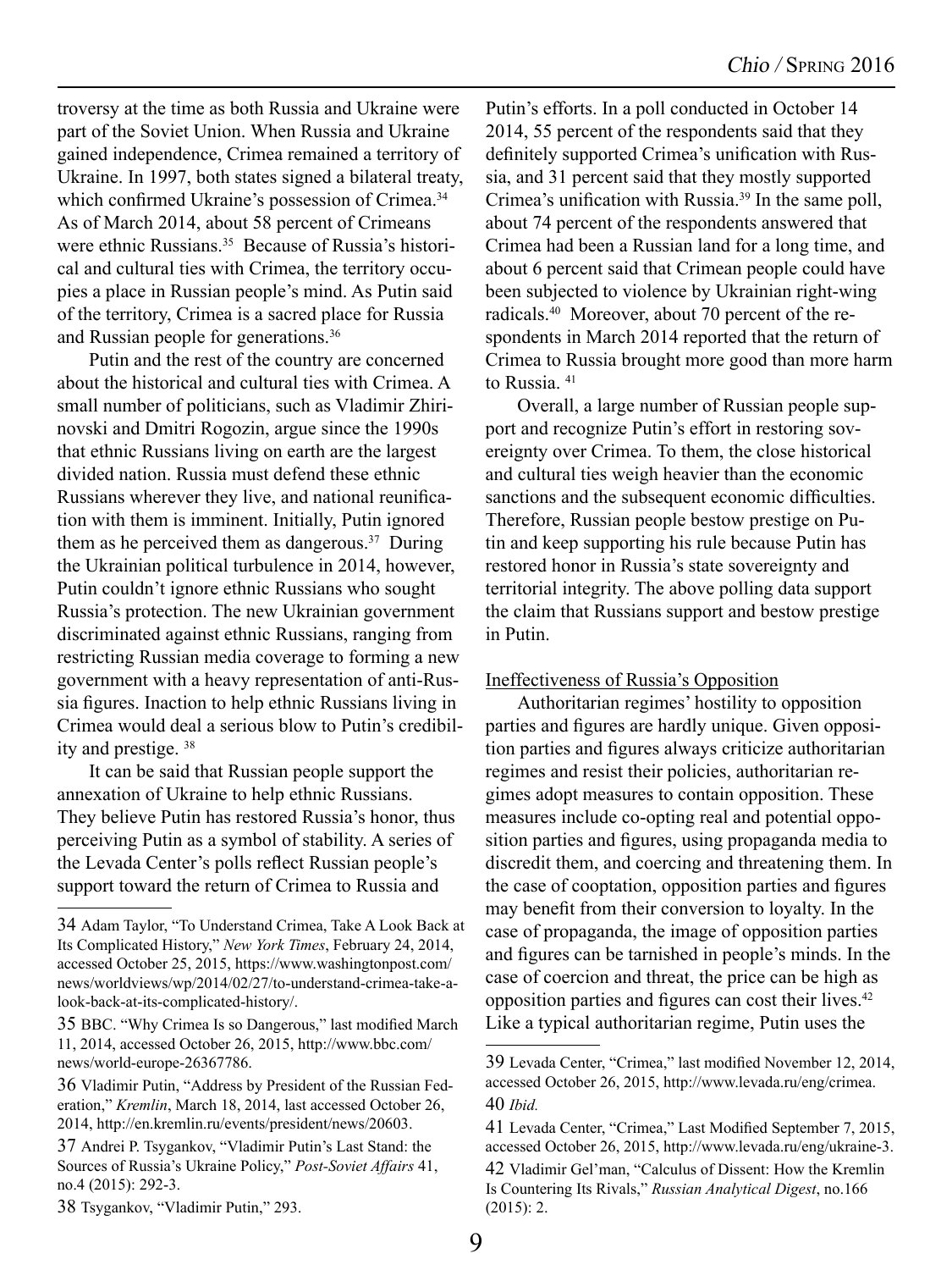above mentioned methods to deal with Russia's opposition parties and figures. These methods result in the weakness of the opposition parties and figures as they find it difficult or no longer want to challenge Putin's rule. Most importantly, the weakness of the opposition parties and figures means that a large number of Russian people do not see them as credible alternatives to replace Putin.

First, Putin co-opts Russia's opposition parties and figures through incentives and benefits. For example, Putin set up the People's Front for Russia in May 2011 as a personal vehicle to co-opt opposition figures and leading elites. It comprises of trade unions, business groups, and around 2000 other organizations in support of the regime. There is a notable representation of younger members and blue collar workers in the membership.<sup>43</sup> Four major groups make up of People's Front for Russia. The first group is Putin's election proxies, who closely align with Putin. The second group comprises of leading cultural and scientific igures. These leading figures come from women's councils, trade unions, veterans' associations, youth organizations, scientific bodies, and blue collar workers. The third group is the dominant political parties' figures. They include the secretary of United Russia's General Council Sergei Neverov, the head of the United Russia's Duma Caucus Vladimir Vasiliev, and senior General Council members Olga Baralina and Irina Yarovaya. The fourth group comprises of other political parties, which pledge loyalty to Putin. They include the Patriots of Russia and Rodina. These two parties' chairpersons become the central staff of the People's Front for Russia.<sup>44</sup> Moreover, Putin provides support to Russia's non-governmental organizations which he deems valuable to his rule. For example, in 2004 Putin established the Public Chamber as a platform for Russian citizens and non-profit organizations to present their initiatives and discuss them in detail. Putin appoints the members of the Public Chamber, who are said to be representatives of both anti-governmental organizations and loyal organizations.  $45$ 

In addition to the co-option method, Putin utilizes coercion and threat to suppress Russia's opposition parties and figures. Putin targets those NGOs which he deems not valuable and threatening his rule. In 2012, Putin signed into law requiring NGOs that receive foreign funding to register as foreign agents or to face fines of up \$16,000. By July 2013, Russian police launched a wave of inspections against 2,000 NGOs across the country. The Russian government proclaimed 500 violations were found, and 36 of them were prosecuted in court. Golos, who received funding from the US Agency for International Development and the National Endowment for Democracy to monitor Russia's elections, became the first NGO to be persecuted under the new law. Then, the Russian government launched a new wave of inspections against another 300 NGOs on the ground of tax evasions.<sup>46</sup> Opposition figures who voice their displeasure and resistance against Putin are punished as well. Sergei Guriev, former reactor of the New Economic School, fled to Paris after Russian prosecutors interrogated him. Professor Mikhail Savva, who came from Kransnodar, was accused of espionage by the local branch of Russian intelligence agency. He subsequently left Russia to avoid prosecution.47 These two figures were able to leave Russia because of their minor social status and mild criticism of Putin. Those who harshly criticize Putin cannot leave Russia but face trials and jail. In June 2012, Russian police raided the homes of leading protest leaders who staged a massive wave of protests against Putin's re-election to the presidency in March 2012. The protests leaders arrested included the heads of Solidarity and People's Freedom Party, which Putin had not been able to co-opt.<sup>48</sup> Alexi Navalny, who proclaimed his ambition of running for the Russian presidency, was charged with economic crimes in April 2013.49

Moreover, Putin strictly controls Russia's media so that their coverage can show a positive image of Putin to Russian people and he can close a venue for the opposition parties and figures to voice their dissent. As he said in one of his early interviews in 2000: "At some point many people decided that the

<sup>43</sup> Richard Sakwa, *Putin Redux: Power and Contradiction in Contemporary Russia* (New York: Routledge, 2014), 175.

<sup>44</sup> Sakwa, *Putin Redux*, 175-6.

<sup>45</sup> Alfred B. Evans, Jr., "Civil Society and Protest," in *Return to Putin's Russia: Past Imperfect, Future Uncertain*, edited by Stephen K. Wegren (Lanham: Rowman & Littlefield Publishing

Group, 2013), 107.

<sup>46</sup> Sakwa, *Putin Redux*, 168.

<sup>47</sup> Evans, Jr., "Civil Society and Protest," 3.

<sup>48</sup> Sakwa, *Putin Redux*, 160.

<sup>49</sup> Sakwa, *Putin Redux*, 164.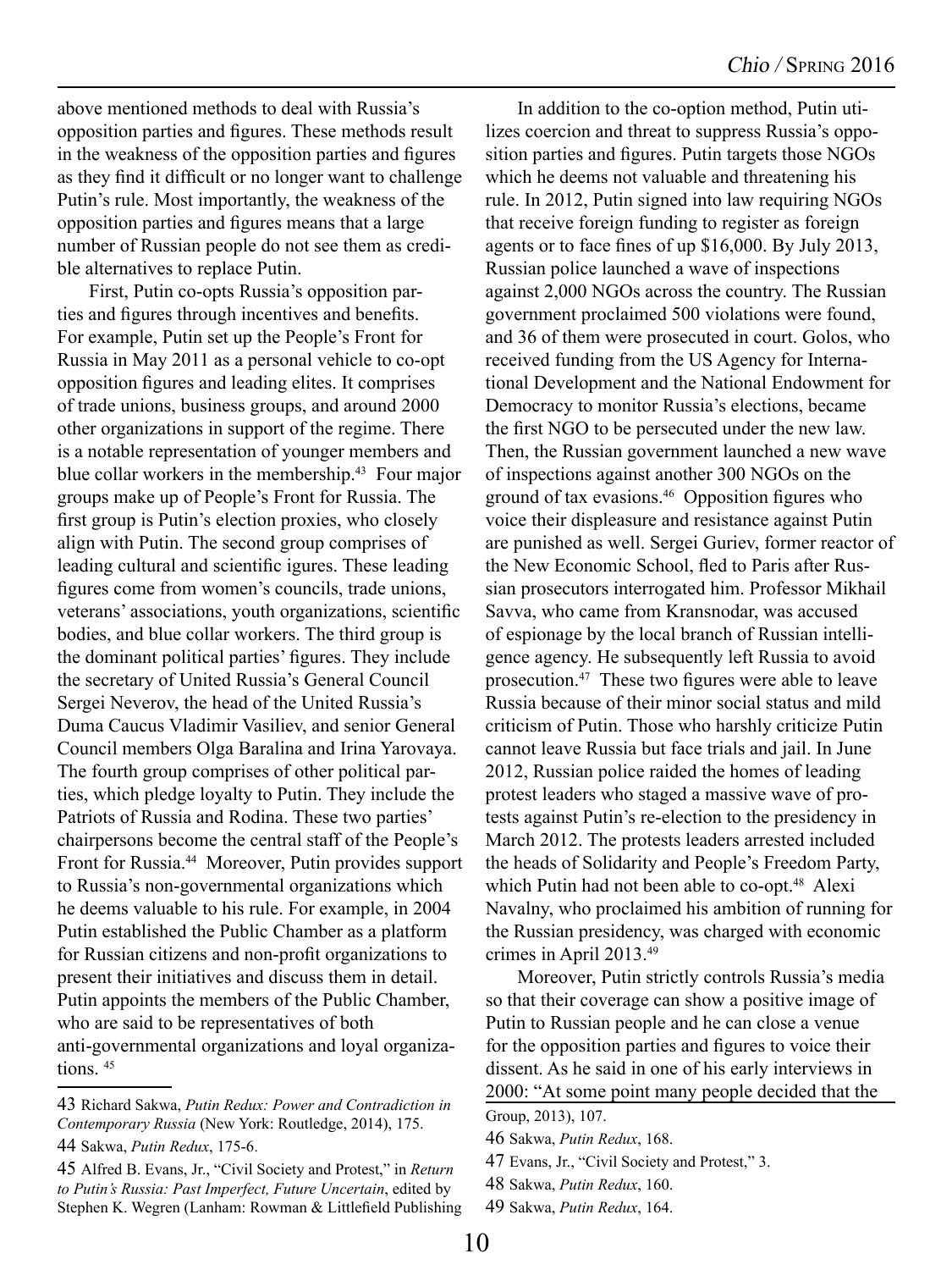president was no longer the center of power. I will make sure that no one ever has such illusions anymore." <sup>50</sup> Putin's strategy of media management relies on the dominance of national television, which most Russians use as a source for news and information. In February 2012, about 73 percent of Russian population watched these TV channels as primary source of information.<sup>51</sup> The Russian government nationalizes Channel One, Rossiia, and NTV, and use them to shape public perception of Putin. Their political and public affairs coverage mostly target conservatives living in less urban areas. These groups of people constitute the electoral base of Putin's support.<sup>52</sup> Because of such strictly controlled media, Putin does not tolerate freedom of expression in state-owned media. For example, federal law prohibits nongovernmental print and radio reporters from showing on federal TV shows.<sup>53</sup>

Because of the above mentioned measures against the Russian opposition parties and figures, the opposition parties and figures are scarce, fragmented and marginalized. A series of Levada Center's polls confirm this phenomenon. In a December 2014 poll, the Levada Center asked its respondents whether they believed there was currently a person who could replace Putin as president of the country. About 54 percent answered that there was not a person in Russia now who could replace Putin, up from 27 percent in December 2012 and 31 percent in December 2013. In the same poll, about 55 percent of the respondents answered that Vladimir Putin would continue to be Russia's president after the 2018 elections.<sup>54</sup> These polling data show that the opposition parties and figures could not destroy the prestige bestowed on Putin because they are so weak. Also, no influential and large Russian media would report on them. A large number of Russian people simply do not know the existence of the opposition parties and figures.

#### Conclusion

The above examination demonstrates that symbolic capital plays a role in sustaining Putin's high approval rating during the current economic crisis. Putin's record on economic recovery convinces a large number of Russian people to believe that Putin would bring economic prosperity back to the country. At the same time, the return of Crimea to Russian land further convinces a large number of Russian people to believe that Putin has restored honor to the state and the people. An increasing number of Russian people bestow prestige on Putin to rule Russia because of these two achievements. Accordingly, Russian people perceive him as a strong leader. A series of positive opinion polls illustrate their approval of Putin. Moreover, the opposition parties and figures cannot not destroy this prestige as Putin coopts, coerces, and marginalizes them in public space and media. They are politically weak, so they do not present to a large number of Russians as credible and reliable alternatives to replace Putin.

This study demonstrates how political leaders can use symbolic capital to maintain their rule and keep high approval rating unchanged in severe economic crises. It has two implications. First, political leaders do not have to rig polling data to prop up their support. As long as political leaders can do something that can generate prestige, they can remain in their offices and enjoy strong support. Second, as the case of Putin shows, economic difficulties do not relate to low approval rating. Nevertheless, this case leaves out a question. The concept of symbolic capital sufficiently explains a political leader's high approval rating amid an economic crisis in an authoritarian regime. Whether it can explain the same situation in a democratic regime remains unknown. Scholars and policymakers may continue to study the concept of symbolic capital by applying it to a democratic regime. In doing so, we may have more empirical data on the validity of symbolic capital.

#### **Bibliography**

- BBC. "Why Crimea Is so Dangerous." Last modified March 11, 2014. Accessed October 26, 2015. http:// www.bbc.com/news/world-europe-26367786.
- BBC. "How Far Do EU-US Sanctions on Russia Go?." Last modified September 15, 2014. Accessed

<sup>50</sup> Maria Lipman, "The Media and Political Developments," in *Return to Putin's Russia: Past Imperfect, Future Uncertain*, edited by Stephen K. Wegren (Lanham: Rowman & Littlefield Publishing Group, 2013), 128

<sup>51</sup> Robert Orttung and Christopher Walker, "Putin and Russia's Crippled Media," *Russian Analytical Digest*, no. 123 (2013): 3.

<sup>52</sup> Lipman, "The Media," 132-3.

<sup>53</sup> Lipman, "The Media," 136.

<sup>54</sup> Levada Center, "Alternatives to Putin," January 26, 2015, accessed October 26, 2015, http://www.levada.ru/eng/alternatives-vladimir-putin.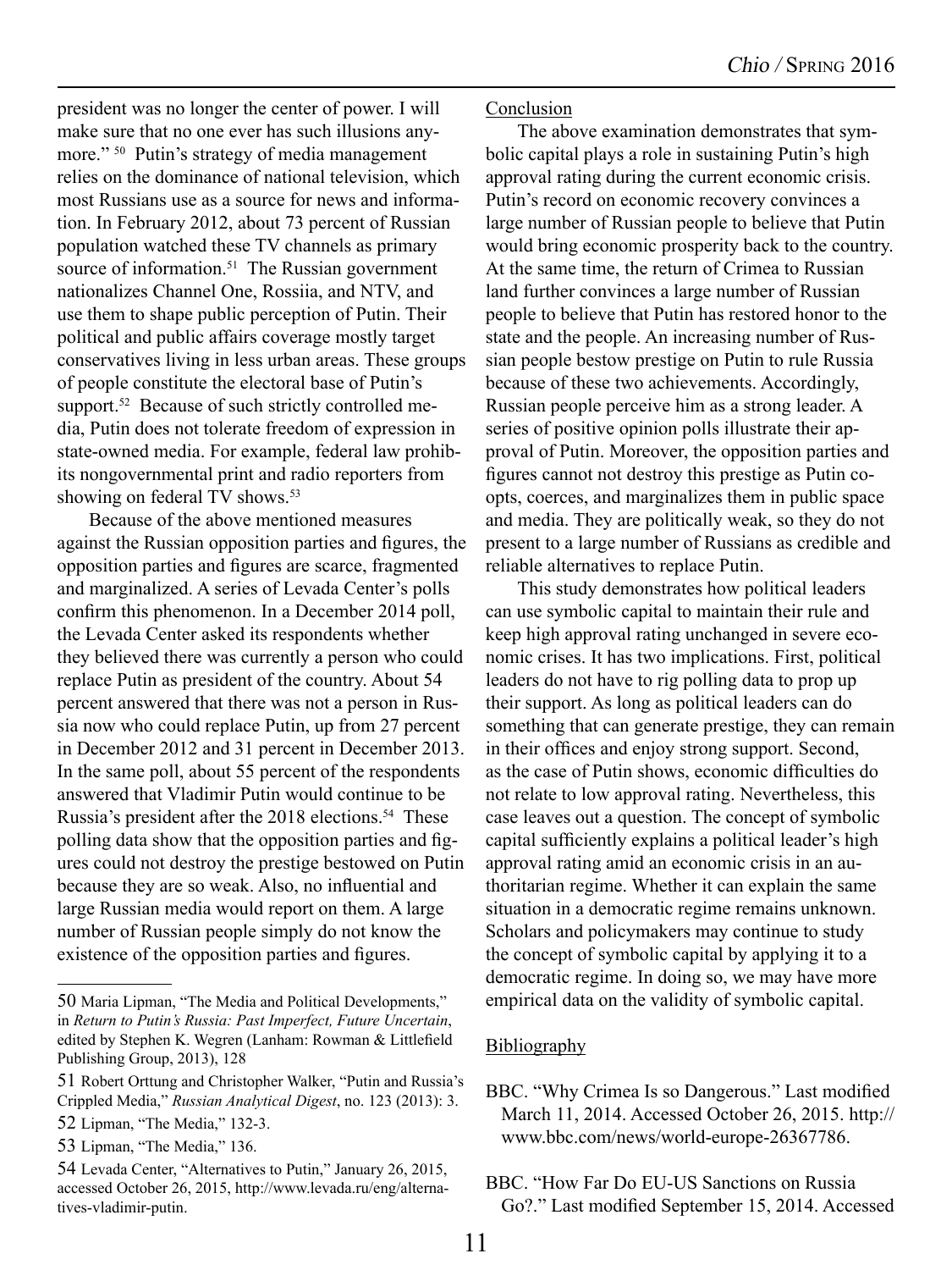October 26, 2015. http://www.bbc.com/news/ world-europe-28400218.

Birnbaum, Michael. "Putin's Approval Ratings Hit 89 Percent, the Highest They've ever been." *Washington Post*, June 24, 2015. Accessed October 25, 2015.https://www.washingtonpost.com/news/worldviews/wp/2015/06/24/putins-approval-ratings-hit-89-percent-the-highest-theyve-ever-been/

Bourdieu, Pierre. "Rethinking the State: Genesis and Structure of the Bureaucratic Field." In *State/ Culture: State-Formation after the Cultural Turn*, edited by George Steinmetz, 53-75. Ithaca: Cornell University Press, 1999.

Englund, Will. "Kremlin Says Crimea is Now Officially Part of Russia after Treaty Signing, Putin Speech." *Washington Post*, March 14, 2014. Accessed October 25, 2015. https://www.washingtonpost.com/world/russias-putin-prepares-toannex-crimea/2014/03/18/933183b2-654e-45ce-920e-4d18c0ffec73\_story.html.

Evans Jr., Alfred B. "Civil Society and Protest." In *Return to Putin's Russia: Past Imperfect, Future Uncertain*, edited by Stephen K. Wegren, 103-24. Lanham: Rowman & Littlefield Publishing Group, 2013.

Gel'man, Vladimir. "Calculus of Dissent: How the Kremlin Is Countering Its Rivals." *Russian Analytical Digest*, no. 17 (2014): 2-4.

Herspring, Dale Roy. *Putin's Russia: Past Imperfect, Future Uncertain*. Lanham: Rowman & Littlefield Publishing Group, 2007.

Hille, Kathrine. "Fears of Financial Crisis Rise as Russia's Economy Shrinks." *Financial Times*, August 10, 2015. Accessed October 26, 2015. http:// www.ft.com/intl/cms/s/0/a4b9944c-3f77-11e5 b98b-87c7270955cf.html#axzz43rZMwgxo.

Kendall, Bridget. "Russians Reel from Economic Crisis." *BBC*, April 13, 2015. Accessed September 25, 2015. http://www.bbc.com/news/world-europe-32220335.

Levada Center. "Crimea." Last modified November 12, 2014. Accessed October 26, 2015. http://www. levada.ru/eng/crimea.

- Levada Center. "Alternatives to Putin." January 26, 2015. Accessed October 26, 2015.http://www.levada.ru/eng/alternatives-vladimir-putin.
- Levada Center. "Perceptions of Vladimir Putin." Last modified October 16, 2015. Accessed October 26, 2015.http://www.levada.ru/eng/perceptions-vladimir-putin.
- Levada Center. "Ukraine." Last modified September 7, 2015. Accessed October 26, 2015. http://www.levada.ru/eng/ukraine-3.

Lipman, Maria. "The Media and Political Developments." In *Return to Putin's Russia: Past Imperfect, Future Uncertain*, edited by Stephen K. Wegren, 125-45. Lanham: Rowman & Littlefield Publishing Group, 2013.

- Orttung, Robert W. and Christopher Walker. "Putin and Russia's Crippled Media." *Russian Analytical Digest* No. 123 (2013): 2-5.
- Sutela, Pekka. "Economic Policy." In *Return to Putin's Russia: Past Imperfect, Future Uncertain*, edited by Stephen K. Wegren, 173-85. Rowman & Littlefield Publishing Group, 2013.
- Putin, Vladimir. "Address by President of the Russian Federation." *Kremlin*, March 18, 2014. Last Accessed October 26, 2015. http://en.kremlin.ru/ events/president/news/20603.
- Rose, Richard. "How Floating Parties Frustrate Democratic Accountability: A Supply-Side View of Russia's Elections." *East European Constitutional Review* 9, no.1/2 (2000): 53-9.
- Russia Today. "Putin's Approval Rating Hits Historic High at 89 Percent." Last modified June 24, 2015. Accessed October 25, 2015. https://www.rt.com/ politics/269434-russia-putin-record-rating.
- Rutland, Peter. "Putin's Economic Record: Is the Oil Boom Sustainable?." *Europe-Asia Studies* 60 No. 6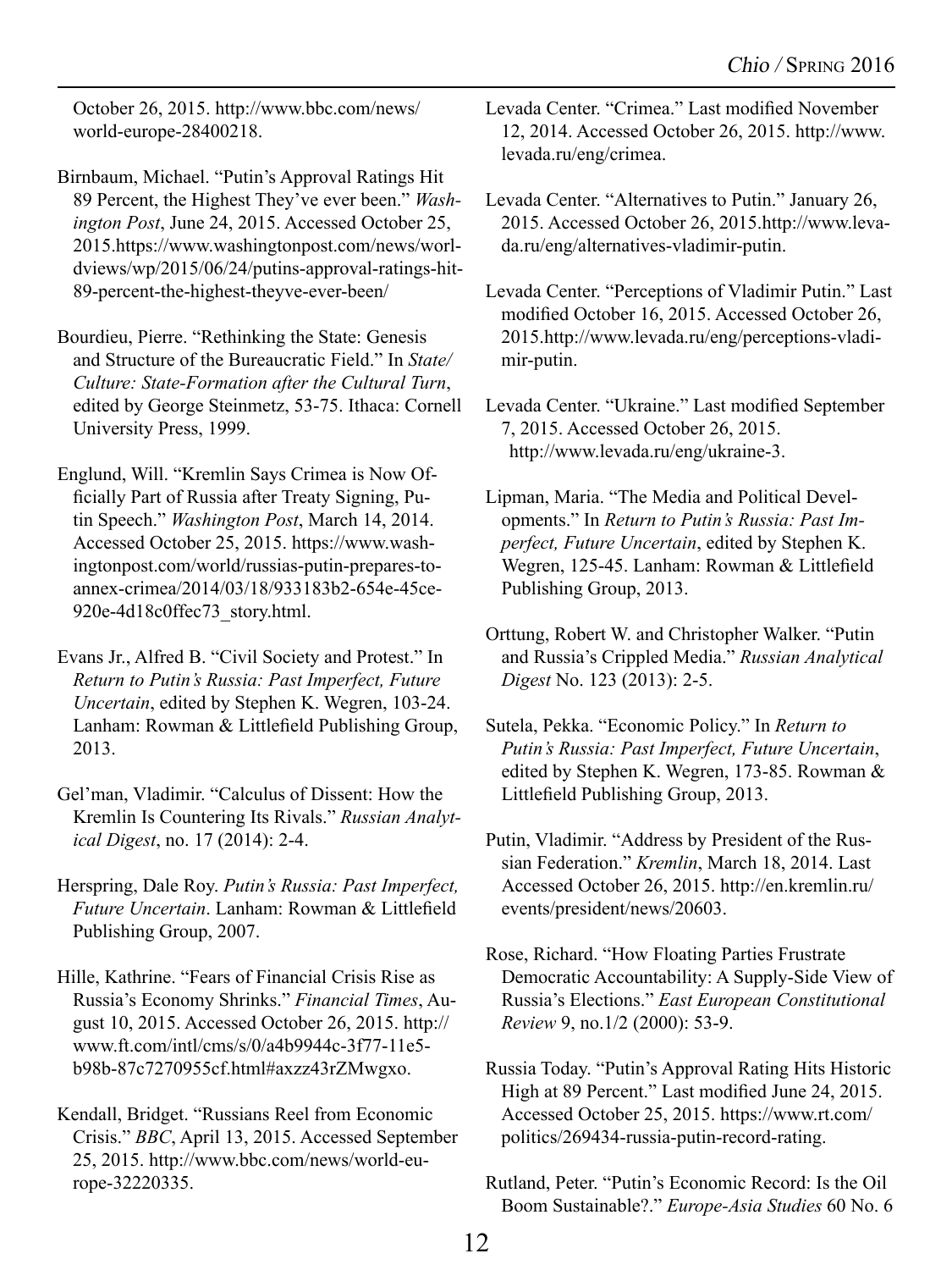(2008): 1051-72.

- Rutland, Peter. "The Impact of Sanctions on Russia." *Russian Analytical Digest*, no.157 (2014): 2-7.
- Sakwa, Richard. *Putin Redux: Power and Contradiction in Contemporary Russia*. New York: Routledge, 2014.
- Taylor, Adam. "To Understand Crimea, Take A Look Back at Its Complicated History." *New York Times*, February 24, 2014. Accessed October 25, 2015. https://www.washingtonpost.com/news/worldviews/wp/2014/02/27/to-understand-crimea-take-alook-back-at-its-complicated-history/.
- Treisman, Daniel. "Presidential Popularity in a Hybrid Regime: Russia under Yeltsin and Putin." *American Journal of Political Science* 55, no. 3 (2011): 590-609.
- Tsygankov, Andrei. "Vladimir Putin's Last Stand: The Sources of Russia's Ukraine Policy." P*ost-Soviet Affairs* 41, no. 4 (2015): 1-25.
- Tsygankov, Andrei P. *The Strong State in Russia: Development and Crisis*. New York: Oxford University Press, 2014.
- Tsygankov, Andrei P. *Russia and the West from Alexander to Putin*. New York: Cambridge University Press, 2012.
- Walker, Christopher, and Robert Orttung. "How Russia Props up Putin in the Polls." *Washington Post*, January 30, 2015. Accessed October 25, 2015. https://www.washingtonpost.com/ opinions/how-russia-props-up-putin-in-thepolls/2015/01/30/0302bea8-a59e-11e4-a7c2- 03d37af98440\_story.html.
- White, Stephen, and Ian McAllister. "The Putin Phenomenon." *Journal of Communist Studies and Transition Politics* 24, no. 4 (2008): 604-28.
- Willerton, John P., Mikhail Beznosov, and Martin Carrier. "Addressing the Challenges of Russia's 'Failing State': The Legacy of Gorbachev and the Promise of Putin." *Demokratizatsiya* 13, no. 2 (2005): 219-40.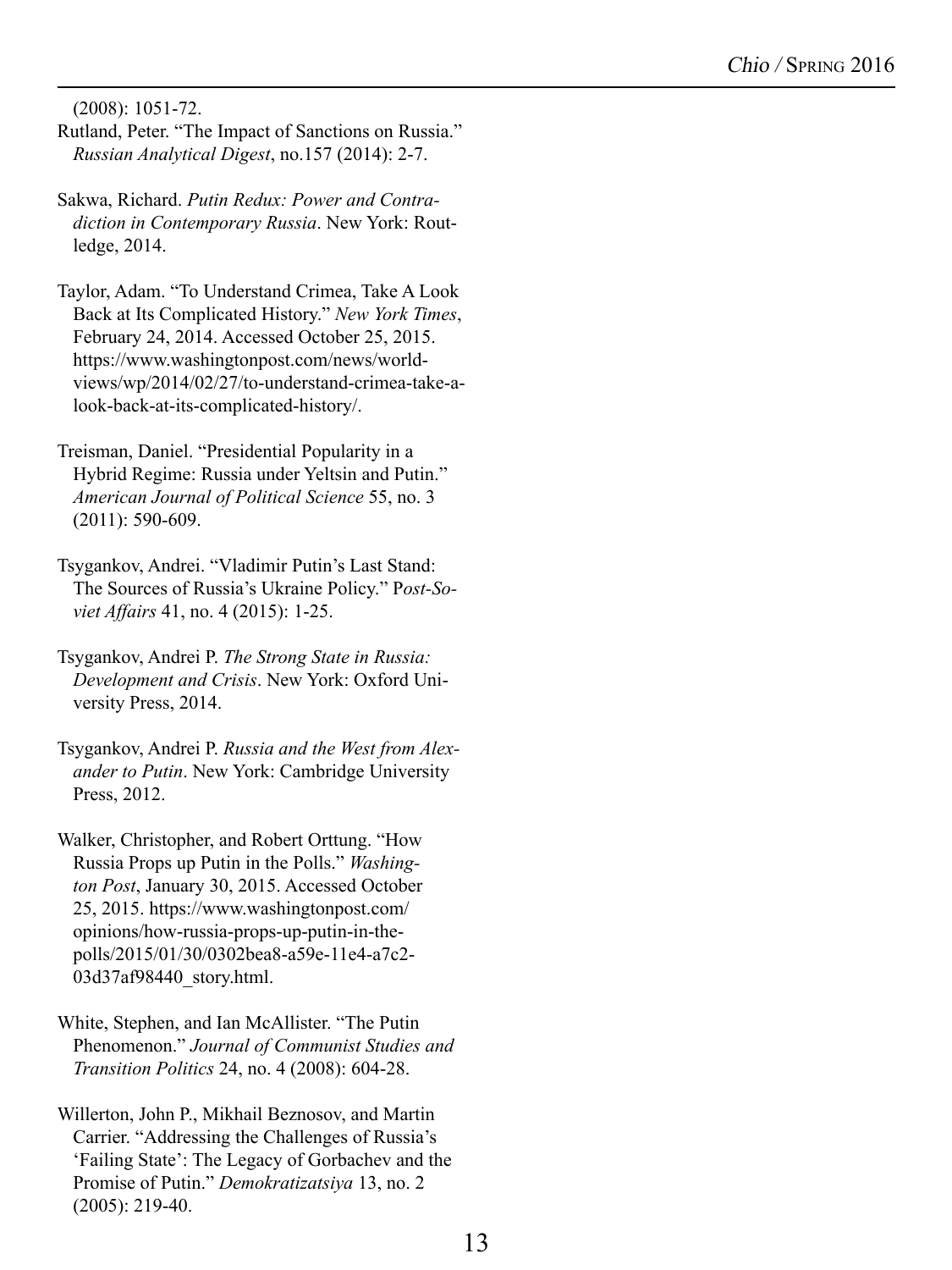## Mexico: The Failed Drug War

### By Genevieve Lane

The purpose of this paper is to analyze the effectiveness of Mexico's "War on Drugs" and the Merida Initiative in decreasing drug-related violence throughout the country. Various factors such as corruption, impunity, and policy reforms are taken into consideration in order to evaluate the role of the Mexican government in addressing the increasing power of the drug cartels. In addition to this, it is imperative to examine how society has been affected by these policies and if there has been a general improvement in security and public safety since 2006.

Public security in Mexico, espe-cially in the 2000s, became an issue due to increases in drug-related violence as a result of two significant factors. First, the election of Vicente Fox, the National Action Party's (PAN) presidential candidate, signified a crucial defeat of the Revolutionary Institutional Party (PRI), ending its 71-year rule. The PAN's victory ruptured the previously established pacts between the PRI and the drug-trafficking organizations that had divided the country's territory among the four main cartels and provided for relatively low levels of violence. Consequently, it created a period of imbalances and competition among the cartels.<sup>1</sup>

Second, the government's strategy of targeting and arresting drug leaders triggered greater instability, both within and between the drug-trafficking organizations. In addition to this, the cartels began to splinter apart, causing the levels of drug-related violence to increase from 1,080 deaths in 2001 to  $2,100$  in  $2006.<sup>2</sup>$  Then, when Felipe Calderón, also of the PAN, was elected president in 2006, he made public security a key concern.

December 11, 2006 marked the

2 *Ibid*., 6.

beginning of Calderón's "War on Drugs." This initiative involved an intensification of the militarized public security approach set in place by previous presidents, as 50,000 military and federal police members went out into the streets to combat the cartels.3 However, the Mexican government did not take action alone since the United States, responding to its partial responsibility for the increased violence in its southern neighbor, collaborated with Mexico in the creation of the Merida Initiative in 2007.4 The Merida Initiative went into effect in 2008 and its primary objective has been to support Mexico's fight against the drug cartels with the U.S. contributing \$1.6 billion over a period of three years since narcotrafficking was viewed as a security threat to both countries.<sup>5</sup>

#### Central Argument

This paper's central argument is

<sup>1</sup> Jorge Chabat, "Combatting Drugs in Mexico Under Calderon: The Inevitable War." *CIDE. edu* (2010), http://www.cide.edu/publicaciones/status/dts/DTEI 205.pdf

<sup>3</sup> "Mexico - Failed State, Narco-state or Merely a Weak State?" *Radio National*. (December 07, 2014), http://www.abc.net.au/radionational/programs/rearvision/mexico-and-america27s-war-on-drugs/5940460#transcript.

<sup>4</sup> Rafael Velázquez and Jorge Schiavon, "La Iniciativa Mérida En El Marco De La Relación México-Estados Unidos." *CIDE.edu* (2009): 15-16. http://www.cide.edu/publicaciones/status/dts/DTEI%20186.pdf.

<sup>5 &</sup>quot;Merida Initiative." *Council on Foreign Relations*. (2009), http://www.cfr.org/americas/ merida-initiative/p18904.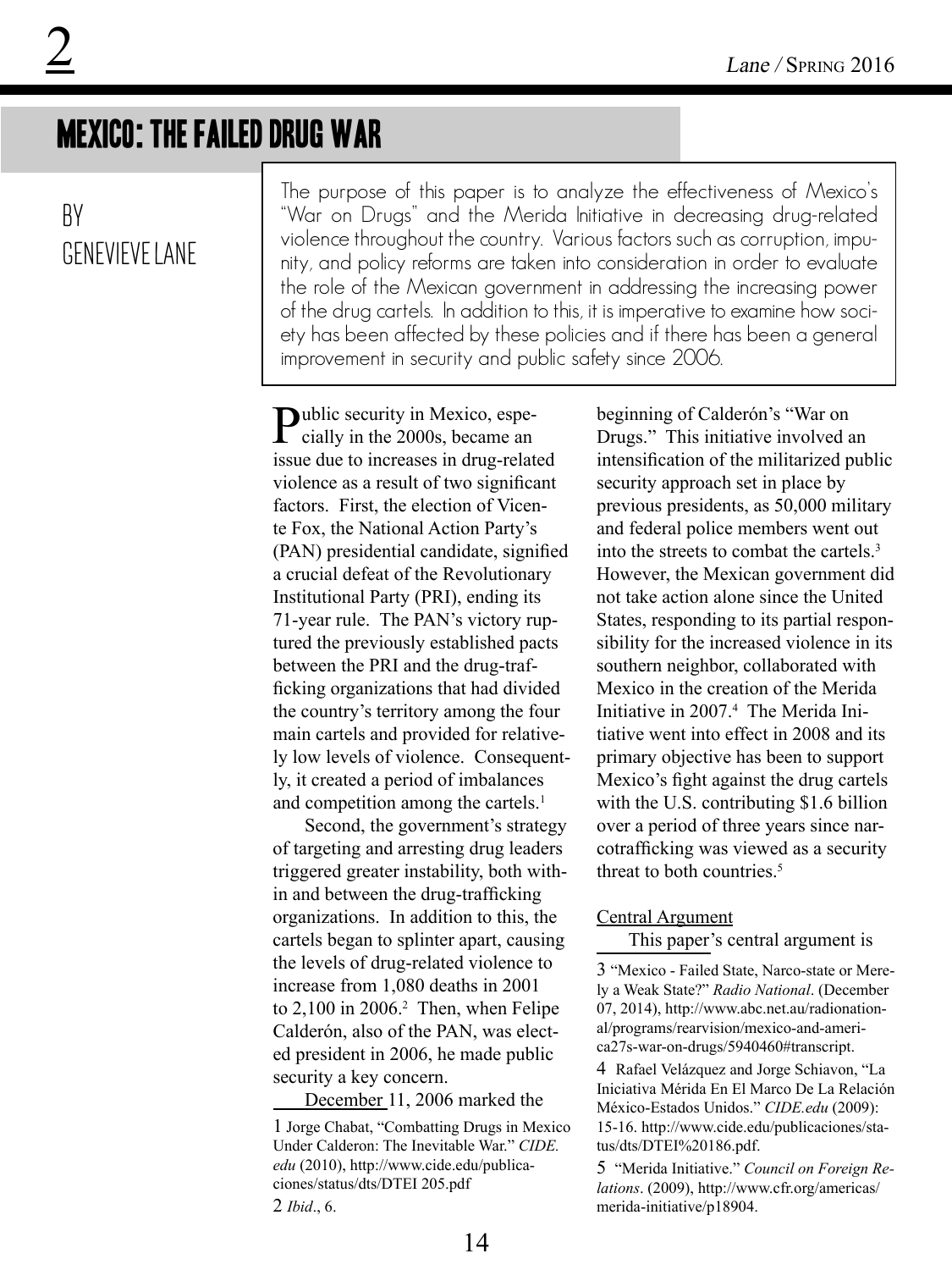to demonstrate that former Mexican President Felipe Calderón's decision to declare a "War on Drugs" and join with the U.S. in the Merida Initiative did not succeed in reducing the power of the cartels and the drug-related violence that plagued the country, but rather increased the violence, insecurity, and power of organized crime.

It is then necessary to analyze how the effects of various factors such as the lack of government transparency, broken democracy, rupture of social cohesion, militarization, U.S. involvement, and institutional reform have impacted the country's social structure by influencing various institutions, values, and norms. This kind of approach provides further understanding and insight as to how Calderón's decision to begin the "War on Drugs" and join in the Merida Initiative did not increase the country's public security, but rather exacerbated the security crisis as violence increased during this period and has continued to have negative consequences under the current Peña Nieto administration.

#### The Spider Web of Mexico's Drug War

Structural-functionalism is the theoretical framework that will be used to analyze the inability of the "War on Drugs" and the Merida Initiative to effectively decrease the drug-related violence that has plagued Mexico. This theory gained an increasing amount of popularity in the 1960s and has been used in a number of disciplinary studies such as political science, biology, and sociology.<sup>6</sup> Structural-functionalism goes beyond solely focusing on the role of institutions and their ability to constrain certain behaviors and actions. This theory aims to understand society by looking at how its institutions, values, and norms affect the social structure.<sup>7</sup>

The social structure, or the social system, is composed of roles, statuses, and institutions.<sup>8</sup> Society is then composed of a number of different elements that all work together in a complex system with change

8 *Ibid*., 277.

in any one component leading to change in another.<sup>9</sup> The structural-functionalist theory will deal with a number of variables in the attempt to shed light on the situations that have led to the undermining of the Mexican government, especially in regard to the country's public security. However, a historical context is also necessary in comprehending the development of the country's current social system and its failures in addressing corruption, impunity – the lack of justice for crimes committed – and drug-related violence<sup>10</sup>

#### Political Culture

Mexico's broken democracy and lack of institutional transparency are important factors in the failure of the "War on Drugs." These two themes have developed over centuries, making it necessary to look at the historical factors that have led to the establishment of these norms in the social system. In order to understand Mexico's political structure one has to analyze the political culture that has been embedded in society. The country's colonial legacy has been a primary factor that has shaped this political culture, as characterized by elitism, authoritarianism, corporatism, patrimonialism, and hierarchilization.<sup>11</sup>

The Aztecs, for instance, had a history of overtaking and controlling smaller indigenous cultures and adding them to their vast empire, which resulted in "…a tightly-structured system of self-supporting units," as each unit was dominated by those at the top that exerted a large amount of influence on the daily occurrences due to their power.12 Patrimonialism and elitism were also exhibited as each unit ruled by the Aztecs had to pay tribute to the leader.<sup>13</sup> Then in 1521, the Spaniards arrived and colonized the Aztec civilization as they established authoritarian,

<sup>6 &</sup>quot;The Structural-Functional Approach." *Udel.edu*. http://udel. edu/~jdeiner/strufunc.html.

<sup>7</sup> Terry N. Clark, "Structural-Functionalism, Exchange Theory, and the New Political Economy: Institutionalization as a Theoretical Linkage." *Sociological Inquiry* 42, no. 3-4 (1972): 276, http://0-onlinelibrary.wiley.com.opac.sfsu.edu/doi/10.1111/ j.1475-682X.1972. tb00240.x/epdf.

<sup>9</sup> John H. Chilcott, "Structural Functionalism as a Heuristic Device." *Anthropology & Education Quarterly* 29, no. 1 (1998): 103, http://0-www.jstor.org.opac.sfsu.edu/stable/3196104?seq=2#page\_scan\_tab\_contents.

<sup>10</sup> Aliaume Leroy, "Mexico's Guerra Al Narco: A Disaster Rooted in Misinterpretations." *Bellingcat*, (December 17, 2014), https://www.bellingcat.com/news/americas/2014/12/17/mexicos-guerra-al-narco-a- disaster-rooted-in-misinterpretations/.

<sup>11</sup> Howard J. Wiarda and Harvey F. Kline, eds. *Latin American Politics and Development*. Boulder: Westview, 2014.

<sup>12</sup> "History of Mexico." History.com, (2009), http://www. history.com/topics/mexico/history-of-mexico.

<sup>13</sup> "History of Mexico." History.com, (2009), http://www. history.com/topics/mexico/history-of-mexico.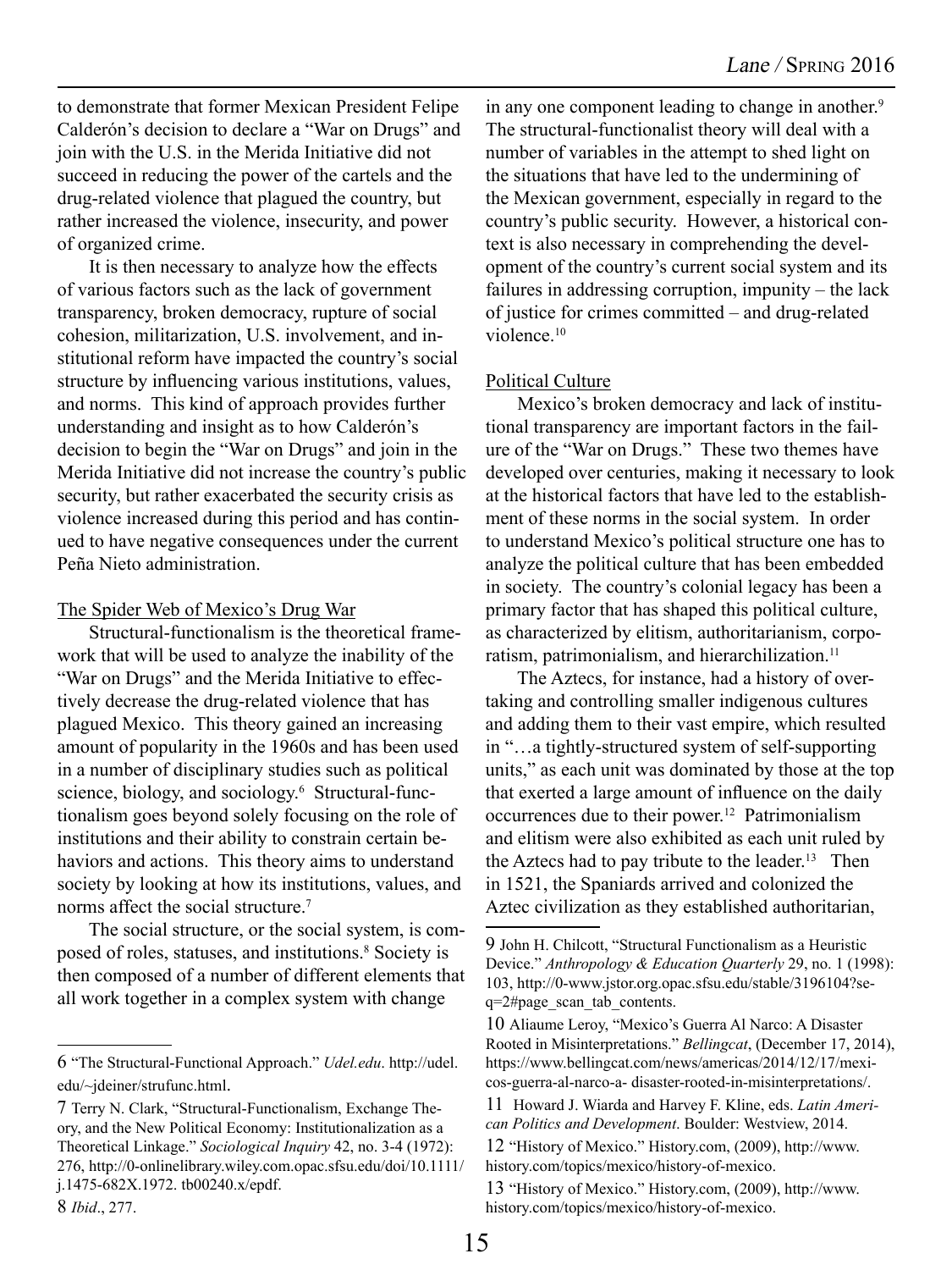militaristic, undemocratic, and intolerant legacies and institutions.14 This has served to reinforce the dominant political culture that has continued to play an important role in the formation of Mexico's social structure as the cultures were combined.

These corporatist, hierarchical, patrimonial, elitist, and authoritarian elements seen under the Aztecs and Spanish are also evident in Mexico's contemporary history, as shown in the highly controversial presidential election of 2006. It was in this election where Felipe Calderón was barely lifted to victory over, leftist party candidate, Andrés Manuel López Obrador by 0.58 percent under a cloud of electoral irregularities.<sup>15</sup> This incidence exposes the effects of the country's colonial legacy as authoritarianism and elitism continue to be dominant factors in Mexico's political structure and practices. The lack of transparency that exists within Mexico and its broken democracy has been highly evident and cause for great concern.

Consequently, Calderón's sexenio – presidential term – was off to a rocky start due to the lack of legitimacy, since the election was perceived as largely fraudulent. The various characteristics that have come to define Mexico's political culture played a key role in motivating Calderón to declare the "War on Drugs," seeing it as a way to help him gain public and military support that would permit him to establish his power over the country and eliminate any shadow of doubt cast over his election.<sup>16</sup> However, this issue with the drug cartels is not only driven by internal factors, but also by external factors such as U.S. influence.

#### "Poor Mexico, So Far From God, So Close to the United States"

Another crucial factor that needs to be taken into consideration is Mexico's geography, with the largest emphasis on Mexico's geographic position. The border shared between the United States and Mexico has played a crucial and consequential role in shaping U.S.-Mexico relations.<sup>17</sup> The fact that the

14 Darling, Juanita. *A Little History*. PowerPoint Slides.

15 Andalusia Knoll, "Fleeing His Own War on Drugs, Felipe Calderón Finds Refuge at Harvard." *Truthou*t. (March 01, 2013), http://www.truth-out.org/opinion/item/14761-fleeing-hisown-war-on-drugs- felipe- calderon-finds-refuge-at-harvard. 16 *Ibid.* 

17 Brian J. Bow and Arturo Santa Cruz. *The State and Security* 

countries share a border has greatly determined the way the Mexican government has dealt with the drug cartels because "the framing of security challenges in the domestic context has to resonate with partner states…."18 As a result, Mexico continued the "War on Drugs" that had been established by the United States under Richard Nixon.<sup>19</sup>

U.S. influence in Mexico has, therefore, been a crucial factor that has constantly shaped the decisions made by the Mexican government. For instance, the United States had a key role in the evolution of the PRI in the 1980s due to the implementation of neoliberalism – polices that opened up Mexico's economy to the international market and encouraged free trade such as with the reduction of tariff barriers. Mexico was pushed to adopt neoliberal economic reforms as a result of the debt crisis and its northern neighbor further encouraged this. 20

Mexico's membership in NAFTA, though, has resulted in a number of ramifications since it made it faster and more profitable for the cartels to transport drugs through Mexico on their way to the U.S. market, which replaced the previously used sea routes.<sup>21</sup> The policies established in the United States and in Mexico have then contributed to the violence that has come to characterize the drug war. Therefore, a key factor that has led to an ineffective response to the "War on Drugs" by both the U.S. and Mexico is the pact established since the 1980s among "…Washington politics and money and Mexican oligarchs and neoliberal politicians."22

The shared border between the U.S. and Mexico as well as the alliance and collaboration among elites over the years were elements that influenced Calderón to look to the United States for support in fighting the cartels. 23 The United States has also recognized the role it plays in the drug war and has

*in Mexico: Transformation and Crisis in Regional Perspective*. Google Books. Routledge, (2012).

<sup>18</sup> *Ibid*., 8.

<sup>19</sup> Tony Payan, Kathleen A. Staudt, and Z. Anthony Kruszewski. *A War That Can't Be Won: Binational Perspectives on the War on Drugs*. U of Arizona, (2013):10.

<sup>20</sup> Daniel C., Levy and Kathleen Bruhn. Mexico: The Struggle for Democratic Development. Berkeley: University of California Press, (2006):166

<sup>21</sup> *Ibid.* 

<sup>22</sup> *Ibid.*

<sup>23</sup> Velázquez and Schiavon, "La Iniciativa Mérida," 15.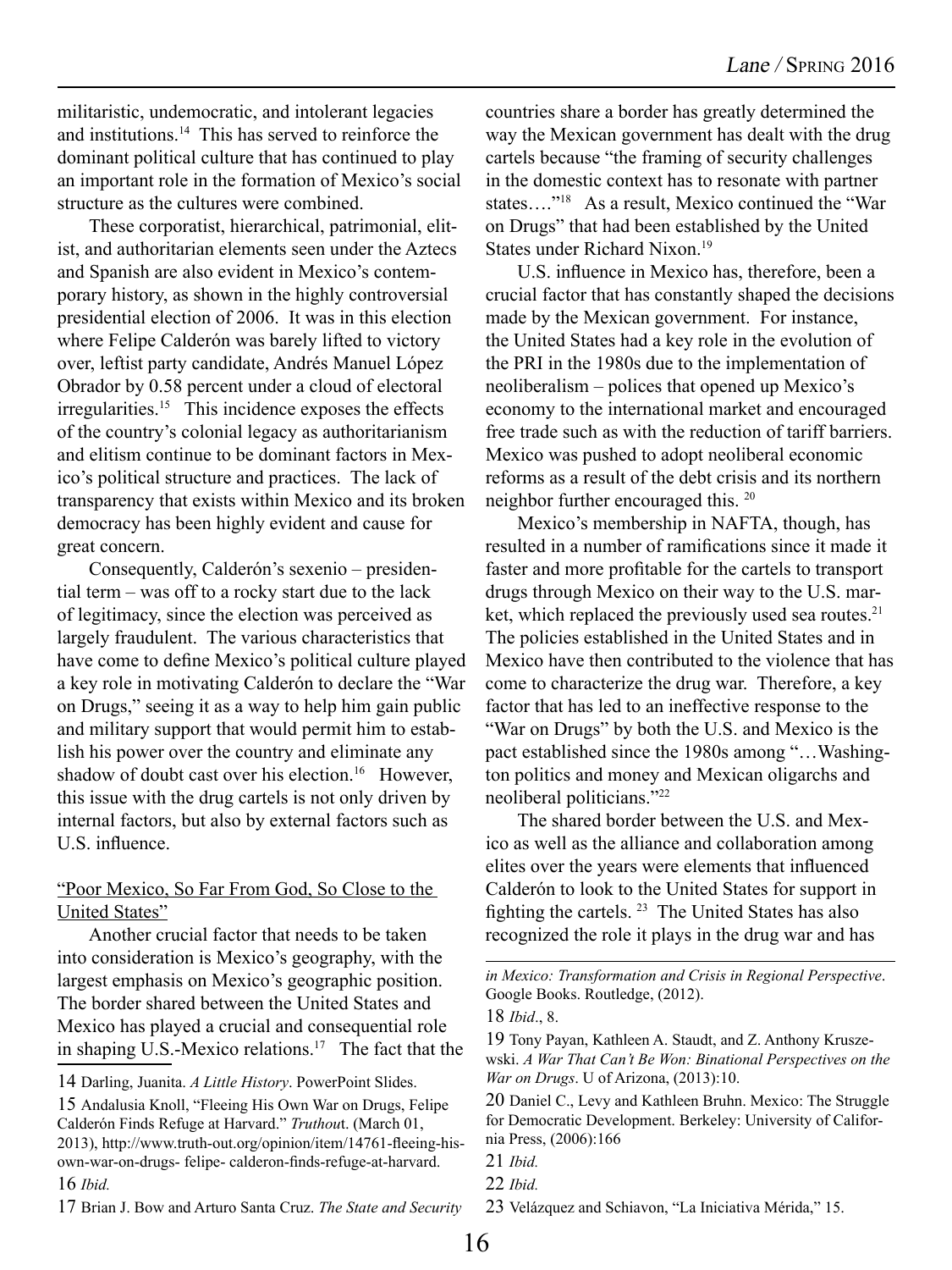attempted to address this by supporting Mexico through the Merida Initiative that went into effect in 2008. However, this has not involved a great degree of U.S. participation as the United States has largely limited its efforts to providing money to help improve the armament used by the Mexican military in confronting the cartels.<sup>24</sup> For example, the provisioning of weapons made up the bulk of U.S. aid provided to Mexico as in 2008 counter narcotics, counterterrorism, and border security consisted of 306.3 million dollars out of a total of 500 million dollars.<sup>25</sup> Providing money for greater militarization efforts has not delivered the desired results of greater security as it actually led to an escalation of insecurity and even spread to states that were previously isolated from waves of violence.<sup>26</sup>

#### The Rupture of the Rule of Law

Over the years, corruption and impunity have grown and are considered commonplace occurrences reaching from the lowest to the highest levels of Mexico's government structure. This reflects how norms, such as the respect for the rule of law, have been broken and have been replaced with rampant illegality transforming these into the dominant norms.

Mexico has been extensively criticized for its widespread corruption and high levels of impunity, causing it to "…become a country without sanction, a society that does not punish the violators of law."27 The wide degree of impunity has contributed to the rising offenses of organized crime since they frequently act in collaboration with security forces through bribery. This is reflected in the increasing numbers of homicides committed by organized crime with 16,987 offenses committed in 2011 compared to a total of 2,819 offenses committed in 2007.28

Along with the rising homicides, the country's corruption has also increased as Mexico has risen

from number 55 to number 103 on the Transparency International list out of 175 countries between 1998 and 2014.29 The impunity and corruption that strongly pervade the country are fundamental obstacles in accomplishing the goal of increasing the country's security as "...Calderón's War [was] aimed also at fighting corruption and strengthening the judiciary."<sup>30</sup>

#### Ineffective Institutional Reforms

Over the years, a number of reforms have been established, but they have not succeeded. For example, Ernesto Zedillo, over the course of his presidency (1994-2000), worked to implement a number of reforms concerning the country's public security. However, these reforms were only a façade since they did not result in any substantial change, as in reality "…the government sought to contain the problems rather than seriously [confront] them."31

Zedillo attempted to address the ineffectiveness of the police through the creation of a new force in 1998 called the Federal Preventive Police (Policía Federal Preventiva – PFP). The PFP united members from a number of the existing police forces like the Highway, Fiscal, and Migration Police.<sup>32</sup> Zedillo, apart from creating a new police force, also used the military to combat drug trafficking, reflecting a hierarchilization effect.33

The attempts to establish reforms continued under Vicente Fox from 2000 to 2006. Fox carried on the police reforms as several of the previously existing organizations were replaced with new ones. For example, the former president disbanded the Federal Judicial Police (Policía Judicial Federal – PJF) and in its place created the Federal Investigations Agency (Agencia Federal de Investigaciones – AFI). Lack of confidence in the police force was further shown in Fox's 2005 operation "Safe Mexico," as he employed the use of the military along with the PFP to combat the cartels in eight cities. 34

<sup>24</sup> Colleen Cook, Rebecca G. Rush, and Claire Ribando Seelke, *Congressional Research Service*. (March 18, 2008): 3. http:// fpc.state.gov/documents/organization/103694.pdf 25 *Ibid.* 

<sup>26</sup> Leroy, "Mexico's Guerra Al Narco."

<sup>27</sup> Arturo González De Aragón, "Defectos Y Limitaciones De La Comisión Nacional Anticorrupción." *Proceso*. (February 14, 2013), http://www.proceso.com.mx/333598/2013/02/14/defectos-y-limitaciones-de-la-comision- nacional-anticorrupcion-2.

<sup>28</sup> Guillermo Valdés Castellanos, *Historia Del Narcotráfico En México*. México, DF: Aguilar, (2013):400.

<sup>29</sup> Arturo González De Aragón, "Análisis Crítico Sobre El Sistema Nacional Anticorrupción." *Proceso*. (December 13, 2014), http://www.proceso.com.mx/?p=390527.

<sup>30</sup> Leroy, "Mexico's Guerra Al Narco."

<sup>31</sup> Bow and Santa Cruz, *The State and Security in Mexico*, 8.

<sup>32</sup> Chabat, "Combatting Drugs in Mexico," 4.

<sup>33</sup> Daniel Sabet, "Police Reform in Mexico: Advances and Persistent Obstacles." Working Paper, (2010), http://www.fes-seguridadregional.org/images/stories/docs/5498-001\_g.pdf.

<sup>34</sup> Chabat, "Combatting Drugs in Mexico," 6.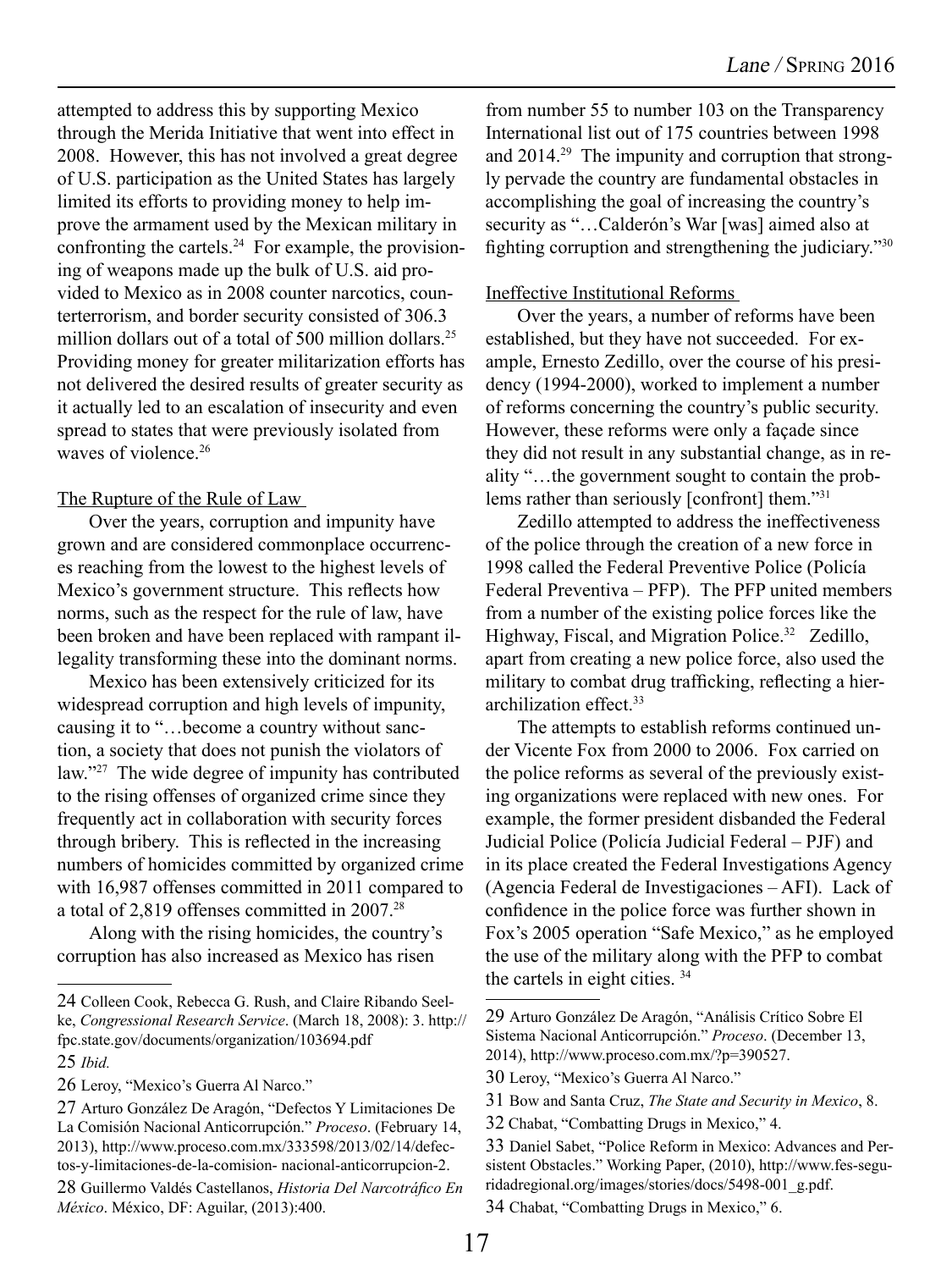Corruption has become an integral part of this institution, influencing the behavior of many of these actors pushing them to collaborate with the cartels, thereby making them unreliable in the fight against the drug trafficking organizations. Therefore, Calderón carried out police reforms evident with the transforming of the AFI into the Federal Ministerial Police (Policía Federal Ministerial – PFM) and the PFP converting into the Federal Police (Policía Fed $eral - PF)$ .<sup>35</sup>

In addition to this, Calderón attempted to carry out judicial improvements in order to increase the country's respect for the rule of law as another aspect of his "War on Drugs." Various noteworthy reforms were established in 2008, as there were key changes in the way trials were carried out with oral trials replacing the previous "trials conducted secretively through written briefs." 36 These reforms have not been implemented rigorously since in 2014, only three states had fully executed the use of oral trials.<sup>37</sup> This slow implementation of the country's judicial reforms was due to "…the federal government's failure to prioritize the reforms…[with] more emphasis on confronting organized criminal groups…" forcefully.38

The election of Enrique Peña Nieto in 2012 signified the return of the PRI to the country's presidency after 12 years. Peña Nieto also attempted to increase the country's belief in its public security system through a number of reforms. One of these reforms was the National Code of Criminal Procedures that was signed into law in March of 2014 and aimed to restructure the country's justice system.<sup>39</sup> This reform established a unified penal procedure for the country's capital and 31 states, as previously each state had its own penal codes.<sup>40</sup> The National Code of Criminal Procedure is supposed to be fully

implemented throughout the country by 2016 and is assumed to help strengthen Mexico's institutions and rule of law.41

#### Rising Insecurity

Calderón's "War on Drugs" has greatly disrupted the country's social cohesion. This has been true as the violence spread drastically to all states. However, the cities along the border have especially felt the impact of the former president's militarized anti-drug approach. From the beginning of the drug war in 2006 up to now there have been a total of 151,000 deaths and  $26,000$  disappearances.<sup>42</sup> In addition to this, kidnappings have increased every year since 2006 as in 2013 there were 1,698, which signified a 15 percent increase from 2012. Also, from 2003 to 2013 tortures carried out by the country's police and armed forces increased by 600 percent.<sup>43</sup> Calderón's drug war has continued to impact Mexican society even after the end of his administration, since insecurity has largely been an issue under current President Peña Nieto.

#### Insensitivity to Violence

Ciudad Juárez, in the state of Chihuahua, has been one of the cities most affected by Calderón's drug war, as has the entire state. This city has been plagued with large levels of violence due to the confrontations between the Sinaloa Cartel and the Juárez Cartel.<sup>44</sup> Violence has turned into an everyday occurrence as in 2010; there were an average of 8.5 killings per day resulting in the deaths 3,100 people in that year alone.<sup>45</sup> Children have also been affected since they are constantly present and many times are

<sup>35</sup> Sabet, "Police Reform in Mexico," 11.

<sup>36</sup> Chabat, "Combatting Drugs in Mexico," 8.

<sup>37</sup> Maureen Meyer, "Mexico 's Police: Many Reforms, Little Progress." *Washington Office on Latin America*. (2014), http:// www.wola.org/sites/default/files/Mexico's Police\_Many Reforms, Little Progress.pdf.

<sup>38</sup> *Ibid.*

<sup>39</sup> Richard Dangler, "Mexico's New National Criminal Procedure Code Covers Every State." *BanderasNews.com*. (March 12, 2014), http://www.banderasnews.com/1403/nr-mexicoimplementsnationalpenalcode.htm.

<sup>40</sup> *Ibid.* 

<sup>41</sup> *Ibid.* 

<sup>42</sup> "México: 548 Recomendaciones Por Violaciones a DDHH En 9 Años, La Mayoría Por Tortura." *SinEmbargo MX*. (October 18, 2015), http://www.sinembargo.mx/18-10-2015/1518861.

<sup>43</sup> Eline Gordts, "11 Numbers To Help You Understand The Violence Rocking Mexico." *The Huffington Post*. (October 31, 2014), http://www.huffingtonpost.com/2014/10/31/mexico-violence-numbers\_n\_6075258.html.

<sup>44 &</sup>quot;Calderon to Violence-plagued Juarez: 'We're Looking for Solutions'" *CNN*. (February 11, 2010), http://www.cnn. com/2010/WORLD/americas/02/11/calderon.juarez/index.html.

<sup>45</sup> Branden Eastwood, "10 Portraits of Ciudad Juarez, the Recovering Ground Zero of Mexico's Drug War." Matador Network. (May 01, 2014), http://matadornetwork.com/notebook/10-portraits-ciudad-juarez/.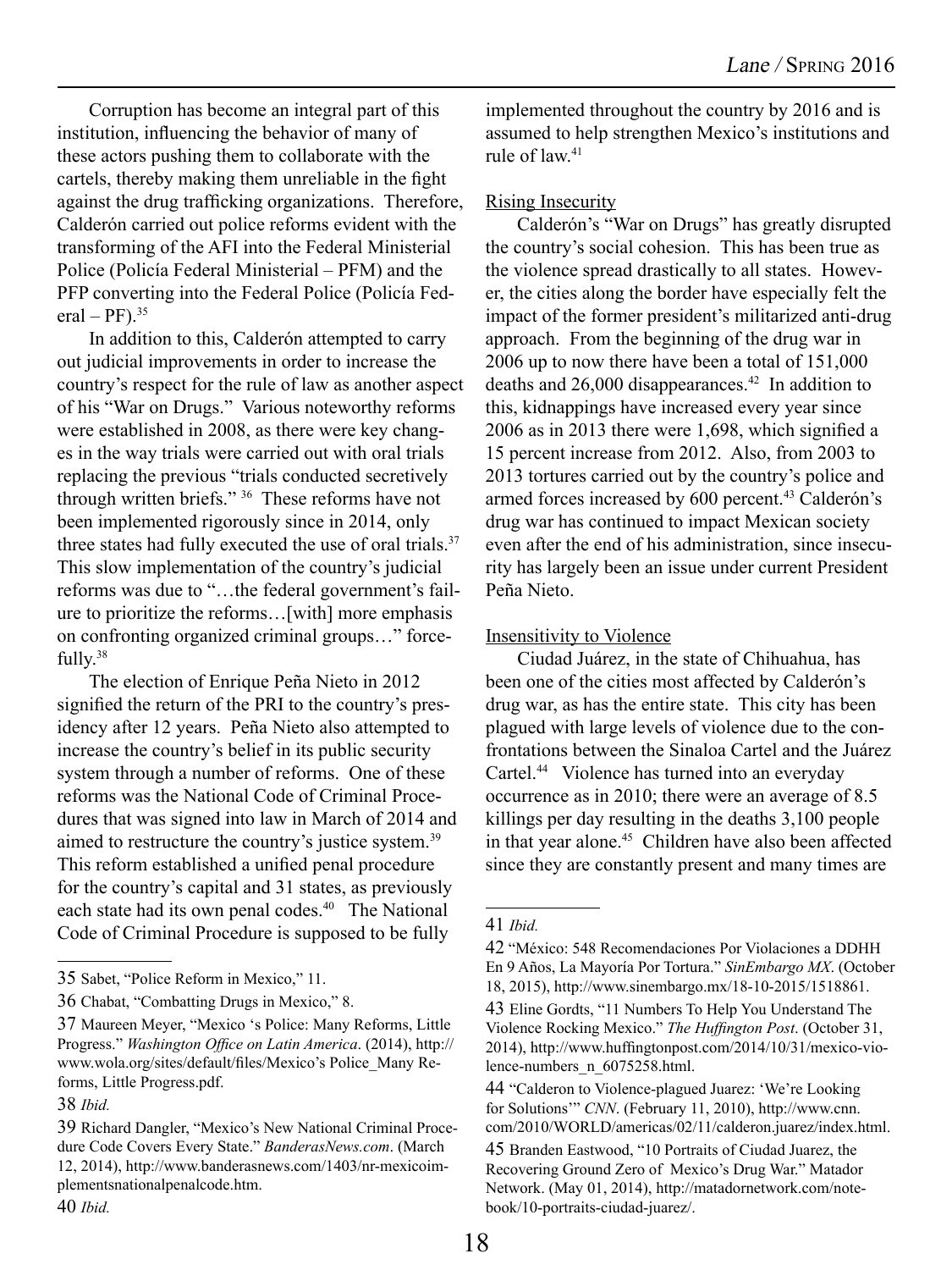forced to participate in the violence.46

This has been evident with the murder of Christopher Raymundo Martínez in the city of Chihuahua in May of 2015. A group of five children between 12 and 15 years old decided to play a kidnapping game with six-year-old Christopher as their victim. The older kids tied him up and beat, stoned, and suffocated him.47 The five children will be tried for murder while also undergoing several psychological and sociological studies. "Prosecutors have expressed concern over a killing that showed 'social decomposition' and an absence of values.'"48 The way the country has moved further away from the rule of law has had devastating affects among society once again reflecting the interconnection that exists among all parts of the social structure.<sup>49</sup>

#### Change Comes from Below

Due to the large number of murders of innocent civilians and human rights abuses, Mexican poet Javier Sicilia started the Movement for Peace with Justice and Dignity, which has served to mobilize the people to protest against the "War on Drugs." The movement has presented the government with a series of demands such as withdrawing the military personnel, strengthening the rule of law through the reforming of institutions, and the need to view the drug problem as a public health issue and not a national security issue.<sup>50</sup>

Sicilia's Movement for Peace with Justice and Dignity took root in 2011 due to the death of the poet's 24-year-old son, Juan Francisco Sicilia Ortega. On March 28, 2011, Juan Francisco and a group of

his friends were kidnapped, tortured, and killed by the Gulf Cartel in the state of Morelos.<sup>51</sup> This tragic incident pushed Sicilia to stop writing poetry and instead become an activist calling for the end of the drug war.

Javier Sicilia within days of the death of his son wrote an open letter to the country's politicians and criminals that was published in Proceso on April 3, 2011. In the letter, Sicilia criticized the acts committed by both the politicians and criminals as the "War on Drugs" increased the amount of violence and deaths in the country. Sicilia then "…urged Mexicans to take to the streets" in order to protest against the drug war and demand for peace and justice in the country.52 This was followed by a march on April 6 carried out from the state of Morelos to the country's capital, as well as numerous others marches in over 30 cities.<sup>53</sup>

#### The Same Mexico as Always

Mexico's public security has continued to be questioned with the disappearance of the 43 students from Ayotzinapa on September 26, 2014. The students had been in Iguala protesting at an event in which the mayor's wife was participating while they were also attempting to raise money for their school. At the end of the day, the students hijacked three busses in order to return to Ayotzinapa, but the mayor ordered their arrest. The police and the local cartel Guerreros Unidos have been considered responsible for the disappearance of the 43 students.<sup>54</sup>

This has caused many marches throughout the country as the people demand to know the truth of what happened to the students. "The events surrounding Ayotzinapa made the link between the narcogangs and the government…impossible to

<sup>46</sup> Anne-Marie O'Connor and William Booth. "Mexican Drug Cartels Targeting and Killing Children." *Washington Post*. (April 19, 2011), https://www.washingtonpost.com/world/mexican-drug-cartels-targeting-and-killing- children/2011/04/07/ AFwkFb9C\_story.html.

<sup>47</sup> Gerard Couzens and Belinda Robinson. "Horrific Murder of Six-year-old Mexican Boy Who Was Tortured to Death by Five Other Children during Macabre 'kidnap Game.'" DailyMail. com. (May 17, 2015). http://www.dailymail.co.uk/news/article-3085478/Youths-accused-torture-murder-6-year- old-Mexico.html.

<sup>48</sup> *Ibid.* 

<sup>49</sup> Chilcott, "Structural Functionalism," 103.

<sup>50</sup> Umar Farooq and Connor Guy. "The Movement for Peace and Justice in Mexico." *The Nation*. (June 05, 2012), http:// www.thenation.com/article/movement-peace-and-justice-mexico/.

<sup>51</sup> Javier Sicilia, "A Father's Plea: End the War on Drugs." *CNN*. (September 10, 2012), http://www.cnn.com/2012/09/10/ opinion/sicilia-cartel-killed-son/.

<sup>52</sup> Catherine E. Shoichet, "Mexican Poet Becomes Crusader for Peace after Son's Slaying." *CNN*. (May 05, 2011), http:// www.cnn.com/2011/WORLD/americas/05/05/mexico.poet. activist/index.html?iref= allsearch.

<sup>53</sup> *Ibid.* 

<sup>54</sup> Melissa del Pozo, "Inside the Mexican College Where 43 Students Vanished After a Violent Encounter With Police." *VICE News*. (October 06, 2014), https://news.vice.com/article/ inside-the-mexican-college-where-43-students-vanished- after-a-violent-encounter-with-police.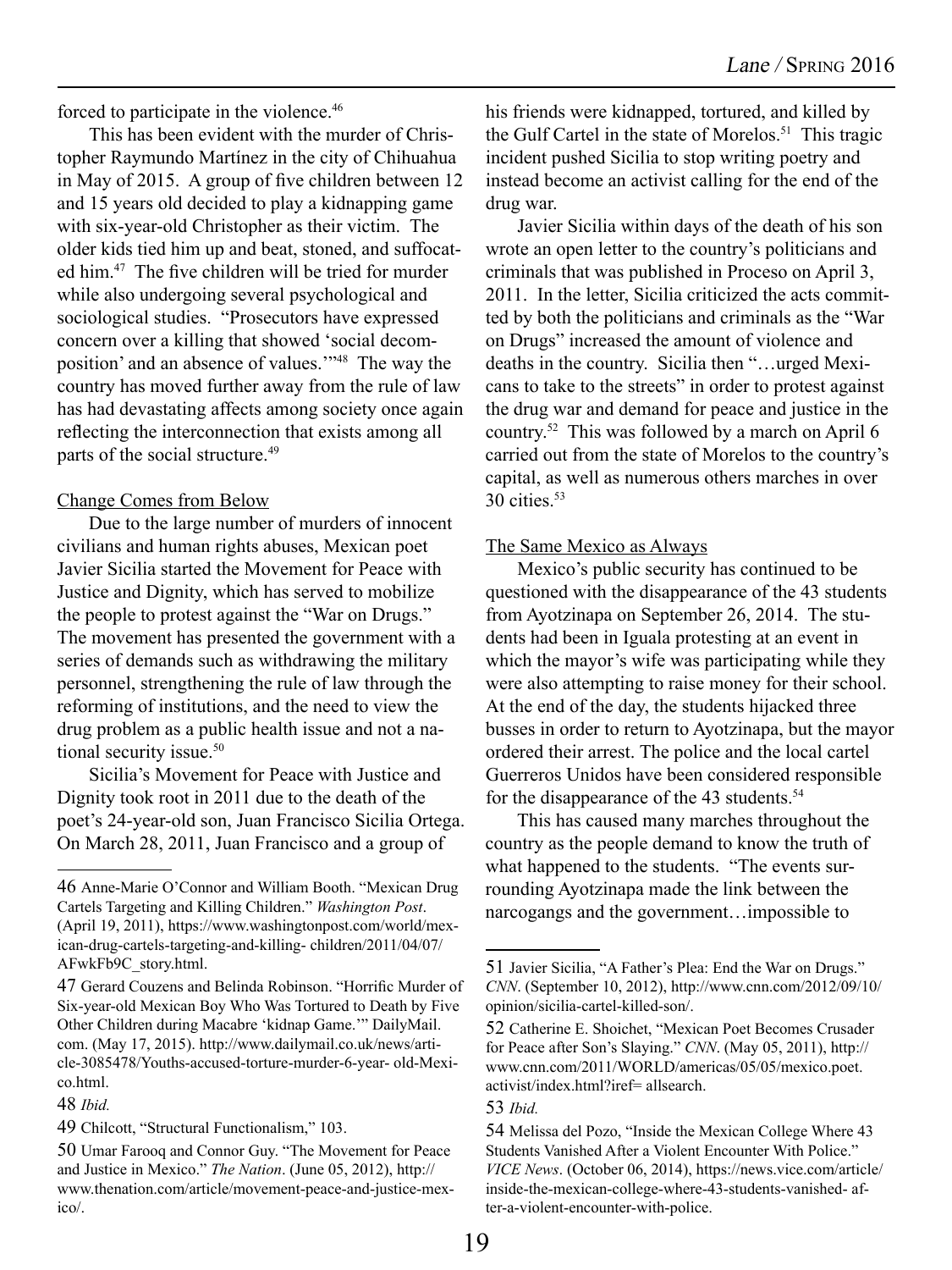ignore."55 Mexico's Attorney General Murillo Karam stated on November 7, 2014, that the students were killed by the cartel and then cremated in a dump near Cocula, in the state of Guerrero.<sup>56</sup> This announcement caused much anger among the Mexican people, since the identity of a majority of the students has not been confirmed. In addition to this, "an international committee of experts…said…that there was no evidence to support" the version presented by the government.<sup>57</sup> It has also been proved that the federal police and military were aware of what happened to the students and did not attempt to stop it.58 This reflects the widespread impunity that exists within the country as "98 percent of the crimes that are committed in Mexico go unsolved."59 As a result of this impunity, a large amount of uncertainty exists on behalf of the Mexican people towards the authorities.<sup>60</sup>

#### The Road Ahead

Many academics have stated that another way to target the cartels is to reduce the profitability of the drug trafficking business through the legalization of drugs. This has been seen as targeting two key issues, corruption and violence.<sup>61</sup> Vicente Fox and Javier Sicilia have both expressed support for this decriminalization approach. However, this is not a complete solution due to the many unforeseen conse-

58 *Ibid.*

quences that could greatly exacerbate the insecurity and the drug-related issues in which Mexico has been engulfed.

There also needs to be greater emphasis on implementing institutional reforms successfully. A number of reforms concerning the country's police forces and judicial system have been established, but they are usually never carried out in an effective manner. In addition to this, the established reforms have not targeted the root causes of the issues confronting Mexico's police forces, making it another target point that needs to be addressed in the future. It is imperative to create respect for the rule of law by weeding out corruption and impunity from government institutions, but this will involve true commitment from government officials.

New reforms need to address the lack of education and training of the majority of Mexico's police. There needs to be a uniform system established throughout the country that requires police force members to complete at least high school and then matriculate in an academy to receive formal training. However, there must be an organization in place that will corroborate that the police officers have fulfilled these expectations.

Mexico has enormous potential with much to offer its people and the world, as it is the 15th largest economy in the world.<sup>62</sup> Nevertheless, numerous fundamental changes need to take place in order to help strengthen Mexico as it is divided with the people against the government, which has been clearly shown with the demonstrations that have taken hold and the drop in Peña Nieto's approval rate to 35 percent.63 Public security is a necessity for any country since it provides order and enforces respect for the rule of law.

#### Works Cited

<sup>55</sup> Melissa del Pozo, "Inside the Mexican College Where 43 Students Vanished After a Violent Encounter With Police." *VICE News*. (October 06, 2014), https://news.vice.com/article/ inside-the-mexican-college-where-43-students-vanished- after-a-violent-encounter-with-police.

<sup>56</sup> Randal C. Archibold, "Drug Gang Killed Students, Mexican Law Official Says." *The New York Times*. (November 07, 2014), http://www.nytimes.com/2014/11/08/world/americas/druggang-killed-students-mexico-law-official-says.html.

<sup>57</sup> Paulina Villegas, "Experts Reject Official Account of How 43 Mexican Students Were Killed." *The New York Times*. (September 06, 2015), http://www.nytimes.com/2015/09/07/ world/experts-reject-official-account-of-how-43- mexican-students-vanished.html? r=0.

<sup>59</sup> "ONU: "Hay Mucha Desconfianza Hacia Las Autoridades Mexicanas En Materia De DD. HH." CNN México. (October 08, 2015), http://cnnespanol.cnn.com/2015/10/08/onu-hay-mucha-desconfianza-hacia-las- autoridades-mexicanas-en-materia-de-dd-hh/.

<sup>60</sup> *Ibid.*

<sup>61</sup> Payan, Staudt, and Kruszewski, *A War That Can't Be Won*, 288.

Archibold, Randal C. "Drug Gang Killed Students, Mexican Law Official Says." *The New York Times*. (November 07, 2014). http://www.nytimes.

<sup>62 &</sup>quot;World GDP Ranking 2015." *Knoema*. http://knoema.com/ nwnfkne/world-gdp-ranking-2015-data-and-charts.

<sup>63</sup> Nathaniel Parrish Flannery, "Investor Insight: How Strong Is Mexico's Economy?" *Forbes*. (September 08, 2015), http:// www.forbes.com/sites/nathanielparishflannery/2015/09/08/ investor-insight-how- strong-is-mexicos-economy/ (accessed November 07, 2015).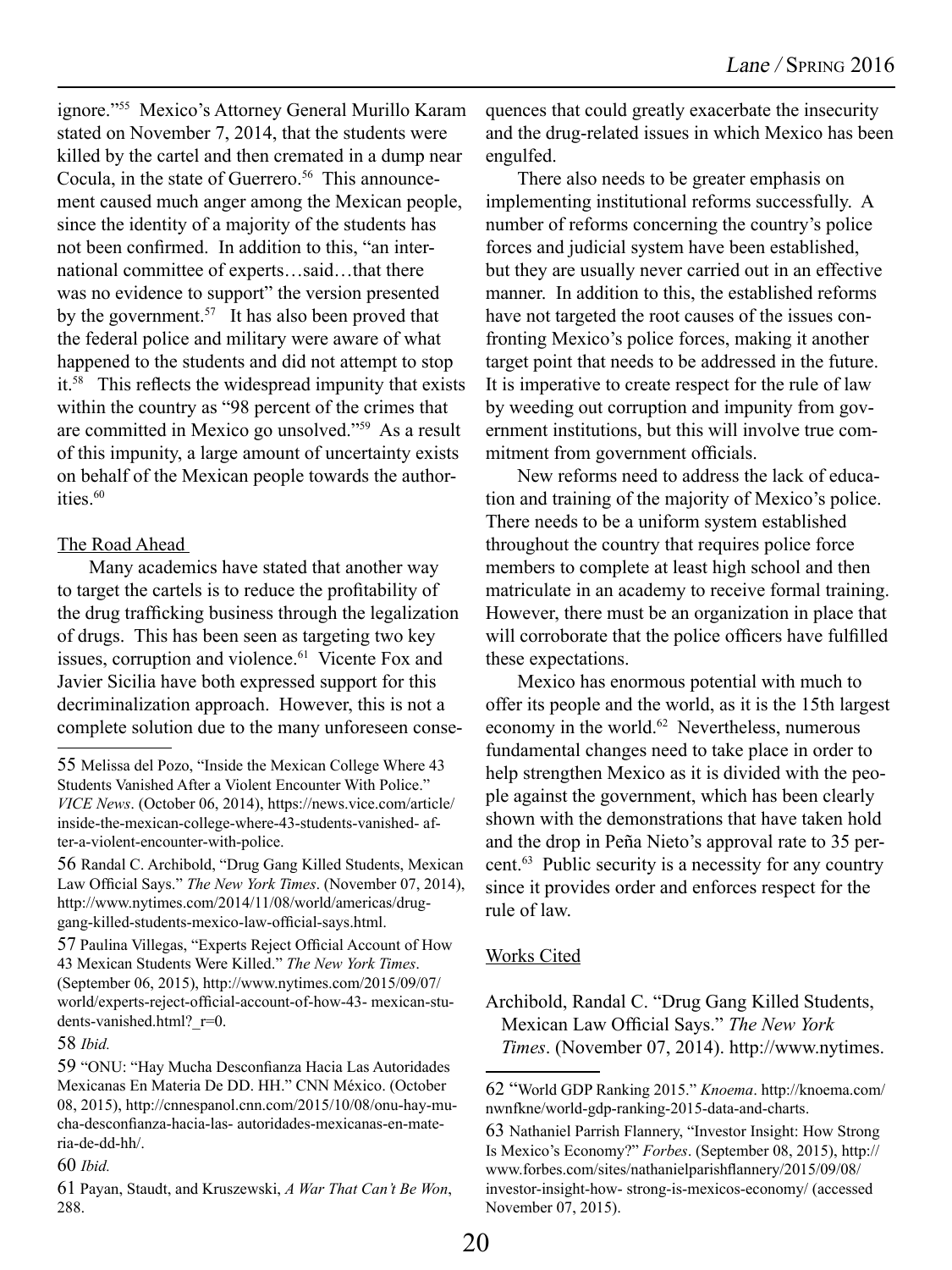com/2014/11/08/world/americas/drug-gang-killedstudents-mexico-law-official-says.html (accessed September 20, 2015).

Bow, Brian J., and Arturo Santa Cruz. *The State and Security in Mexico: Transformation and Crisis in Regional Perspective*. Google Books. Routledge, (2012), (accessed October 01, 2015).

"Calderon to Violence-plagued Juarez: 'We're Looking for Solutions'" *CNN*. (February 11, 2010), http://www.cnn.com/2010/WORLD/americas/02/11/calderon.juarez/index.html (accessed October 21, 2015).

Chabat, Jorge. "Combatting Drugs in Mexico UnderCalderon: The Inevitable War." *Cide.edu*. 2010, 3,6. Accessed August 27, 2015. http://www.cide. edu/publicaciones/status/dts/DTEI 205.pdf.

Chilcott, John H. "Structural Functionalism as a Heuristic Device." *Anthropology & Education Quarterly* 29, no. 1 (1998): 103, http://0-www.jstor. org.opac.sfsu.edu/stable/3196104?seq=2#page\_ scan\_tab\_contents, (accessed September 26, 2015).

Clark, Terry N. "Structural-Functionalism, Exchange Theory, and the New Political Economy: Institutionalization as a Theoretical Linkage." *Sociological Inquiry* 42, no. 3-4 (1972): 276, http://0-onlinelibrary.wiley.com.opac.sfsu.edu/ doi/10.1111/j.1475-682X.1972.tb00240.x/epdf (accessed September 25, 2015).

Cook, Colleen, Rebecca G. Rush, and Claire Ribando Seelke. *Congressional Research Service*. (March 18, 2008). http://fpc.state.gov/documents/ organization/103694.pdf (accessed October 08, 2015).

Couzens, Gerard, and Belinda Robinson. "Horrific Murder of Six-year-old Mexican Boy Who Was Tortured to Death by Five Other Children during Macabre 'kidnap Game.'" *DailyMail.com*. (May 17, 2015). http://www.dailymail.co.uk/news/ article-3085478/Youths-accused-torture-murder-6 year-old-Mexico.html (accessed October 20, 2015). Dangler, Richard. "Mexico's New National Criminal Procedure Code Covers Every State." Banderas-News.com. (March 12, 2014), http://www.banderasnews.com/1403/nr-mexicoimplementsnationalpenalcode.htm (accessed October 22, 2015).

Darling, Juanita. *A Little History*. PowerPoint Slides (accessed February 02, 2015).

del Pozo, Melissa. "Inside the Mexican College Where 43 Students Vanished After a Violent Encounter With Police." *VICE News*. (October 06, 2014), https://news.vice.com/article/insidethe-mexican-college-where-43-students-vanishedafter-a-violent-encounter-with-police (accessed October 23, 2015).

Eastwood, Branden. "10 Portraits of Ciudad Juarez, the Recovering Ground Zero of Mexico's Drug War." *Matador Network*. (May 01, 2014), http://matadornetwork.com/notebook/10-portraits-ciudad-juarez/ (accessed October 19, 2015).

Farooq, Umar, and Connor Guy. "The Movement for Peace and Justice in Mexico." *The Nation*. (June 05, 2012), http://www.thenation.com/article/movement-peace-and-justice-mexico/ (accessed October 22, 2015).

González De Aragón, Arturo. "Análisis Crítico Sobre El Sistema Nacional Anticorrupción." *Proceso*. (December 13, 2014), http://www.proceso.com. mx/?p=390527 (accessed October 14, 2015).

González De Aragón, Arturo. "Defectos Y Limitaciones De La Comisión Nacional Anticorrupción." *Proceso*. (February 14, 2013),http://www.proceso. com.mx/333598/2013/02/14/defectos-y-limitaciones-de-la-comision-nacional-anticorrupcion-2 (accessed August 29, 2015).

Gordts, Eline. "11 Numbers To Help You Understand The Violence Rocking Mexico." *The Huffington Post*. (October 31, 2014), http://www.huffingtonpost.com/2014/10/31/mexico-violence-numbers\_n\_6075258.html (accessed October 17, 2015).

"History of Mexico." (2009), http://www.history.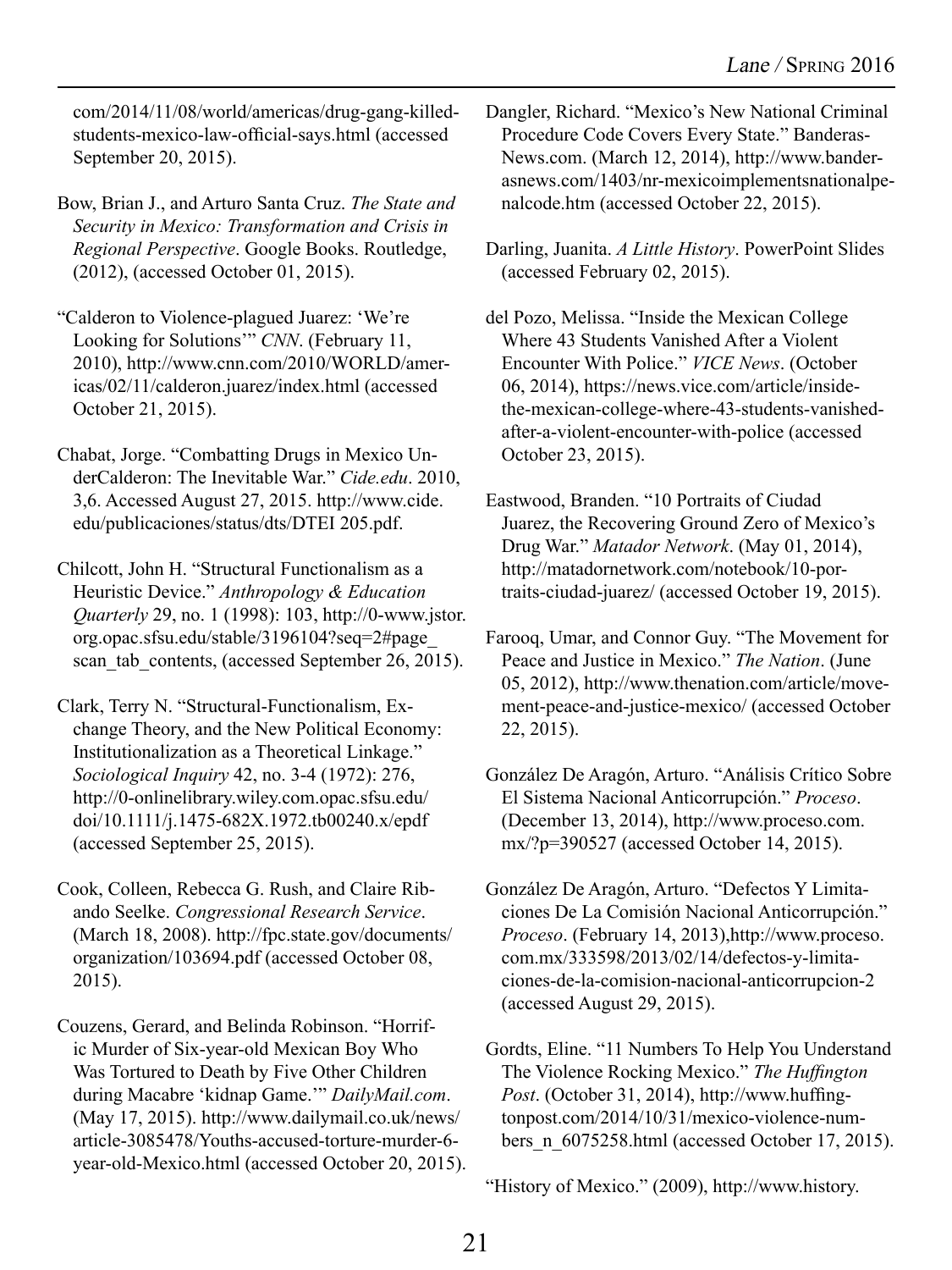com/topics/mexico/history-of-mexico (accessed October 03, 2015).

Knoll, Andalusia. "Fleeing His Own War on Drugs, Felipe Calderón Finds Refuge at Harvard." *Truthout*. (March 01, 2013), http://www.truth-out.org/ opinion/item/14761-fleeing-his-own-war-on-drugsfelipe-calderon-finds-refuge-at-harvard (accessed October 06, 2015).

Leroy, Aliaume. "Mexico's Guerra Al Narco: A Disaster Rooted in Misinterpretations." *Bellingcat*, (December 17, 2014), https://www.bellingcat.com/ news/americas/2014/12/17/mexicos-guerra-al-narco-a-disaster-rooted-in-misinterpretations/ (accessed August 29, 2015).

Levy, Daniel C., and Kathleen Bruhn. Mexico: The Struggle for Democratic Development. Berkeley: University of California Press, (2006), 166.

"Merida Initiative." *Council on Foreign Relations* (2009), http://www.cfr.org/americas/merida-initiative/p18904 (accessed October17, 2015).

"México: 548 Recomendaciones Por Violaciones a DDHH En 9 Años, La Mayoría Por Tortura." *SinEmbargo MX*. (October 18, 2015), http://www. sinembargo.mx/18-10-2015/1518861 (accessed October 20, 2015).

"Mexico - Failed State, Narco-state or Merely a Weak State?" *Radio National*. (December 07, 2014), http://www.abc.net.au/radionational/programs/rearvision/mexico-and-america27s- waron-drugs/5940460#transcript (accessed August 27, 2015).

Meyer, Maureen. "Mexico 's Police: Many Reforms, Little Progress." *Washington Office on Latin America*. (2014),http://www.wola.org/sites/default/files/ Mexico's Police\_Many Reforms, Little Progress. pdf (accessed October 10, 2015).

O'Connor, Anne-Marie, and William Booth. "Mexcan Drug Cartels Targeting and Killing Children." *Washington Post*. (April 19, 2011), https://www. washingtonpost.com/world/mexican-drug-cartels-targeting-and-killing-children/2011/04/07/AF- wkFb9C\_story.html (accessed October 19, 2015).

"ONU: "Hay Mucha Desconfianza Hacia Las Autoridades Mexicanas En Materia De DD. HH." CNN México. (October 08, 2015), http://cnnespanol. cnn.com/2015/10/08/onu-hay-mucha-desconfianza-hacia-las-autoridades-mexicanas-en-materia-de-dd-hh/ (accessed October 23, 2015).

Parrish Flannery, Nathaniel. "Investor Insight: How Strong Is Mexico's Economy?" *Forbes*. (September 08, 2015), http://www.forbes.com/sites/ nathanielparishflannery/2015/09/08/investor-insight-how-strong-is-mexicos-economy/ (accessed November 07, 2015).

- Payan, Tony, Kathleen A. Staudt, and Z. Anthony Kruszewski. *A War That Can't Be Won: Binational Perspectives on the War on Drugs*. U of Arizona, (2013).
- Sabet, Daniel. "Police Reform in Mexico: Advances and Persistent Obstacles." Working Paper, (2010), http://www.fes-seguridadregional.org/images/stories/docs/5498-001\_g.pdf (accessed October 18, 2015).

Shoichet, Catherine E. "Mexican Poet Becomes Crusader for Peace after Son's Slaying." *CNN*. (May 05, 2011),http://www.cnn.com/2011/WORLD/ americas/05/05/mexico.poet.activist/index.html?iref=allsearch (accessed October 23, 2015).

Sicilia, Javier. "A Father's Plea: End the War on Drugs." *CNN*. (September 10, 2012), http://www.cnn.com/2012/09/10/opinion/sicilia-cartel-killed-son/ (accessed October 20, 2015).

"The Structural-Functional Approach." *Udel.edu.* http://udel.edu/~jdeiner/strufunc.html (accessed September 27, 2015).

Valdés Castellanos, Guillermo. Historia Del Narcotráfico En México. México, DF: Aguilar, (2013).

Velázquez, Rafael, and Jorge Schiavon. (2009). "La Iniciativa Mérida En El Marco De La Relación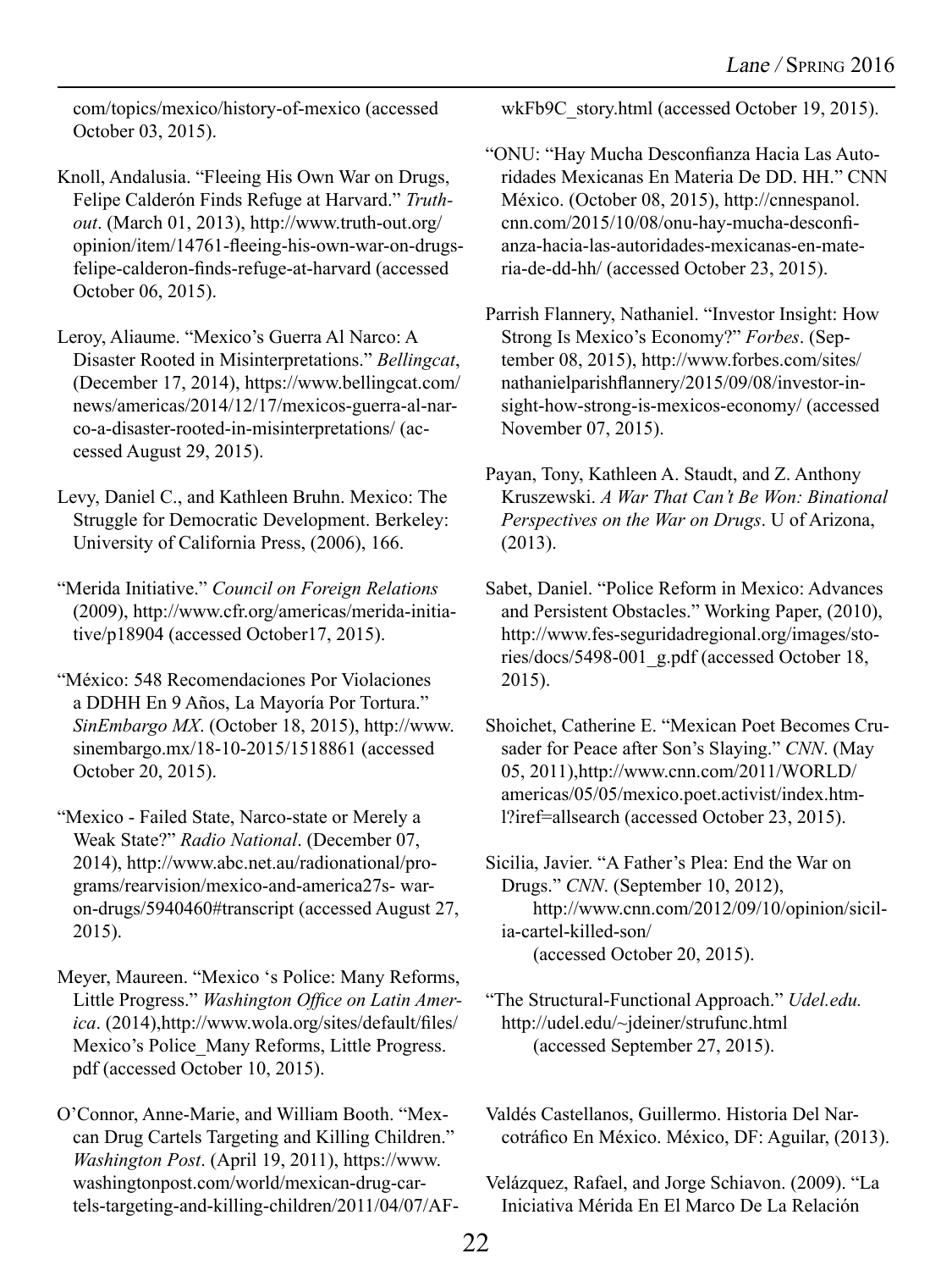México-Estados Unidos." 15-16. http://www.cide. edu/publicaciones/status/dts/DTEI%20186.pdf (accessed September 05, 2015).

- Villegas, Paulina. "Experts Reject Official Account of How 43 Mexican Students Were Killed." *The New York Times*. (September 06, 2015), http:// www.nytimes.com/2015/09/07/world/experts-reject-official-account-of-how-43-mexican-students-vanished.html? r=0 (accessed October 23, 2015).
- Wiarda, Howard J., and Harvey F. Kline, eds. Latin American Politics and Development. Boulder: Westview, 2014.
- "World GDP Ranking 2015." *Knoema*, http://knoema.com/nwnfkne/world-gdp-ranking-2015-dataand-charts (accessed November 07, 2015).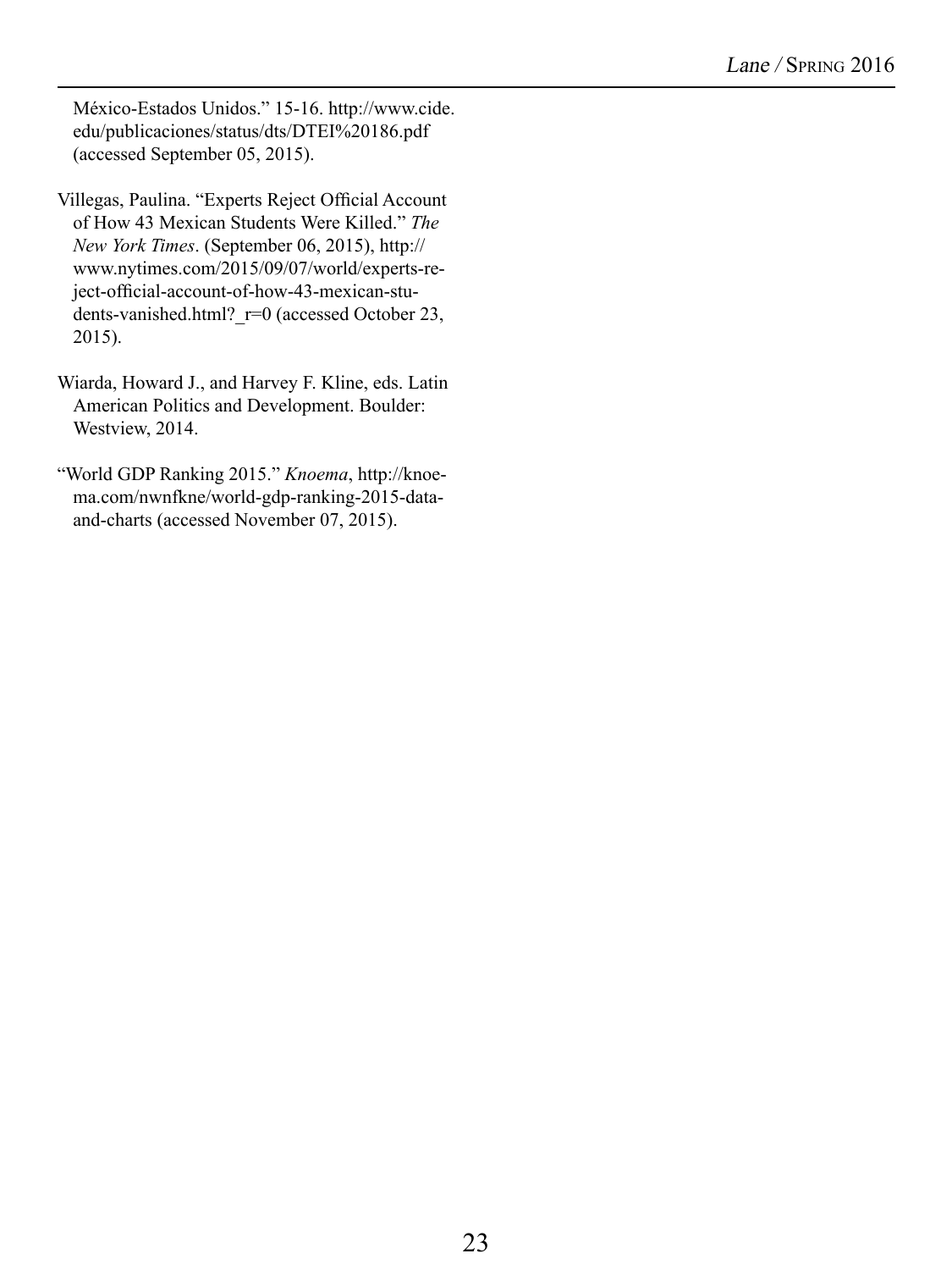## Latin American/Untied States Alliances and the War on Drugs

### By CHARI OTTF **OHRBOM**

3

The strain between the United States and Latin America is ever heightening as the War on Drugs trudges on. This paper studies several inter-state theories and applies it to the current case of North and South relations over the creation, transportation, and selling of illegal narcotics. It concludes that the US and Latin American are on the brink of losing all positive diplomatic relations due to slow change of attitude and the costly ineffectiveness of America's attempt to fight a two-continent wide guerrilla war.

atin America is rife with problems and violence, which could garner some international and academic attention. The easiest problem to identify is the current presence of drug networks and cartels throughout Central and South America, whose power and influence has expanded across the southern United States border. The violence created by the presence of these networks, as well as the backlash of law enforcement trying to control and contain them, has lead Central and South America to be the most dangerous place in the world.<sup>1</sup> As a world leader in drug prohibition and government spending for counter-narcotics, the United States' influence in Latin America has strengthened since the commencement of the War on Drugs in the 1970's. This declaration of war was a catalyst to the creation of a more effective control in and outside of American borders.<sup>2</sup>

Between the realist theory and liberalist theory which will be explored below, the neoliberalist theory best explains the current evolution of the War on Drugs as well as the opinions of the Latin American people regarding the issue. While they are currently willing to work with the United States in a group effort against drug systems and violence, the ineffectiveness of this anti-drug war is becoming clear as patience has begun to run out. The alliance between the North and South stands on thin ice and the fragmentation along cultural lines is eminent in this case, as will be discussed.

#### Literature Review

The way states solve problems, has been a main focus among many theorists.3 Joseph Grieco, a neorealist professor of International Relations theory, addressed the anarchic nature of the world and fear with the threat of violence in his article "Anarchy

<sup>1</sup> Hasan Tuluy, "Latin America: Violence Threatens a Decade of Progress." Text. Latin America & Caribbean: Opportunities for All, April 44–44, 2013. http://blogs.worldbank.org/ latinamerica/latin-america-violence-threatensa-decade-of-progress.

<sup>2</sup> Elaine Carey. Diálogos Series : Women Drug Traffickers : Mules, Bosses, and Organized Crime. Albuquerque, NM, USA: University of New Mexico Press, 2014. 158.

<sup>3</sup> As each person has his or her own point of view, so does every theorist. Most IR theorists have examined how states will or will not work together. E.H. Carr in *The Twenty Year Crisis*, John Mearsheimer in *The Tragedy of Great Power Politics,* Joseph Nye and Robert Keohane in *Power and Independence*, and Francis Fukuyama in *The End of History and the Last Man*.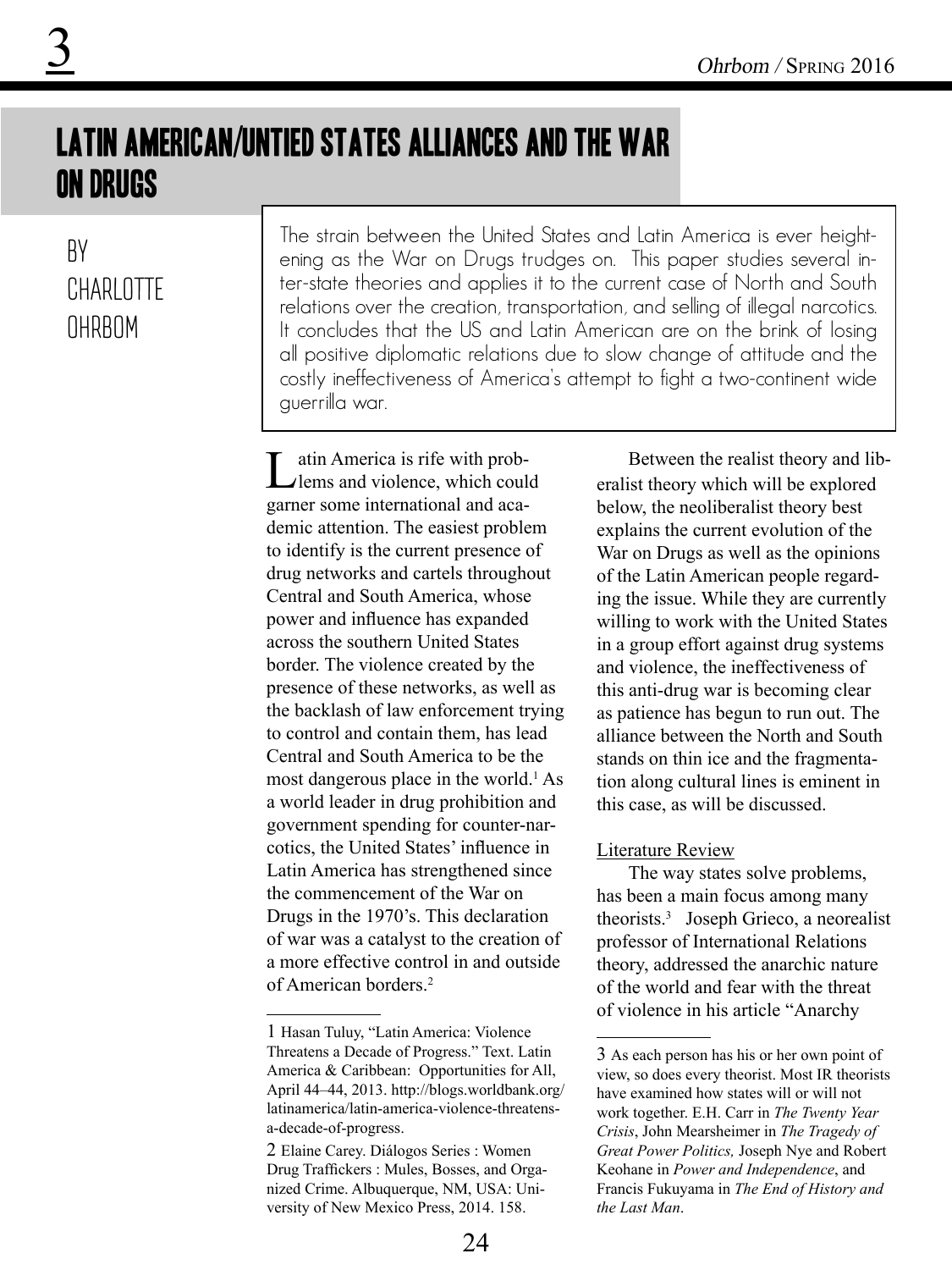and the Limits of Cooperation: A Realist Critique of the Newest Liberal Institutionalism,": "...some states may sometimes be driven by greed or ambition, but anarchy and the danger of war cause all states always to be motivated in some measure by fear and distrust."4 Grieco's argument is simple and clearly applicable to the Latin America problem. Fear and mistrust will be present in all decisions made by any leader while war is a possibility and the world system is in a state of anarchy. In South and Central America, the violence of the drug wars continues every day and with no global 911 to call for help, fear and suspicion are commonplace in the drug wars.

In support of Greico's theory, Latin American states are currently in fear of internal war between the organized state and the members of drug production and cartels. If the theory is applied in this case, the states would recognize this threat then act with fear and suspicion. Andrew Hurrell, in his 1998 review and recommendations for Latin American security policy, suggests that the solutions to drug violence should be officially factored into policies. He says the complexity of a new era of violence requires more focus.<sup>5</sup> In 1998, the violence had become so pervasive that action was being demanded then. Now almost twenty years later, the situation has only worsened. By suggesting that the violence needed to be incorporated in state security policy, fear must have been prominent among Latin American states in 1998 just as it is today.

The balance of power is examined by Stephen Walt in his article entitled "Alliance Formation and the Balance of World Power." As a realist, he examines the actions states would take if threatened by a strong outside state: "Alliances are most commonly viewed as a response to threats, . . . When entering an alliance, states may either balance (ally in opposition to the principle source of danger) or bandwagon (ally with the state that poses the major threat)."<sup>6</sup> States will either band together in fear against the threat to

balance the scale of power; or the fearful states will join the strong power in order to curry favor and gain security. Again if examined in the Latin American lens, the United States may be the external threat that Latin American states will work together to balance. It is also possible that the United States may be a balancer with Latin American states against the powerful and violent force of the drug wars.

Some balance of forces is beginning within Latin America. Brian R. Roberts and Yu Chen review that anti-drug policies put forth by a state encourages violence, for when a drug trade is not regulated by government officials, nontraditional and sometimes violent means step in to police and control the market, i.e. the cartels. They cite that cartels can even be a source of stability and governance in towns where governmental resources are scarce.7 The balance of the cartels and the people against the inefficient government provisions and poor policy choices is beginning, suggesting that a large scale balancing of Latin American states against America's poor antidrug policy choice may be in the future.

If America and its anti-drug policy are seen as a threat by Latin American states, then Samuel P. Huntington's Clash of Civilization theory may be applicable in this situation. Huntington, as one of the early IR theorists, covered many schools of though in his writings, but his Foreign Affairs article entitled "Clash of Civilizations?" is almost of a constructivist view, examining cultural lines and the power common culture holds. Huntington's article suggests that these are the new lines along which the future's battles will be fought: "The great divisions among humankind and the dominating source of conflict will be cultural. Nation states will remain the most powerful actors in world affairs, but the principal conflicts of global politics will occur between nations and groups of different civilizations. The clash of civilizations will dominate global politics. The fault lines between civilizations will be the battle lines of the future."8

Although he was theorizing a future of violence, his theory ultimately suggests that state lines will be traversed by common culture, (sometimes) religion,

<sup>4</sup> Joseph M. Grieco, "Anarchy and the Limits of Cooperation: A Realist Critique of the Newest Liberal Institutionalism." *International Organization* 42, no. 03 (June 1988): 485–507. doi:10.1017/S0020818300027715.

<sup>5</sup> Andrew Hurrell, "Security in Latin America." *International Affairs* 74, no. 3 (July 1, 1998): 529–46. http://www.jstor.org/ stable/2624967

<sup>6</sup> Stephen M. Walt, "Alliance Formation and the Balance of World Power." *International Security* 9, no. 4 (April 1, 1985): 3–43. doi:10.2307/2538540

<sup>7</sup> Bryan R. Roberts and Yu Chen, "Drugs, Violence, and the State." *Annual Review of Sociology* 39 (January 1, 2013): 105–25. http://www.jstor.org/stable/43049628.

<sup>8</sup> Huntington, Samuel P. "The Clash of Civilizations?" *Foreign Affairs* 72, no. 3 (July 1, 1993): 22–49. doi:10.2307/20045621.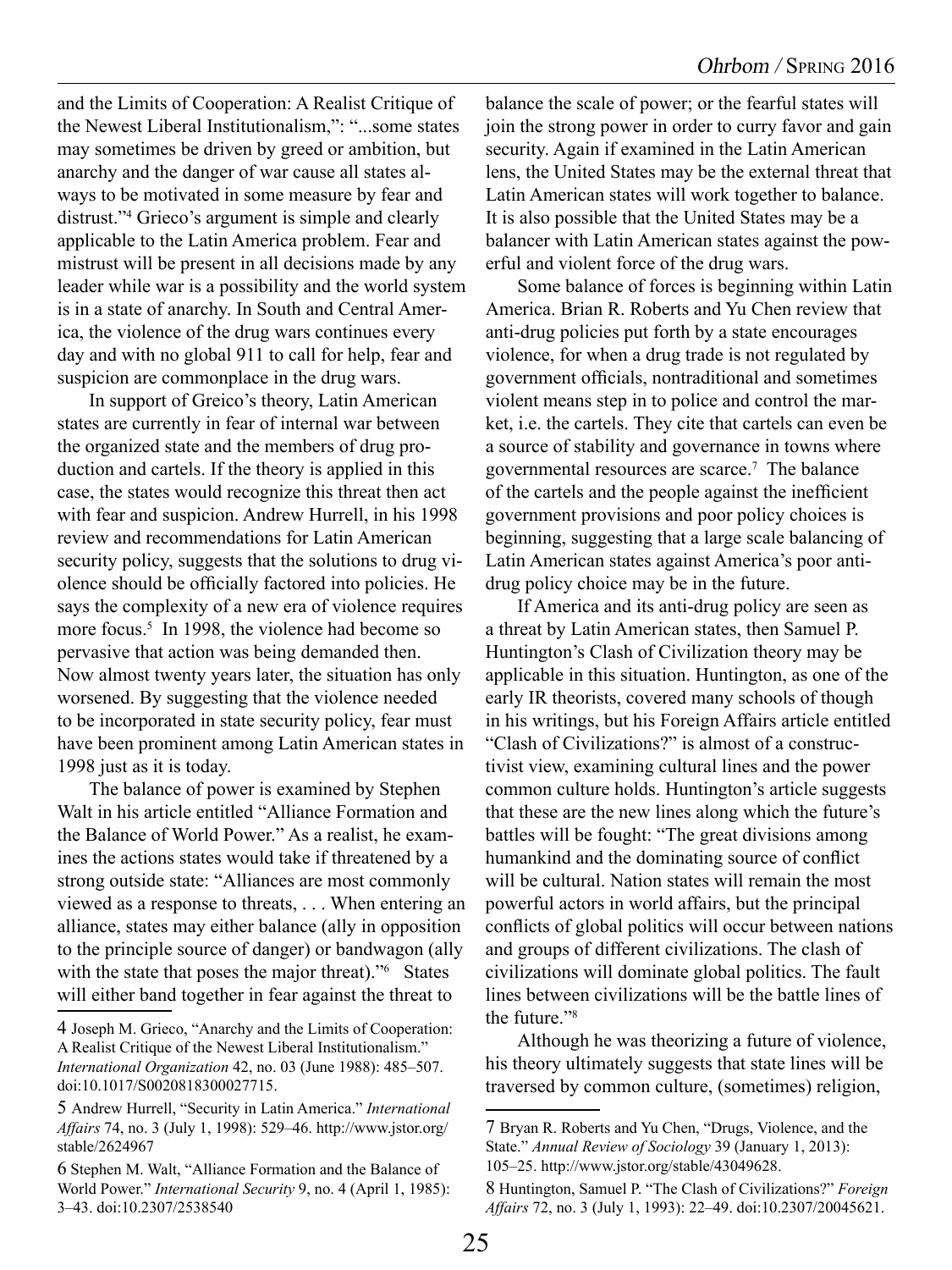and geographical location. Relationships with neighboring states will be easy, strong, and able to stand together in the face of another cultural adversary. For Huntington, he divided the world in cultural spheres, resulting in a North America that is separate from Central and South America. This suggests that Latin American states will join efforts against American intervention in their cultural sphere.

An example of this cultural division is noted by Ethan Nadelmann, who argues that American intervention no longer has a place in South America and has only encouraged violence instead of solving any problems. He claims the "failed prohibitionist policies" are the source of violence, rather than the presence or consumption of drugs.<sup>9</sup> By implementing policy that had initially been designed for America into a new environment and culture, the United States is stumbling across Huntington's civilization line and only evoking trouble by trying to control a place it does not understand.

These theorists are divided on the course of action when facing a threat to the state. While Huntington theorizes that cooperation will occur, Grieco says that fear and mistrust will tarnish any collaboration efforts. Walt gives a center road answer with suggesting either cooperation or abandonment could happen, each for different reasons. Despite the differences in outcomes, each theory needs a threat to drive states to fight or cooperate. In this context, Latin American states are faced with a conflict in need of a resolution. Drug related violence is common and deadly within most Central and South American states. The United States' presence and intervention can be seen here either as helping a neighbor in need, or acting as a threat as well by infringing on Latin American states' sovereignty.

In trying to predict how the states will act together against an assumed threat, the questions are these: Will Latin American states see the presence of the United States as a helpful existence or as a bigger threat than the presence of drugs in their society at the level it is today? In addition, are Latin American states going to work together with the United States to continue the War on Drugs, or are they going to work together to balance against the US presence in their territory?

Findings

As the theorist Greico suggested, states that are faced with anarchy or a threat of war will act out of fear or suspicion. The threat of war for Latin America is present, for the rate of violence is skyrocketing. Bolivia, for example, is a landlocked state that was once America's focus of coca leaf eradication efforts, located towards the southern end of South America. Each year, Bolivia's murder rate has increased, to be blamed by officials on the presence of drug cartels in the region, who had not been arrested, despite American efforts.10

Latin America in general holds 40% of the world's murders and  $80\%$  of its kidnappings.<sup>11</sup> With 10 plus deaths per 100,000 residents, Latin America is one of the most dangerous regions in the world. Central America reported 18,000 homicides per year, while Spain's homicide rate is less than .05%, a lower rate with a larger population.<sup>12</sup> In Mexico, the violence of the cartels has come to include ransom, torture, decapitations, kidnapping, and castration.<sup>13</sup> The violence has been so destructive within Latin America that internal displacement due to violence is increasing. In Colombia, the number of internally displaced refugees doubled between 2007 and 2008.14

The violence in Latin America has reached an unprecedented level, with the region's security failing to improve while the rest of the world becomes safer.<sup>15</sup> If we apply Greico and his theory to this

13 George W. Grayson. Mexico's Struggle with "Drugs and Thugs." New York, New York: Foreign Policy Association, 2008.

<sup>9</sup> Ethan Nadelmann, "Addicted to Failure." *Foreign Policy*, no. 137 (July 1, 2003): 94–95. doi:10.2307/3183704.

<sup>10</sup> William Neuman. "Killing Puts Spotlight on Bolivian Drugs and Crime." The New York Times, May 2, 2013. http://www. nytimes.com/2013/05/03/world/americas/killing-puts-spotlighton-bolivian-drugs-and-crime.html.

<sup>11 &</sup>quot;Latin America Has World's Highest Murder Rate." Latin American Herald Tribune , n.d. April 30, 2015.

<sup>12</sup> Hasan Tuluy. "Latin America: Violence Threatens a Decade of Progress." Text. Latin America & Caribbean: Opportunities for All, April 44–44, 2013. http://blogs.worldbank.org/latinamerica/latin-america-violence-threatens-a-decade-of-progress.

<sup>14</sup> Peter Chalk. 2011. *The Latin American Drug Trade: Scope, Dimensions, Impact, and Response.* Santa Monica, Calif.: RAND Corporation. 39.

<sup>15</sup> James D. Fearon, Homicide Data, Third Revision. Background paper prepared for the WDR 2011 team. Department of Political Science: Stanford University, January 29, 2011. http:// www-wds.worldbank.org/external/default/WDSContentServer/ WDSP/IB/2011/06/01/000356161\_20110601045939/Rendered/ PDF/620370WP0Homic0BOX0361475B00PUBLIC0.pdf.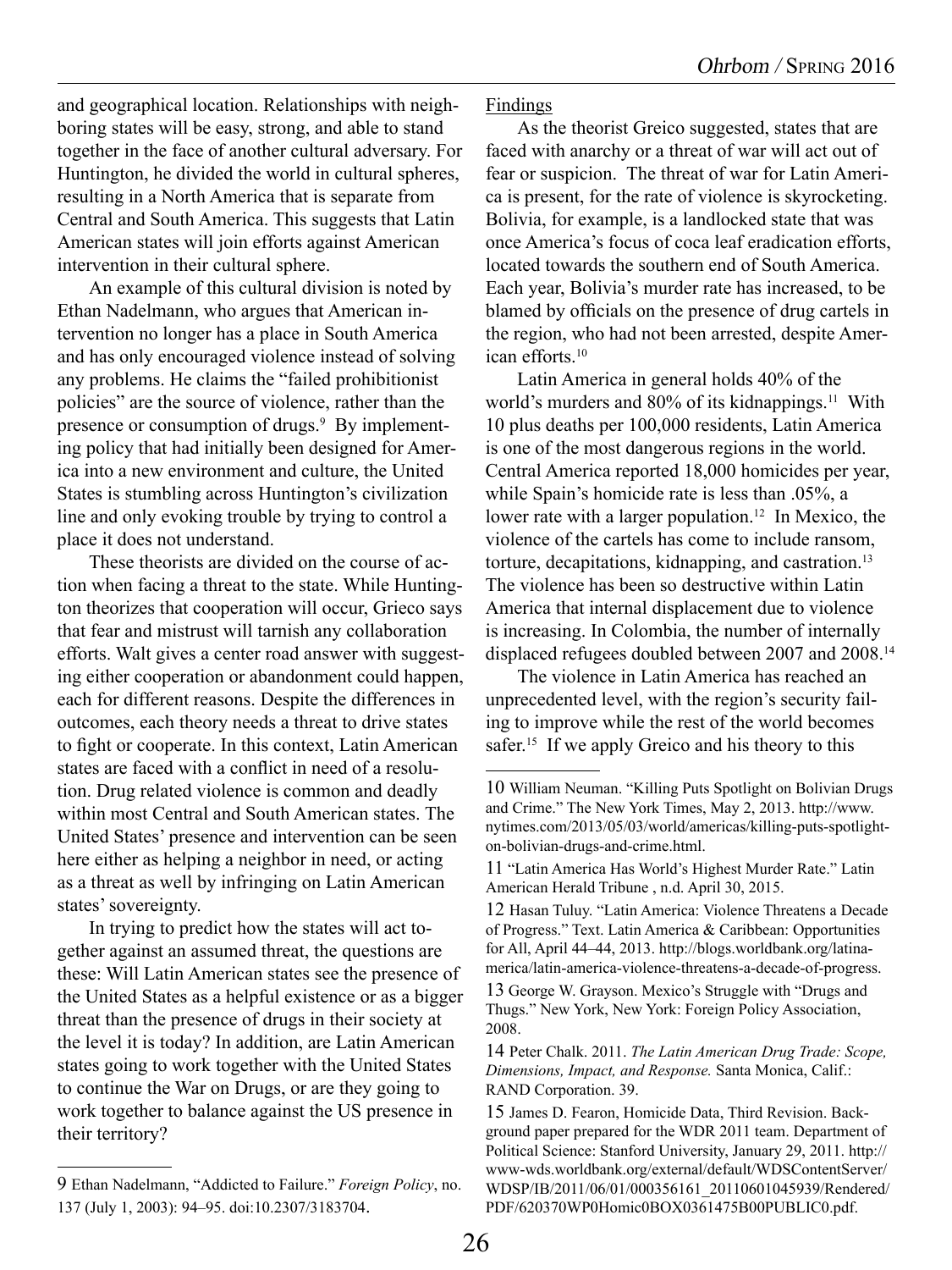situation, then Latin American states should be acting in fear and suspicion. Instead, we see a high level of international cooperation. For example, Calderon, in his 2007 joint meeting with the American and Canadian president, spoke of how the states must work together to stop the violence.<sup>16</sup> In summer of 2008, Carlos Ozores, the Panamanian ambassador to Colombia, expressed that America wasn't giving enough support to the Latin American states who were looking for American help in the War on Drugs.17 With the founding Union of South American Nations in 2010, a continental union of South American states, the partnership between states only ossifies.<sup>18</sup> By reaching out to both the United States as well as more local neighbors, stronger ties have been built for Latin American states, opposite of what Greico had predicted.

Within the last ten years, the number of Latin American citizens quoting crime as a main fear has tripled.19 Latin America holds 30 of the world's top 50 most dangerous cities by murder rate.20 While the majority of citizens live in silent fear, Latin American states' governments have been actively working to solve the drug problem in several different ways. Most states are in alliance with the United States and work together. Colombia has an extradition treaty with the United States and many interstate efforts have been executed in the effort to diminish drug

trafficking.<sup>21</sup>

With aid going to Nicaragua, El Salvador, Mexico, Colombia, Peru, Ecuador, and Paraguay, specifically for antinarcotics use, the level of American led interstate effort is unprecedented.<sup>22</sup> Mexico has been working closely with the US since the beginning of the War on Drugs, but in 2006 then President Calderón began an intensive drug extermination effort, heartily backed by the United States.<sup>23</sup>

If the violence is such a threat, Walt's theory suggests that states should either band together against it, or go along with it. Remote small towns who are under-cared for by the state, are turning to cartels for protection and civil needs to replace nonexistent or poor government services.24 The ineffective and limited training of low level and local officials, as well as their low pay makes them very vulnerable for corruption and bribery. Due to low earnings from the state, local police officials are easily bought.<sup>25</sup> Bandwagoning is found throughout the levels of the state. Often for profit, many high-level police officials have taken bribes, swayed and supported by local cartels.26

Walt's theory can also suggest that America is the threat to Latin American states. Despite its goal to help Latin American states, America has become an almost imperialist threat to them.<sup>27</sup> The Latin American states' cooperation with America can be

24 Bryan R. Roberts, and Yu Chen, "Drugs, Violence, and the State." *Annual Review of Sociology* 39 (January 1, 2013): 105–25. http://www.jstor.org/stable/43049628.

<sup>16</sup> Office of the Press Secretary. The White House. President Bush Participates in Joint Press Availability with Prime Minister Harper of Canada, and President Calderón of Mexico.

<sup>17 &</sup>quot;US Funding for War on Drugs 'Ridiculous' - Panama." *BBC Monitoring Latin America - Political Supplied* by BBC Worldwide Monitoring, August 3, 2008. http://0-www.lexisnexis.com.opac.sfsu.edu/lnacui2api/api/ version1/getDocCui?lni=4T4H-MVM0-TX34-N10P&csi=270944,270077,11059,8411&hl=t&hv=t&hnsd=f&hns=t&hgn=t&oc=00240&perma=true.

<sup>18</sup> Nathaniel Parish Flannery, "Can South America Become the New European Union?" Forbes.com, November 30, 2012. http://www.forbes.com/sites/nathanielparishflannery/2012/11/30/can-south-america-become-the-new-europeanunion/.

<sup>19</sup> Hasan Tuluy, "Latin America: Violence Threatens a Decade of Progress." Text. Latin America & Caribbean: Opportunities for All, April 44–44, 2013. http://blogs.worldbank.org/latinamerica/latin-america-violence-threatens-a-decade-of-progress.

<sup>20 &</sup>quot;The 50 Most Violent Cities In The World." Accessed May 5, 2015. http://www.businessinsider.com/the-most-violent-cities-in-the-world-2013-11

<sup>21 &</sup>quot;Thirty Years Of America's Drug War: A Chronology." Educational. PBS Frontline, n.d. http://www.pbs.org/wgbh/pages/ frontline/shows/drugs/cron/.

<sup>22</sup> Congressional Research Service,. 2012. *U.S. Foreign Assistance To Latin America And The Caribbean: Recent Trends And FY2013 Appropriations*. Congressional Research Service. http://fas.org/sgp/crs/row/R42582.pdf.

<sup>23 &</sup>quot;Thirty Years Of America's Drug War: A Chronology ." Educational . PBS Frontline, n.d. http://www.pbs.org/wgbh/pages/ frontline/shows/drugs/cron/.;"Mexico's Drug War." Council on Foreign Relations. Accessed May 6, 2015. http://www.cfr.org/ mexico/mexicos-drug-war/p13689.

<sup>25</sup> "Mexico's Drug War." Council on Foreign Relations. Accessed May 6, 2015. http://www.cfr.org/mexico/mexicos-drug-war/p13689.

<sup>26</sup> Ricardo Soberón Garrido, "Transnational Institute | Corruption, Drug Trafficking and the Armed Forces." Accessed May 6, 2015. http://www.tni.org/article/corruption-drug-trafficking-and-armed-forces.

<sup>27</sup> Stanley Meisler, "Operation Casablanca: End of a Beautiful Friendship?." The Los Angeles Times. June 24, 1998. http://articles.latimes.com/1998/jun/24/news/mn-63186.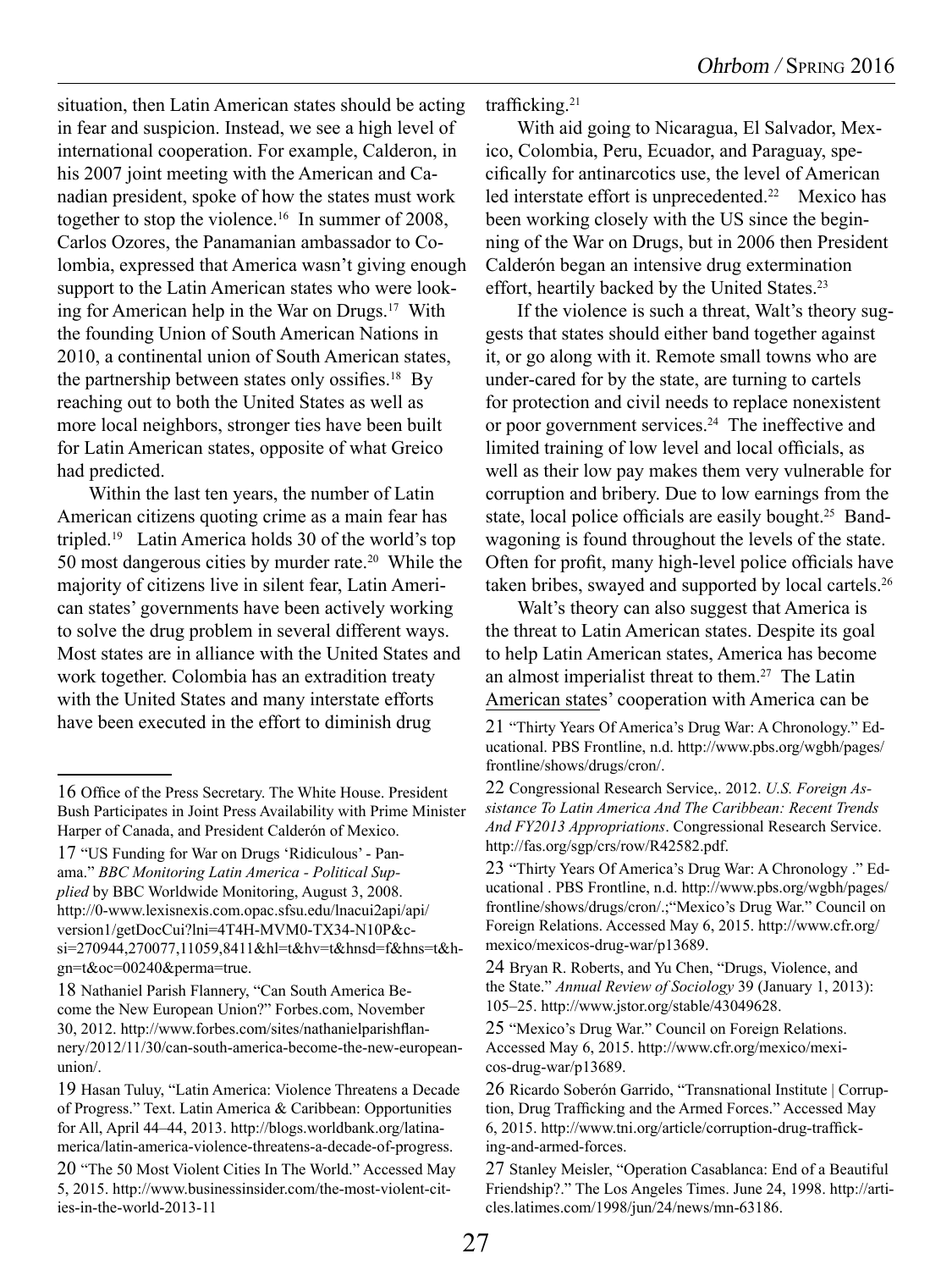seen as bandwagoning, a sort of acceptance of a forced alliance from the aggressor's side. This is supported by a 2009 comment from former Mexican President Felipe Calderón, blaming the drug violence in Mexico on "having the world's biggest consumer (of drugs) next to us."28 This remark can be analyzed as a strike at America, placing the majority of the reasoning blame on it. This comment could be understood as blaming internal American demand for creating the drug networks, whose product is made for American consumers. If this is what Calderón meant, then bandwagoning seems a good analysis of the current relationship between American and the Latin American states.

Efforts have been systematically increased between Latin American nations not only in general trade unions like the Union of South American Nations as mentioned before, but in a general anti-American ideals trend. America's policy pushing and action in Latin America has caused grievances. Operation Casablanca in May of 1998, an American led money laundering probe in Mexico without their governments' permission or knowledge, strained the southern state's relationship with their northern neighbor.29 Mexico was lividly upset at the strike on their sovereignty, for the American approval of undercover sting operations not only violated local Mexican laws, it also created distrust between the states.<sup>30</sup> The differences between the culture spheres were emerging, for the United States' actions clearly are not an acceptable course of action in the eyes of Latin America.

After forty years of violence and drug conflict, the War on Drugs has been criticized as a lost cause, from both within and outside of America.31 In 2012, President Otto Perez Molina of Guatemala specifically sent his vice president to neighboring countries in Central America to begin drug legalization discussions, in which most seemed ready to participate.<sup>32</sup> In South America, the topic is being breeched, with Colombian President Juan Manuel Santos reaching out his neighbors' former heads of state to discuss the idea of legalization.<sup>33</sup> A joint-force team has been created by former heads of state from Mexico, Brazil, and Colombia, which looks to reform drug policy and encourage states to consider legalization and regulation as valid options.<sup>34</sup> This Global Commission on Drug Policy is now at 22 members and is committed to encouraging states to take the path of decriminalization.

America, known for a no-tolerance policy in the War on Drugs, has a fundamentally different mindset than some South American states. With hundreds of years worth of pre-colonial culture including the chewing of the coca leaf, the base ingredient of cocaine, the Andean mountain region states hold a different attitude towards the cultivation and use of the leaf than America.35

As Huntington described, the cultural lines are becoming more prominent as battle lines. The divide between the attitudes of the Latin American governments and the US government is so polarized, it seems as if a consensus on policy for the drug trafficking and violence is unlikely to be reached. While Huntington does seem on the nose with this theory, future relations should be tenser, but violence between the states seems unlikely while drug related violence is still a threat. No state will willingly fight a war at home and abroad at the same time. We refer back to the main questions posed by this paper. Is Latin America working towards a drug free environment, or an American free environment? Reviewing the facts, it seems that Latin American states' have accepted the presence of American policy and aid and as the old saying goes "The enemy of my enemy is my friend." But, with the rising trend of

<sup>28</sup> "Mexican President Blames U.S. Corruption for Hampering Drug War." El Paso Times.com. Accessed May 4, 2015. http:// www.elpasotimes.com/newupdated/ci\_11852600.

<sup>29</sup> Ricardo Soberón Garrido. "Transnational Institute | Corruption, Drug Trafficking and the Armed Forces." Accessed May 6, 2015. http://www.tni.org/article/corruption-drug-trafficking-and-armed-forces.

<sup>30</sup> Stanley Meisler, "Operation Casablanca: End of a Beautiful Friendship?." The Los Angeles Times. June 24, 1998. http://articles.latimes.com/1998/jun/24/news/mn-63186.

<sup>31</sup> The Editorial Board. "The New York Times Calls for Marijuana Legalization." The New York Times, July 26, 2014. http:// www.nytimes.com/interactive/2014/07/27/opinion/sunday/ high-time-marijuana-legalization.html.

<sup>32</sup> Ethan Nadelmann, "Legalization Debate Takes Off in Latin America." The Huffington Post. Accessed May 4, 2015. http:// social.huffingtonpost.com/ethan-nadelmann/legalization-debate-takes\_b\_1337053.html.

<sup>33</sup> *Ibid.*

<sup>34</sup> *Ibid.*

<sup>35</sup> William O. Walker III, ed. "Drugs in the Western Hemisphere." Wilmington, Deleware : Scholarly Resources Inc., 1996.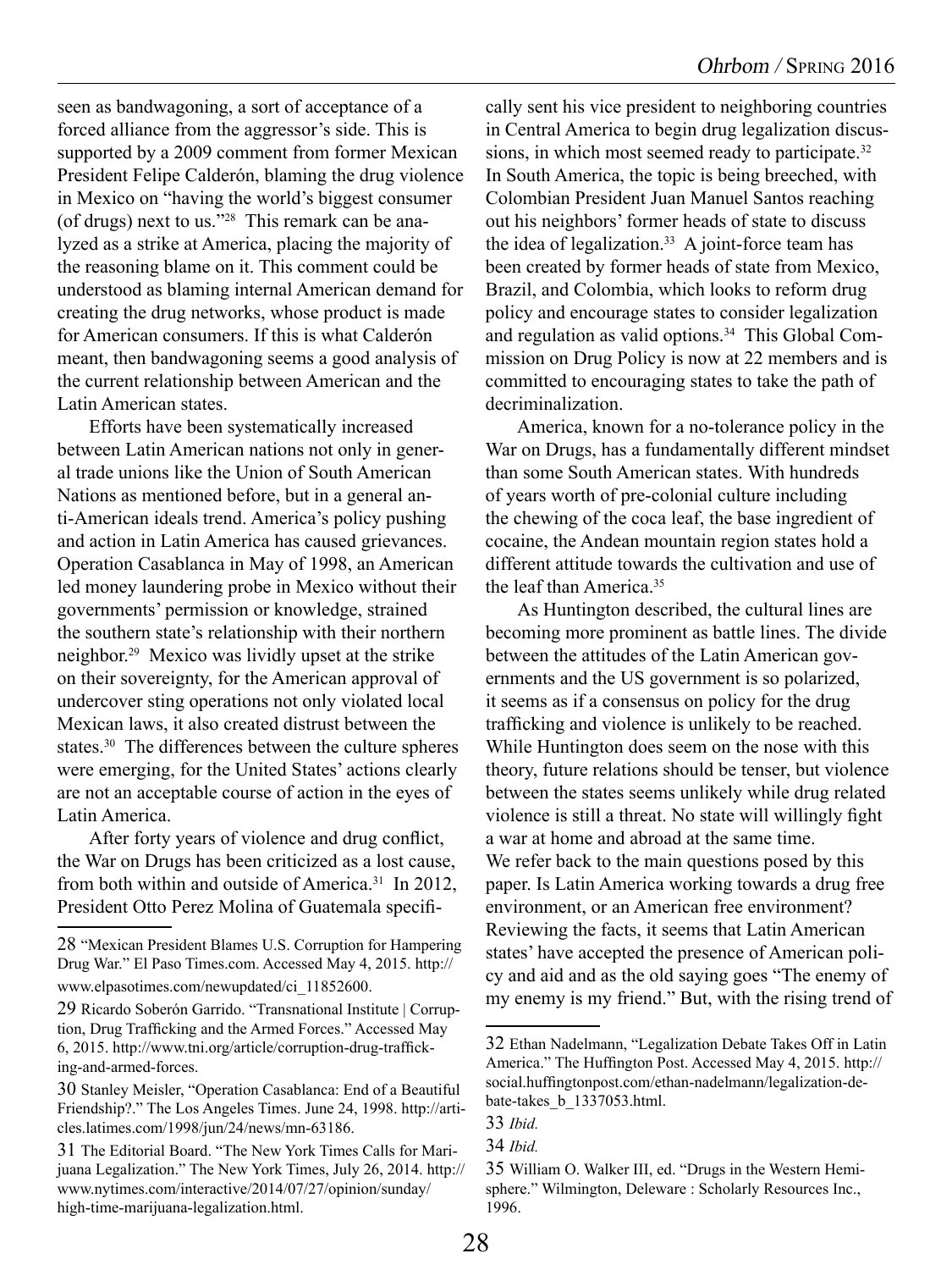legalization support, as well as the general criticism of the ineffectiveness of the War on Drugs, I predict that the strained alliance between North and South will splinter. Unless the United States' government is willing to readdress policy and respect their southern counterparts, this partnership will continue to harbor resentment, leading to an eventual split of interests.

#### Conclusion

In conclusion, the Latin American/United States joint effort in the War on Drugs has begun to fray at the edges. Although the struggle has been prominent for forty years, it is safe to conclude that not much has changed. The states of the South are beginning to research other avenues to deal with the drug related violence in their communities, most significantly the possibility of legalization.

The cooperation efforts foreseen by Huntington and Walt all have manifested, but each with a different reason. The interstate cooperation within Latin America, as predicted by Huntington has begun to chafe against the alliance between Latin American states and the United States. While Walt's suggestion of balancing is prevalent, it has shown to be somewhat counterproductive. While Latin American states ally with the United States against the drug threat, the southern states ally together against American assertion and imposition with the southwest hemisphere. Neoliberal theory takes the gold in this discussion, for the Latin American states act rationally and take steps to preserve their own safety and interests. The bandwagoning examples shown explore the reality of scared states under the influence and "care" of a big brother state, here the United States. The balancing against this influence proves neoliberal theory of cooperation in the sense of self interest, for being influenced by American policy choice has not done much to end the War on Drugs, and the dangers that it brings.

For forty years, the American-waged war on narcotic consumption has highlighted the immense danger to the lives of their southern neighbors. This violence is delivered from the daily business dealings of the immense illegal narcotics networks, which funnel north to feed the American people's demand for the illegal substances. A constant game of whack-a-mole, the War on Drugs has done little to help the fear and violence in Latin America, and the same tired prohibition policy has run its course in the minds of many Latin American leaders.

#### **Bibliography**

- Bogotá, David Huey. "The US War on Drugs and Its Legacy in Latin America." The Guardian. Accessed May 5, 2015. http://www.theguardian.com/ global-development-professionals-network/2014/ feb/03/us-war-on-drugs-impact-in-latin-american.
- Brinkley, Joel. "U.S. WON'T BAR AID OVER DRUG TRAFFIC." The New York Times, March 14, 1985, accessed March 3, 2015, http://www. nytimes.com/1985/03/14/world/us-won-t-bar-aidover-drug-traffic.html.
- Peter Chalk. 2011. The Latin American Drug Trade: Scope, Dimensions, Impact, and Response. Santa Monica, Calif.: RAND Corporation.
- Carey, Elaine. Diálogos Series : Women Drug Traffickers : Mules, Bosses, and Organized Crime. Albuquerque, NM, USA: University of New Mexico Press, 2014. http://site.ebrary.com/lib/alltitles/ docDetail.action?docID=10932064.
- Congressional Research Service,. 2012. U.S. Foreign Assistance To Latin America And The Caribbean: Recent Trends And FY2013 Appropriations. Congressional Research Service. http://fas.org/sgp/crs/ row/R42582.pdf.
- Cox, R. W. "Social Forces, States and World Orders: Beyond International Relations Theory." *Millennium - Journal of International Studies* 10, no. 2 (June 1, 1981): 126–55. doi:10.1177/03058298810 100020501.
- The Editorial Board. "The New York Times Calls for Marijuana Legalization." The New York Times, July 26, 2014. http://www.nytimes.com/interactive/2014/07/27/opinion/sunday/high-time-marijuana-legalization.html.
- Fearon, James D. Homicide Data, Third Revision. Background paper prepared for the WDR 2011 team. Department of Political Science : Stanford University, January 29, 2011. http://www-wds. worldbank.org/external/default/WDSContent-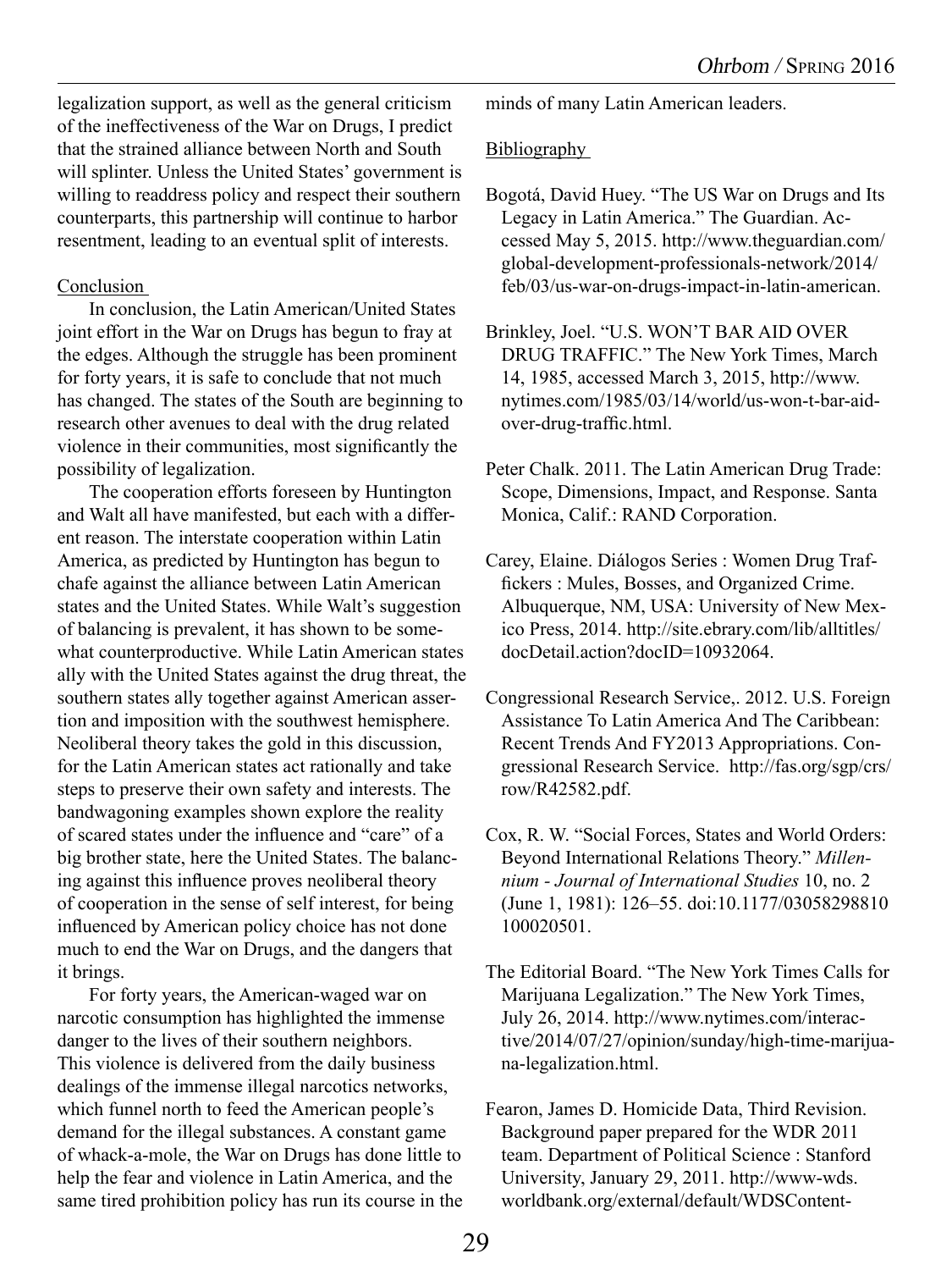Server/WDSP/IB/2011/06/01/000356161\_20110 601045939/Rendered/PDF/620370WP0Homic-0BOX0361475B00PUBLIC0.pdf.

- Flannery, Nathaniel Parish. "Can South America Become the New European Union?" Forbes.com, November 30, 2012. http://www.forbes.com/sites/ nathanielparishflannery/2012/11/30/can-southamerica-become-the-new-european-union/.
- Fukumi, Sayaka. 2008. Cocaine Trafficking in Latin America : EU and US Policy Responses. Abingdon, Oxon, GBR: Ashgate Publishing Group. http://site.ebrary.com/lib/alltitles/docDetail.action?docID=10215572.
- Garrido, Ricardo Soberón. "Transnational Institute | Corruption, Drug Trafficking and the Armed Forces." Accessed May 6, 2015. http://www.tni.org/article/corruption-drug-trafficking-and-armed-forces.
- Grayson, George W. Mexico's Struggle with "Drugs and Thugs." New York, New York : Foreign Policy Association , 2008.
- Grieco, Joseph M. "Anarchy and the Limits of Cooperation: A Realist Critique of the Newest Liberal Institutionalism." *International Organization* 42, no. 03 (June 1988): 485–507. doi:10.1017/ S0020818300027715.
- Huntington, Samuel P. "The Clash of Civilizations?" *Foreign Affairs* 72, no. 3 (July 1, 1993): 22–49. doi:10.2307/20045621.
- Hurrell, Andrew. "Security in Latin America." *International Affairs* (Royal Institute of International Affairs 1944-) 74, no. 3 (July 1, 1998): 529–46. http://www.jstor.org/stable/2624967.
- "Intergovernmental Scientific Networks in Latin America." *Science & Diplomacy*. Accessed May 6, 2015. http://www.sciencediplomacy.org/ article/2014/intergovernmental-scientific-networks-in-latin-america.
- "Latin America Has World's Highest Murder Rate." Latin American Herald Tribune , n.d. April 30, 2015.
- Levine, Daniel H. "Reflections on the Mutual Impact of Violence and Religious Change in Latin America." *Latin American Politics and Society* 52, no. 3 (October 1, 2010): 131–50. http://www.jstor.org/ stable/40925588.
- Meisler, Stanley. "Operation Casablanca: End of a Beautiful Friendship?." The Los Angeles Times. June 24, 1998. http://articles.latimes.com/1998/ jun/24/news/mn-63186.
- "Mexican President Blames U.S. Corruption for Hampering Drug War." El Paso Times.com. Accessed May 4, 2015. http://www.elpasotimes.com/ newupdated/ci\_11852600.
- "Mexico's Drug War." Council on Foreign Relations. Accessed May 6, 2015. http://www.cfr.org/mexico/ mexicos-drug-war/p13689.
- Nadelmann, Ethan. "Legalization Debate Takes Off in Latin America." The Huffington Post. Accessed May 4, 2015. http://social.huffingtonpost.com/ethan-nadelmann/legalization-debate-takes\_b\_1337053.html.
- Neuman, William. "Killing Puts Spotlight on Bolivian Drugs and Crime." The New York Times, May 2, 2013. http://www.nytimes.com/2013/05/03/ world/americas/killing-puts-spotlight-on-boliviandrugs-and-crime.html.
- Office of the Press Secretary. The White House. President Bush Participates in Joint Press Availability with Prime Minister Harper of Canada, and President Calderón of Mexico. The White House. N.p., 21 Aug. 2007. Web. 30 Apr. 2015. http:// georgewbush-whitehouse.archives.gov/news/releases/2007/08/20070821-3.html.
- Reuters. "U.S. Troops Extending Drug Mission in Bolivia." The New York Times, September 17, 1986, accessed March 3, 2015, http://www.nytimes.com/1986/09/17/world/us-troops-extendingdrug-mission-in-bolivia.html.
- Roberts, Bryan R., and Yu Chen. "Drugs, Violence, and the State." *Annual Review of Sociology* 39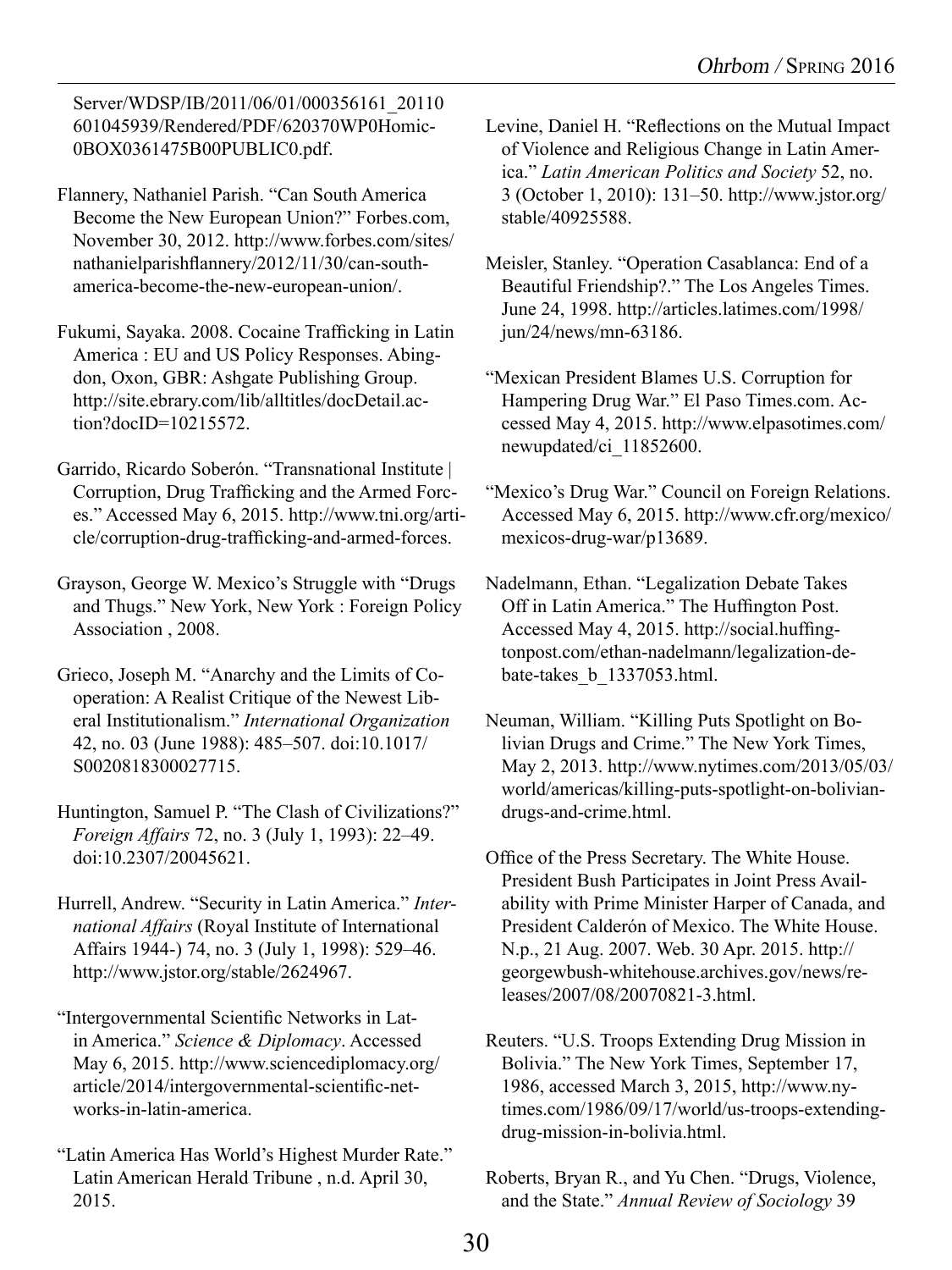(January 1, 2013): 105–25. http://www.jstor.org/ stable/43049628.

"Thirty Years Of America's Drug War: A Chronology." Educational. PBS Frontline, n.d. http://www. pbs.org/wgbh/pages/frontline/shows/drugs/cron/.

- Tuluy, Hasan. "Latin America: Violence Threatens a Decade of Progress." Text. Latin America & Caribbean: Opportunities for All, April 44–44, 2013. http://blogs.worldbank.org/latinamerica/latin-america-violence-threatens-a-decade-of-progress.
- "US Funding for War on Drugs 'Ridiculous' Panama." BBC Monitoring Latin America - Political Supplied by BBC Worldwide Monitoring, August 3, 2008. http://0-www.lexisnexis.com. opac.sfsu.edu/lnacui2api/api/version1/get-DocCui?lni=4T4H-MVM0-TX34-N10P&csi=270944,270077,11059,8411&hl=t&hv=t&hnsd=f&hns=t&hgn=t&oc=00240&perma=true.
- Vulliamy, Ed. "Nixon's 'War on Drugs' Began 40 Years Ago, and the Battle Is Still Raging." The Guardian. Accessed May 4, 2015. http://www. theguardian.com/society/2011/jul/24/war-on-drugs-40-years.
- Walker III, William O., ed. "Drugs in the Western Hemisphere." Wilmington, Deleware : Scholarly Resources Inc. , 1996.
- Walt, Stephen M. "Alliance Formation and the Balance of World Power." International Security 9, no. 4 (April 1, 1985): 3–43. doi:10.2307/2538540.
- Zhang, Dan. "Year-End: Highlights of Latin American Diplomacy in 2014." CCTV.com, December 23, 2014. http://english.cntv.cn/2014/12/23/ ARTI1419323388900220.shtml.
- "The 50 Most Violent Cities In The World." Accessed May 5, 2015. http://www.businessinsider. com/the-most-violent-cities-in-the-world-2013-11.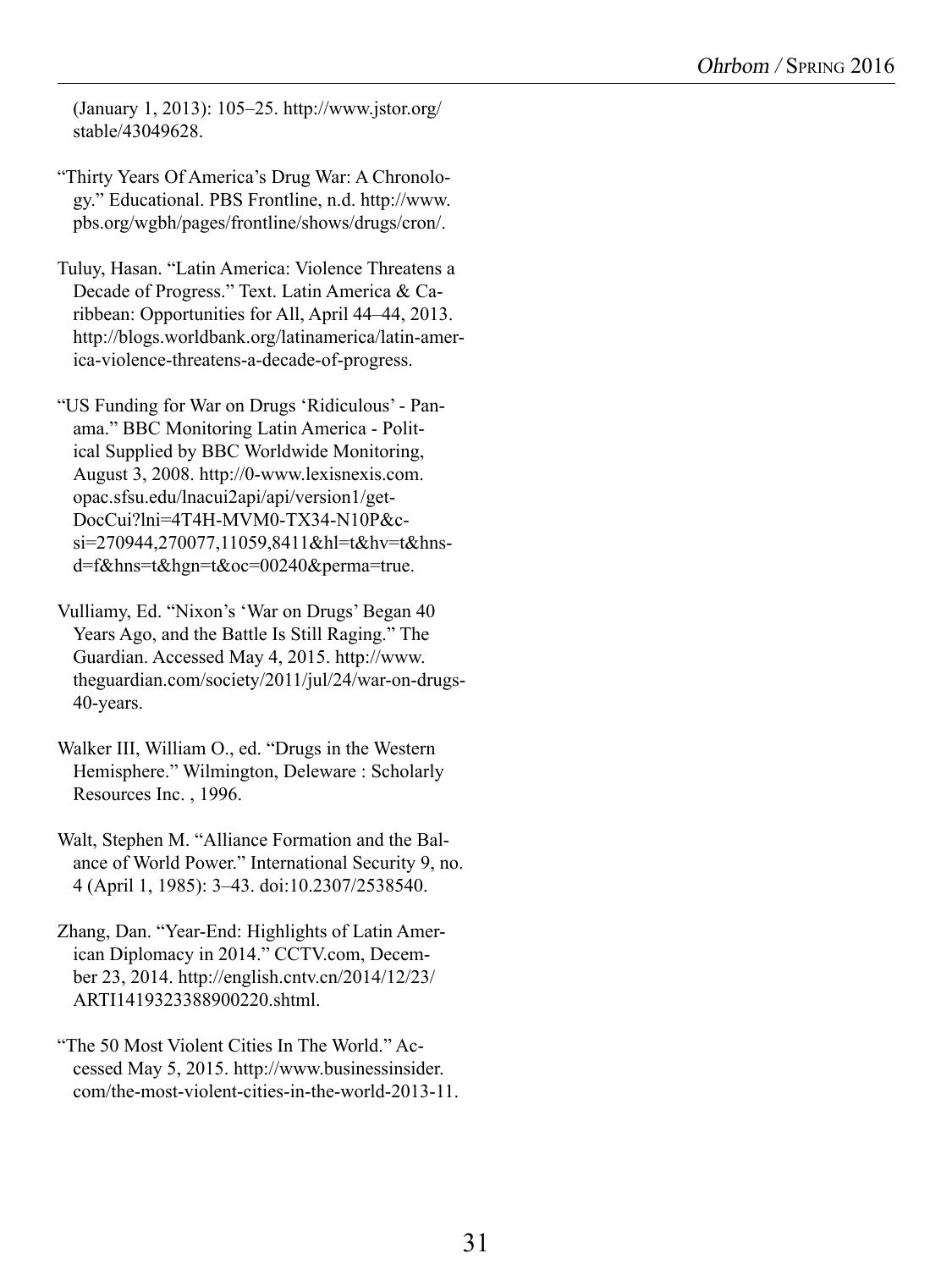## Palestine and Israel: The Path Towards Cooperation

### By MICHELLE STONE

While the actual Palestine-Israel region is geographically small, the conflict in the area is part of the larger Arab-Israel conflict that has received global attention. By analyzing the conflict through three realist principles I explore why different attempts at peace and cooperation in the region have failed and how the parties involved can overcome these obstacles. My research was collected from a variety of primary and secondary sources, including news sources and peer-reviewed articles. My paper concludes that states in conflict must first overcome their distrust of one another in order to form a peace agreement.

Palestine and Israel have a long history of conflict. While the actual state of Israel is a small region geographically, the engagement between the Israelis and Palestinians is a large part of the broader Arab-Israeli conflict. This struggle has prevented both parties from fully cooperating to achieve a peace agreement. Because conflict in the region has been fueled by mistrust and fear, any attempt to reach a genuine peace deal has failed. The theories examined in this paper will deal with the factors that cause states to fear and distrust one another, as well as the motivations for power and security acquisition. Each of these theories will be explained in relation to the ongoing conflict in the Palestine-Israel region.

#### Theoretical Debate

Joseph Grieco is a professor of Political Science at Duke University whose work primarily focuses on theories of international relations, issues of international political economy, and problems of international conflict. He provides a clear argument on liberal institutionalism in his essay entitled, "Anarchy and the Limits of Cooperation: A Realist Critique of the Newest Liberal Institutionalism."1 Grieco

1 Joseph, M. Grieco, "Anarchy and the Limits

goes on to explain that the presence of international institutions can help states achieve cooperation, contrary to the realist belief that anarchic societies tend to provoke the unwillingness of states to work together.<sup>2</sup>

According to Grieco, "...States in anarchy are preoccupied with power and security, are predisposed towards conflict and competition, and often fail to cooperate even in the face of common interests."3 Therefore, his explanation about whether states will cooperate in the face of common interests depends on whether they are preoccupied with power and security.

In his same essay, "Anarchy and the Limits of Cooperation: A Realist Critique of the Newest Liberal Institutionalism," Joseph Grieco also reasons that in addition to being preoccupied with power and security, countries are also motivated by fear and distrust.<sup>4</sup> According to him, "…states may sometimes be driven by greed or ambition, but anarchy and the danger of war cause all states always to be motivated in some measure by fear and

of Cooperation: A Realist Critique of the Newest Liberal Institutionalism." *International Organization* 42, no. 3 (Summer 1988): 488. *Academic Search Complete, JSTOR*.

- 2 *Ibid.*
- 3 *Ibid.*

<sup>4</sup> *Ibid.*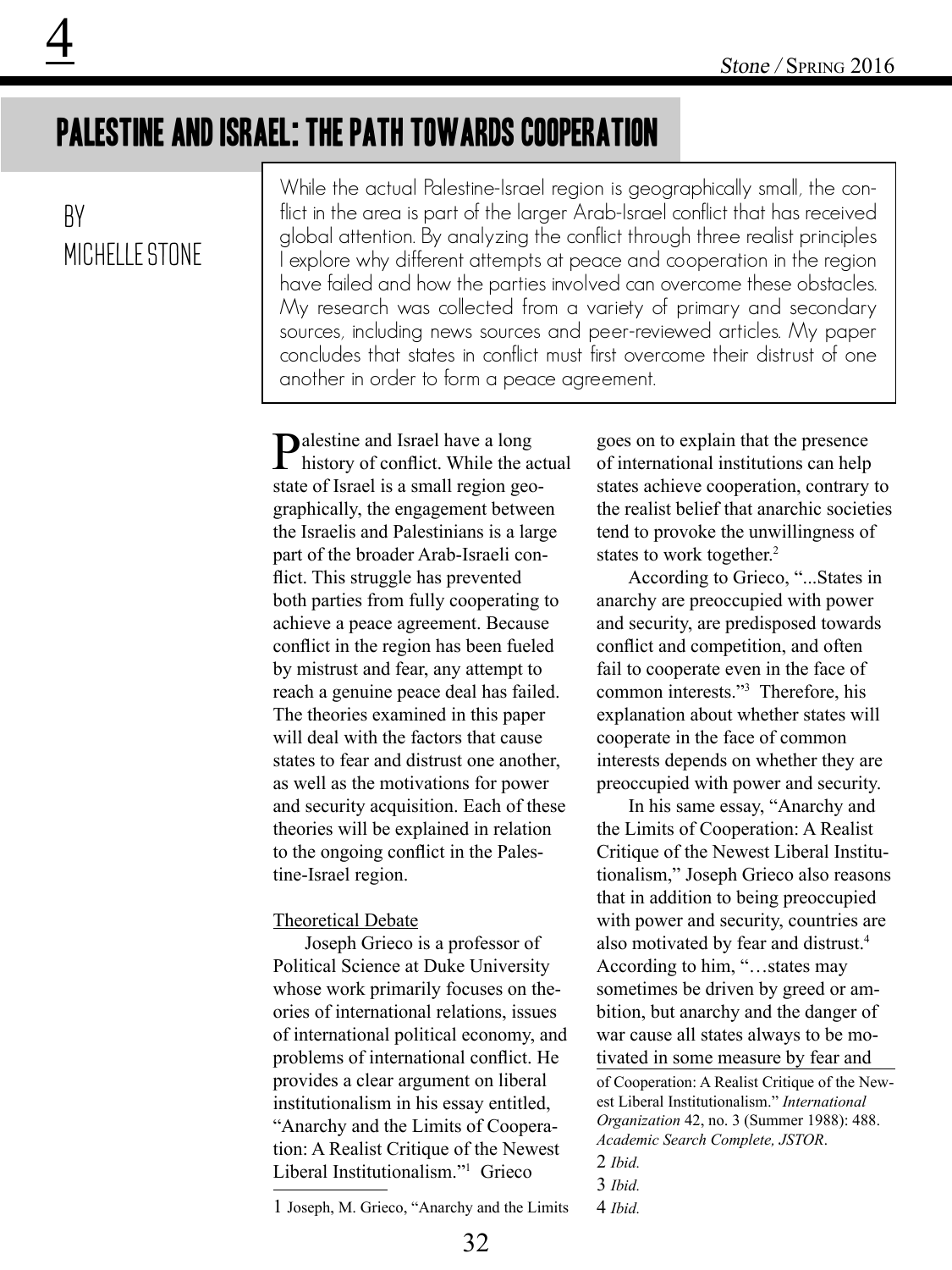distrust."5 If nations exist in an environment where the danger of war is real, then states' actions will be motivated by fear and distrust. In order to support his arguments about state behavior, Grieco examines the Prisoner's Dilemma that goes:

In the game, each state prefers mutual cooperation to mutual noncooperation (CC>DD), but also successful cheating to mutual cooperation (DC>CC) and mutual defection to victimization by another's cheating (DD>CD); overall, then, DC>CC>DD>CD. In these circumstances, and in the absence of a centralized authority or some countervailing force to bind states to their promises, each defects regardless of what it expects the other to do. 6

According to Grieco for realists, anarchy means that states are theoretically capable of cooperation, but the knowledge that cheating is both possible and profitable, and the lack of a supranational authority to enforce state promises prevents cooperation. The Prisoner's Dilemma could be applied to the case of Palestine and Israel today. While both sides may benefit from a peace agreement, neither is willing to do so out of both mistrust of the other party and unwillingness to lose power.

Hans J. Morgenthau is considered to be one of the founding fathers of the realist school in the 20th century. In his book *Politics Among Nations*, Morgenthau claims that due to the inherently flawed nature of humans, states tend to pursue self-interests.7 Therefore, the primary objective of diplomacy is the advancement of their national interests through peaceful means.8 International peace can be strengthened through the surrender of partial sovereignty by states to a higher authority. He states that:

It is only when nations have surrendered to a higher authority the means of destruction which modern technology has put in their hands when they have given up their sovereignty that international peace can be made as secure

as domestic peace. Diplomacy can make peace more secure than it is today, and the world state can make peace more secure than it would be if nations were to abide by the rules of diplomacy.<sup>9</sup>

His explanation for how the world can achieve a lasting, stable peace, relies on states' willingness to give up some of their sovereignty to an international force. While this idea is consistent with liberal principles, his theory about lessening state sovereignty stems from his own personal experience during the Cold War, where he favored supranational control of nuclear weapons.10 Even though his theory dates back to 1948, the idea of relinquishing partial state authority to an international body is still very relevant today, especially in the case of Palestine and the International Criminal Court (ICC).

The issues of conflict resolution and peace preservation have served as a foundation for debate among International Relations theorists for years. The realist school of thought asserts that anarchy and the threat of violence causes states to fear and distrust one another. This causes them to then focus on increasing their power and security, which only leads to more conflict. In order to stop the cycle of violence between states, Morgenthau proposes that states delegate partial sovereignty to a higher authority. While these theories differ in their major and minor premises, they all are formulated around the central question: what factors prevent states in conflict from cooperating to achieve peace?

#### Methodology

The majority of evidence I collected to support my conclusion came from electronic primary sources, such as "The Guardian" and the ICC website. In addition, I also used secondary sources, such as monographs and peer-reviewed articles, along with their footnotes and endnotes, to examine the various theories included in my paper. During my research, I used strategic keywords to find articles and news sources related to my topic. These keywords included names of international organizations, such as the ICC, United Nations Educational Scientific,

<sup>5</sup> Joseph, M. Grieco, "Anarchy and the Limits of Cooperation: A Realist Critique of the Newest Liberal Institutionalism."

<sup>6</sup> *Ibid.*

<sup>7</sup> Hans, J. Morgenthau, and Kenneth W. Thompson. "The Future of Diplomacy." In *Politics among Nations: The Struggle for Power and Peace*. Brief ed. New York: McGraw-Hill, 1993. 8 *Ibid.*

<sup>9</sup> *Ibid.*

<sup>10</sup> Hans, J. Morgenthau, "We Are Deluding Ourselves in Viet-Nam." *New York Times Magazine*, April 18, 1965, reprinted in *The Viet-Nam Reader*, ed. M. Raskin and B. Fall (Vintage Books, 1967), pp. 37–45.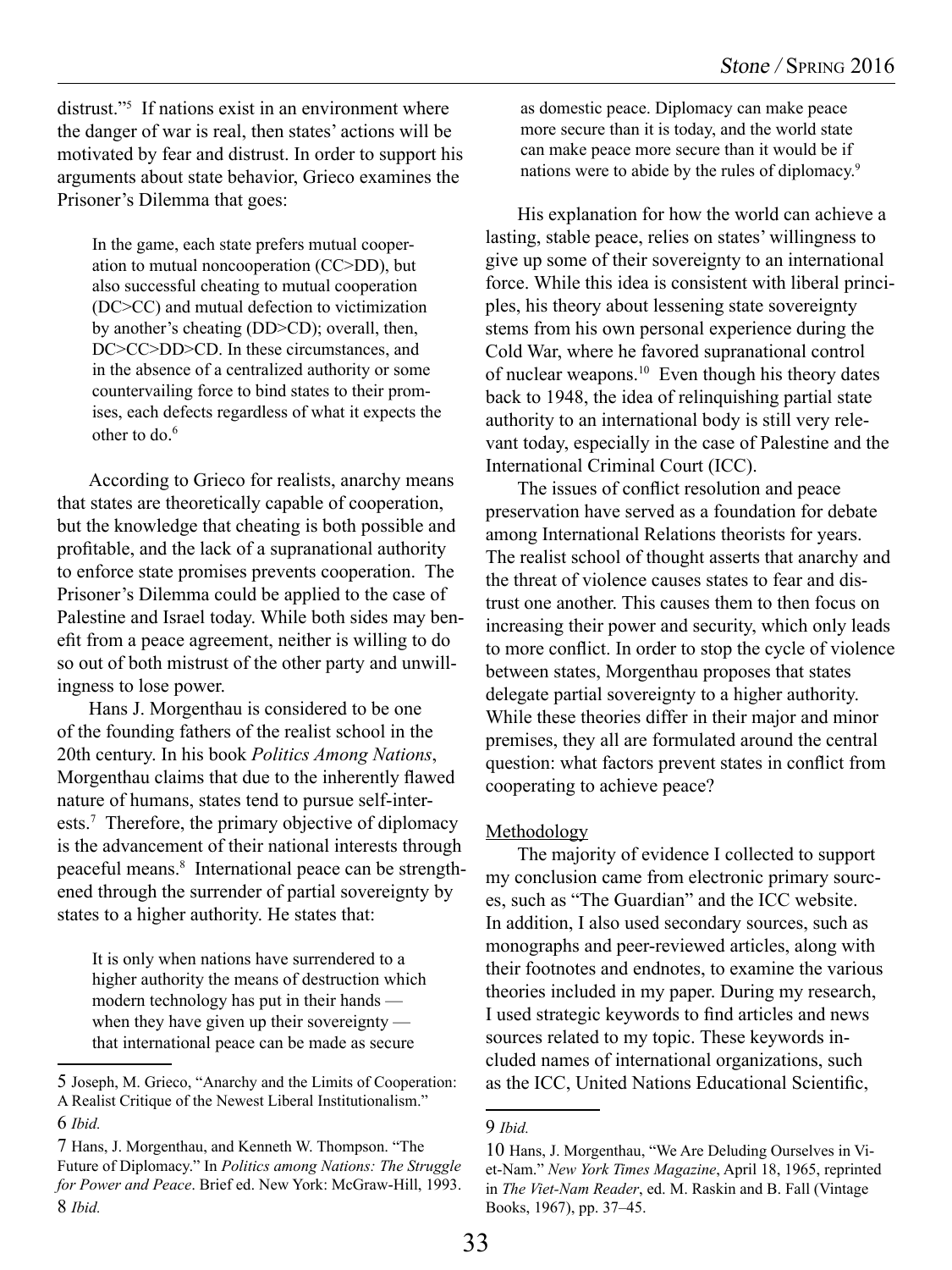and Cultural Organization (UNESCO), and United Nations Security Council (UNSC), combined with names of states, such as Palestine and Israel. The database I created was comprised of 100 events that were gathered from various articles and arranged chronologically. This chronology was then used to find precedents that supported the conclusion.

#### **Fear and Distrust**

Joseph Grieco focuses on how the threat of war affects state behavior. According to Grieco, "...states may sometimes be driven by greed or ambition, but anarchy and the danger of war cause all states always to be motivated in some measure by fear and distrust."<sup>11</sup> If a state feels there is a threat to their security, then it will be motivated by both fear and distrust. This principle has prevented both Palestine and Israel from reaching a lasting peace agreement.

In the Arab-Israeli conflict, there have been many attempts to negotiate a peace treaty. After the First Intifada, where Palestinians rebelled against Israeli occupation in 1987 killing nearly 1,300 Palestinians and 160 Israelis, the need for a peace negotiation became more apparent.<sup>12</sup> One of the most famous peace negotiations was the Oslo Accords. The accords started in 1993, in Oslo, Norway behind closed doors. Israeli and Palestinian negotiators, acting without a mediator, came together to draft up a set of agreements in hope of ending the long lasting conflict.13 The agreement was set up in a two-phase timetable. According to the Israel-Palestine Liberation Organization Agreement: 1993, Article V: Transitional Period and Permanent Status Negotiations, the first phase of the agreement would consist of a five year interim period where upon Israel would withdraw from the Gaza Strip and slowly out of parts of the West Bank.<sup>14</sup> The Palestinian Liberation

Organization (PLO) would also police the territories they controlled and cooperate with Israel in the fight against terrorism.15 After the five-year period, the second phase of the agreement was designed to permanently resolve the more complex issues, such as refugee status, borders, and Jerusalem.16 Following the interim period, despite attempts to reach a permanent peace solution, an agreement was never made and the accords ultimately failed.<sup>17</sup>

Despite serious attempts to negotiate, neither party was able to cooperate fully. Israel accused Arafat and the Palestinian forces of not being committed to peace or seriously trying to stop militant groups who opposed the peace process.<sup>18</sup> In a speech given by Yasser Arafat, the PLO Chairman, in a mosque in Johannesburg, South Africa, he said:

This agreement, I am not considering it more than the agreement which had been signed between our prophet Mohammed and Koraish, and you remember the Caliph Omar had refused this agreement and [considered] it a despicable truce.<sup>19</sup> But Mohammed had accepted it and we are accepting now this peace offer. But to continue our way to Jerusalem, to the first shrine together and not alone. We are in need of you as Moslems, as warriors of Jihad.20

Similarly, Palestinians also saw Israel as not fully committed to the accords. They accused Israel of failing to stop the building and expansion of Jewish settlements in the West Bank and stalling on the agreed withdrawal from the area.<sup>21</sup> According to Al Jazeera America, the resolution to the settlement

17 Khaled. Elgindy, "Oslo's 20-year Legacy of Failure Lives on." Al Jazeera America. September 13, 2013. Accessed May 4, 2015. http://america.aljazeera.com/articles/2013/9/13/os-

lo-s-20-year-legacyoffailureliveson.html.

18 "Shattered Dreams of Peace." PBS.

21 "Shattered Dreams of Peace." PBS.

<sup>11</sup> Joseph M. Grieco, "Anarchy And The Limits Of Cooperation: A Realist Critique Of The Newest Liberal Institutionalism."

<sup>12 &</sup>quot;The First Intifada: The Stone Resistance against Occupation." World Bulletin. Accessed May 4, 2015. http://www. worldbulletin.net/news/150293/the-first-intifada-the-stone-resistance-against-occupation.

<sup>13 &</sup>quot;Shattered Dreams of Peace." PBS. Accessed May 4, 2015. http://www.pbs.org/wgbh/pages/frontline/shows/oslo/negotiations/.

<sup>14 &</sup>quot;The Avalon Project : Israel-Palestine Liberation Organization Agreement : 1993." The Avalon Project : Israel-Palestine Liberation Organization Agreement : 1993. Accessed May 4,

<sup>2015.</sup> http://avalon.law.yale.edu/20th\_century/isrplo.asp.

<sup>15 &</sup>quot;Shattered Dreams of Peace." PBS.

<sup>16</sup> *Ibid.* 

<sup>19</sup> *The agreement with Koraish allowed Mohammed to pray in Mecca, which was under Koraish control, for ten years. When Mohammed grew stronger two years later, he abrogated the agreement, slaughtered the tribe of Koraish and conquered Mecca.*

<sup>20 &</sup>quot;Arafat's Johannesburg Speech." Information Regarding Israel's Security. Accessed May 4, 2015. http://www.iris.org.il/ quotes/joburg.htm.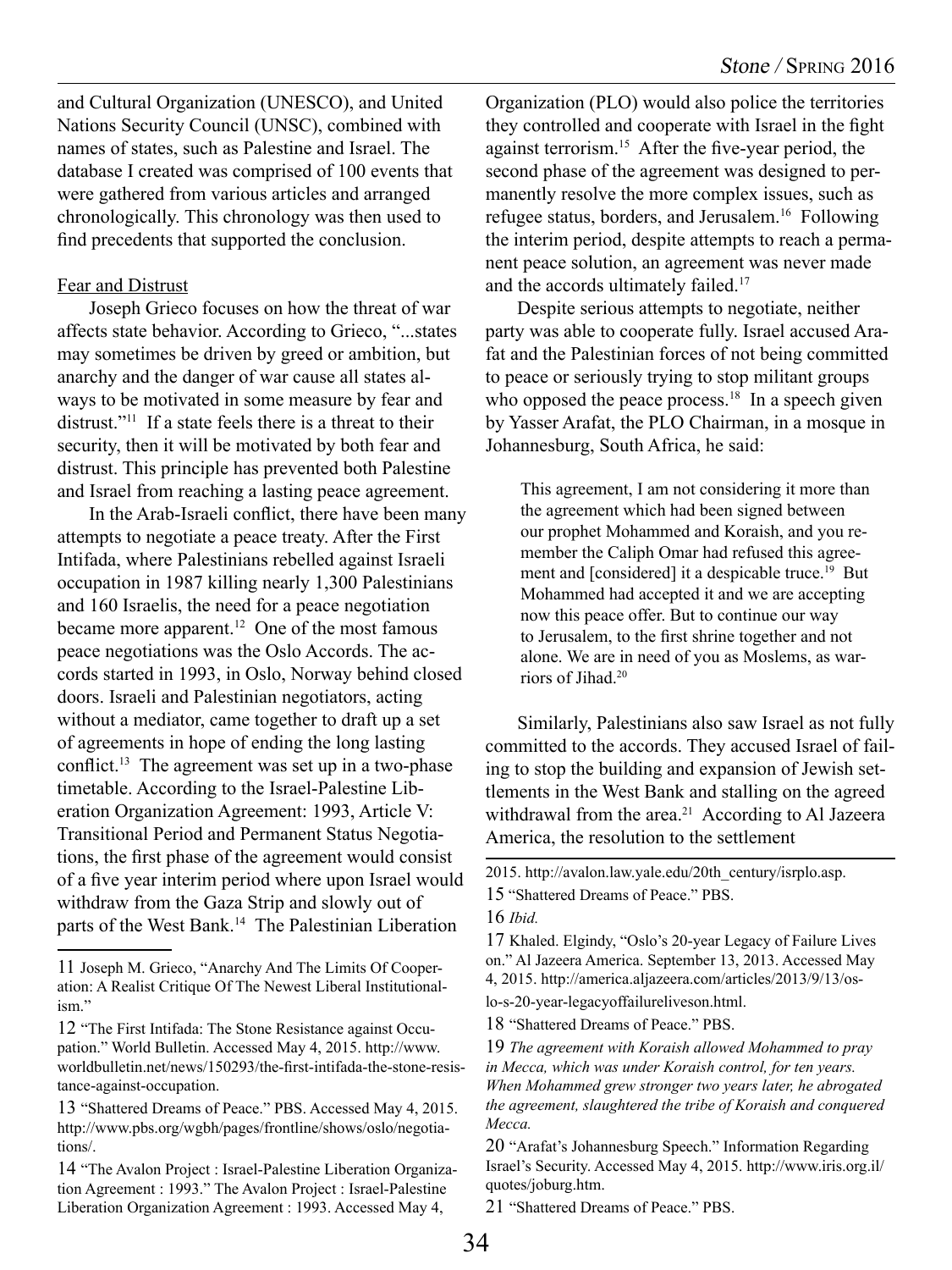issue was meant to be negotiated permanently after the five-year interim period was over. However, "in the 20 years since Oslo, Israel's settler population in the occupied territories has more than doubled from roughly 270,000 in 1993 to well over 560,000 today [2013] — even as the parties were ostensibly negotiating the fate of these areas."22

According to Grieco, the failure of the Oslo Accords would be the threat of war, which caused both parties to act out of fear and distrust, preventing any lasting solution from being made. The First Intifada was a grassroots uprising that killed over 1,000 people. Since then there was a Second Intifada, which started in 2000 and was much more bloody and violent than the first.<sup>23</sup> Grieco would see the two intifadas as evidence that the threat of war in the Israeli-Palestinian region is real. Even during the Oslo peace negotiations, deeper mistrust grew on both sides, $24$  causing the accords to fail and violence to plague the region until this day.

#### Power and Security

Grieco believes that, "...States in anarchy are preoccupied with power and security, are predisposed towards conflict and competition, and often fail to cooperate even in the face of common interests." Building off of his last theory, when states feel threatened they build up their security, which causes them to fail to cooperate, which will ultimately lead to more violence and the need for more security. In 2012 Israel spent 15,536,000,000 USD on their military, about 6.2% of the country's GDP. That is more than three of its bordering neighbors Lebanon (\$1,622 million), Jordan (\$1,382 million), and Egypt ( $$4,175$  million) spent in 2012 combined.<sup>25</sup> In addition to a large military budget, the nuclear program of Israel opted to not be party to the Non-Proliferation Treaty (NPT). This became public

news when a former speaker of the Knesset, Avraham Burg, declared Israeli possession of both nuclear and chemical weapons, describing the classified policy as "outdated and childish."26 Israel also has mandatory military service for both men and women. It is one of the few countries in the world that maintains compulsory military service for both sexes. The Israeli Military has one of the highest recruitment rates in the world, around 80% of those who are summoned serve.27 *Market Business News* recently reported on the 2012 National Power Index (NPI) that Israel ranked tenth on the list of the world's most powerful countries with a 32.19 NPI ranking. The list was released by the Foundation for National Security and Research (FNSR), a New Delhi based think tank.28 The NPI is a quantification of a nation's power, meaning its ability to influence global events. The rankings are derived from a statistical analysis, "in terms of economy, military, diplomacy, technology, and population."29 Israel's score is highly influenced by its outstanding military capacity, ranking 6th in the world, as well as ranking 4th in technological capability.30

Since Israel withdrew from the International Criminal Court (ICC) on August 28, 2002, its support for the court has been minimal.<sup>31</sup> After the ICC Prosecutor decided to open a preliminary investigation into the Palestinian- Israeli Conflict during the summer of 2014, Israel's former foreign minister, Avigdor Lieberman, described Israel's plan to combat the investigation. During a meeting with Canada's Foreign Minister, John Baird, Lieberman states that if "Israel does not see a 'dramatic change' in the ICC position, 'we will ask all our friends to stop any

<sup>22</sup> Khaled, Elgindy, "Oslo's 20-year Legacy of Failure Lives on." Al Jazeera America. September 13, 2013. Accessed May 4, 2015. http://america.aljazeera.com/articles/2013/9/13/oslo-s-20-year-legacyoffailureliveson.html.

<sup>23</sup> Damien, McElroy, "Israel-Gaza conflict: What is an intifada?" The Telegraph. Last modified November 6, 2014. Accessed May 10, 2015. http://www.telegraph.co.uk/news/worldnews/ middleeast/israel/ 10990699/Israel-Gaza-conflict-What-is-an-intifada.html.

<sup>24 &</sup>quot;Shattered Dreams of Peace." PBS.

<sup>25 &</sup>quot;Israeli Military Budget." Military Budget Israel Comments. Accessed May 5, 2015. http://militarybudget.org/israel/.

<sup>26</sup> Julian, Borger, "The Truth about Israel's Secret Nuclear Arsenal." The Guardian. January 15, 2014. Accessed May 5, 2015. http://www.theguardian.com/world/2014/jan/15/truth-israels-secret-nuclear-arsenal.

<sup>27 &</sup>quot;IDF Background Information." Mahal: IDF. Accessed May 5, 2015. http://www.mahal-idf-volunteers.org/information/background/content.htm#who.

<sup>28 &</sup>quot;Israel Among Ten Most Powerful Nations In World." Arutz Sheva. Accessed May 5, 2015. http://www.israelnationalnews. com/News/News.aspx/176683#.VUgM1znBHzI.

<sup>29</sup> *Ibid.*

<sup>30</sup> *Ibid.*

<sup>31 &</sup>quot;Which Countries Have Joined the ICC?" American Non-Governmental Organizations Coalition. Accessed March 24, 2015. http://www.amicc.org/icc/ratifications/#fn1.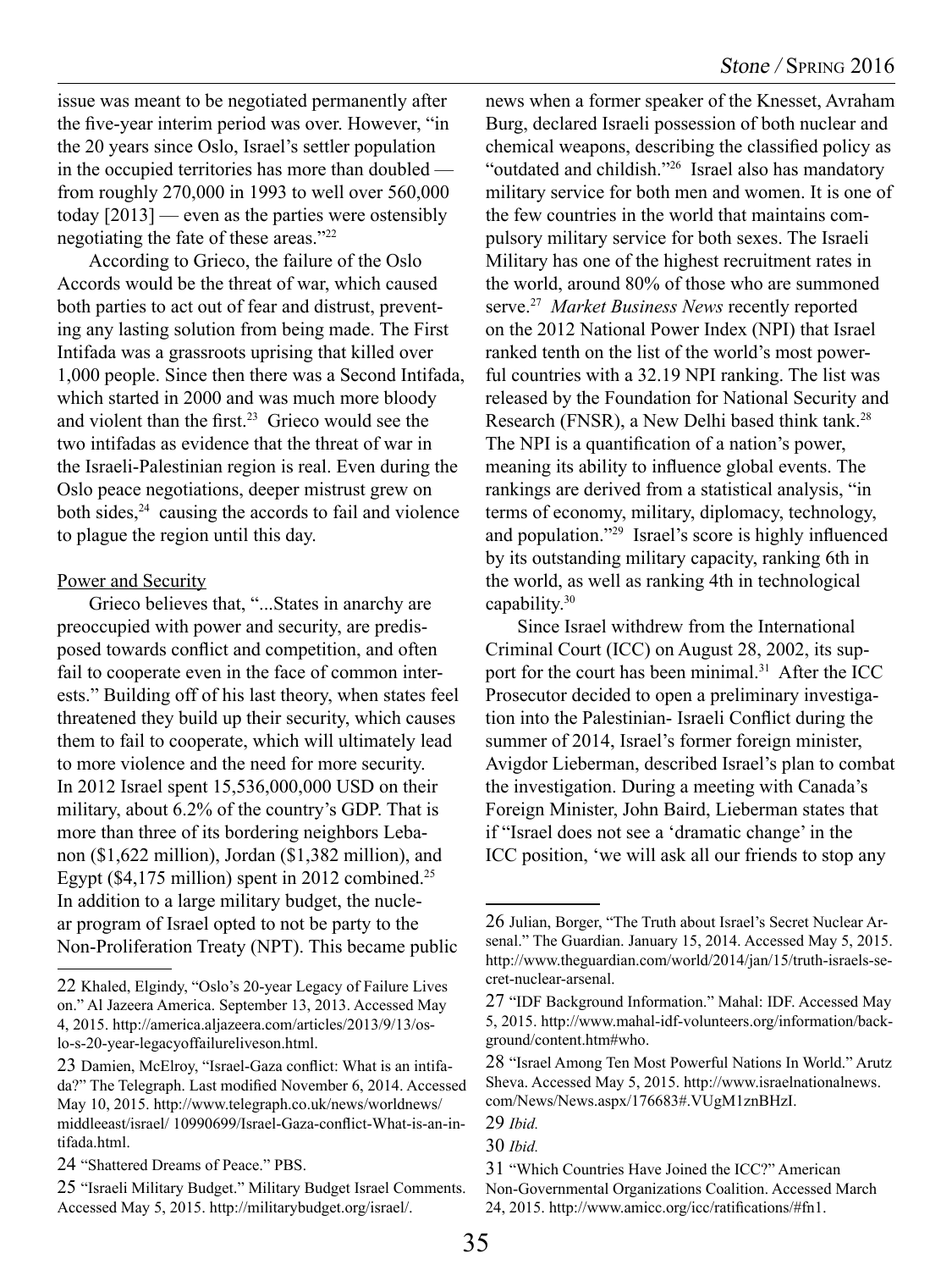funding of the ICC."32 A similar incident in 2011 occurred when both Israel and the US cut funding to the United Nations Educational, Scientific and Cultural Organization (UNESCO) after its decision by world governments to grant Palestine UNESCO membership. Both Israel and the US lost their UNESCO voting rights on November 8, 2013 after failing to meet the deadline to repay their debts to the organization.<sup>33</sup>

According to Grieco's theory, Israel's preoccupation with power and security has prevented them from cooperating with other international organizations, even when it would be in their mutual benefit. Israel's massive military spending and mandatory conscription for service demonstrates the Israeli government's obsession with power and security. This has caused them to pull out of many international treaties and organizations such as UNESCO and the ICC. Israel and Palestine have been locked in this self-serving cycle of violence, which according to Grieco's logic, will continue until genuine cooperation is achieved.

#### Pooling of Sovereignty

According to Morgenthau:

It is only when nations have surrendered to a higher authority the means of destruction which modern technology has put in their hands when they have given up their sovereignty that international peace can be made as secure as domestic peace. Diplomacy can make peace more secure than it is today, and the world state can make peace more secure than it would be if nations were to abide by the rules of diplomacy.<sup>34</sup>

Morgenthau's theory claims that if states give up partial sovereignty, then peace will prevail; therefore it is logical to assume that if states refuse to delegate some of their sovereignty to a supernatural authority, peace will remain insecure. As previously mentioned, Israel has a long history of either abstaining from or pulling out of international treaties and organizations.

After Israel and the United States cut their funding to UNESCO in 2011, the organization underwent a financial crisis that "forced it to cut or scale back US-led initiatives such as Holocaust education and tsunami research."35 While UNESCO is predominately known for the preservation of heritage and support for cultural diversity, it also works to mobilize education, advance scientific cooperation, and protect the freedom of expression.<sup>36</sup> In addition to serious cut backs to educational programs, according to the Guardian, "some fear that a weaker US presence will lead to growing anti-Israeli sentiment within Unesco, where Arab-led criticism of Israel for territorial reasons has long been an issue."37 The organization has already been forced to cut funding to a program in Iraq, which would have helped to restore water facilities, and may also have to cut a Holocaust and genocide awareness program in Africa. This loss would be a particular blow to the US and Israel as Holocaust awareness was one of the areas they had aggressively promoted after the US rejoined UNES-CO in 2002.38

By pulling out of UNESCO, Israel is not only hurting itself, but also demonstrating to the international community its unwillingness to cooperate. By cutting funding to UNESCO, Israel and the US caused cutbacks to educational programs, including Holocaust awareness programs. These cutbacks could provoke anti-Israel sentiment within UNESCO, which may then cause international tension. While cooperating with the organization would be beneficial to Israel and the US, both countries chose to not support it, with disregard towards the consequences.

#### Conclusion

Throughout much of history, foreign relations

<sup>32</sup> Herb, Keinon, and Khaled Abu Toameh. "Netanyahu Slams ICC; Steinitz Compares Court Decision to Dreyfus Affair." The Jerusalem Post. January 18, 2015. Accessed March 20, 2015. http://www.jpost.com/Arab-Israeli-Conflict/Netanyahuslams-ICC-Steinitz-compares-court-decision-to-Dreyfus-Affair-388108.

<sup>33 &</sup>quot;US Loses Unesco Voting Rights after Stopping Funds over Palestine Decision." The Guardian. November 8, 2013. Accessed May 5, 2015. http://www.theguardian.com/world/2013/ nov/08/us-unesco-voting-funds-palestine-decision.

<sup>34</sup> Hans, J. Morgenthau, and Kenneth W. Thompson. "The Future of Diplomacy." In *Politics among Nations: The Struggle for Power and Peace*. Brief ed. New York: McGraw-Hill, 1993.

<sup>35 &</sup>quot;US Loses Unesco Voting Rights after Stopping Funds over Palestine Decision." The Guardian. November 8, 2013. Accessed May 5, 2015. http://www.theguardian.com/world/2013/ nov/08/us-unesco-voting-funds-palestine-decision.

<sup>36 &</sup>quot;Introducing UNESCO." UNESCO. September 24, 2012. Accessed May 6, 2015. http://en.unesco.org/about-us/introducing-unesco.

<sup>37 &</sup>quot;US Loses Unesco Voting Rights after Stopping Funds over Palestine Decision." The Guardian. 38 *Ibid.*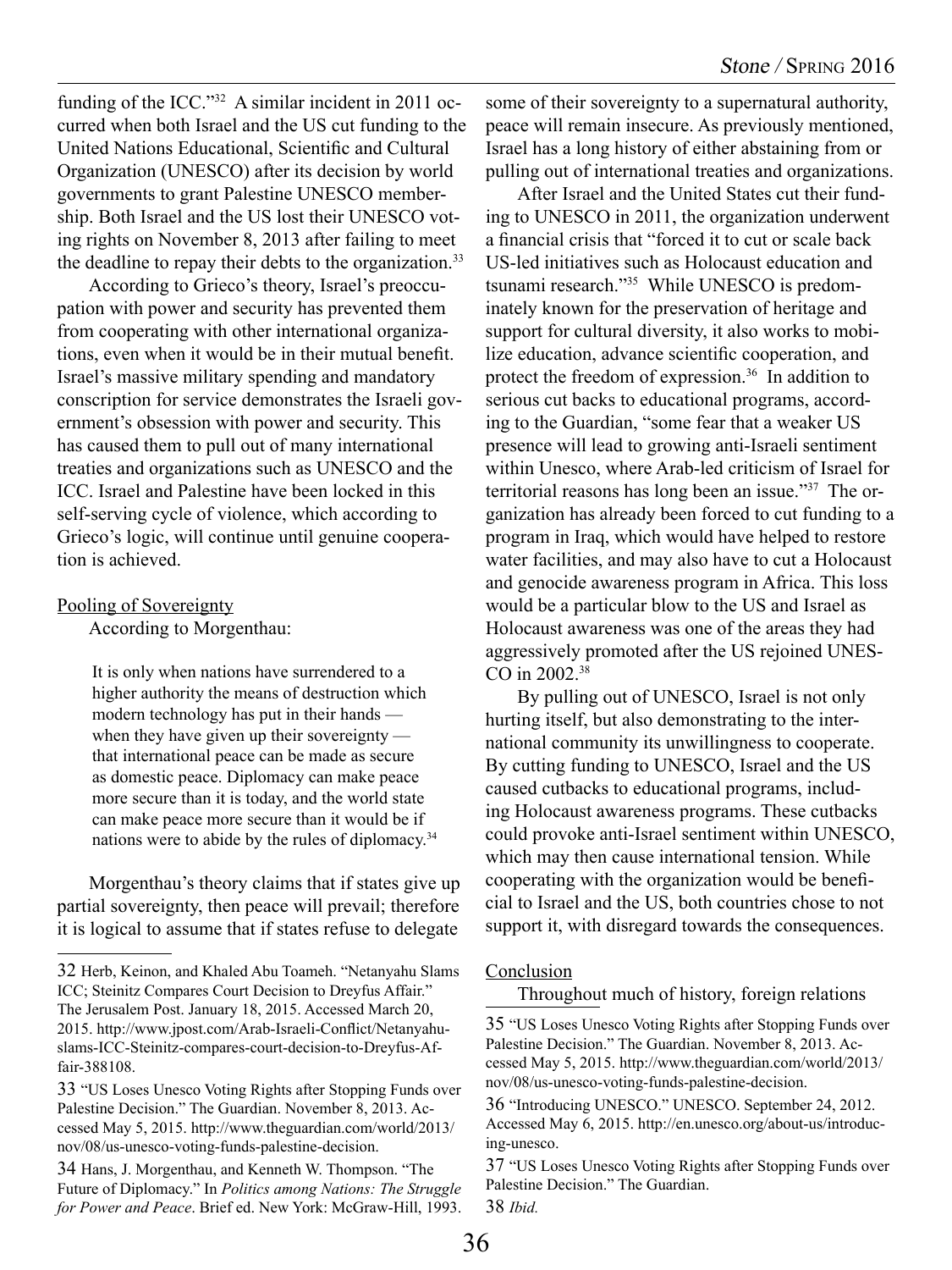have been a driving factor for state behavior. The struggle to cooperate and achieve peace between nations is an ongoing issue today. Grieco's analysis of cooperation between states depends on whether there is a threat of war between the two entities. This threat causes states to fear and distrust one another which eventually leads to conflict. This struggle in turn causes states to become preoccupied with power and security, which leads them to oppose cooperation and ultimately causes more conflict. In the case of Palestine and Israel, the intifadas serve as proof of a threat of war. This threat prevented states from fully cooperating during the Oslo Accords peace process, contributing to the failure of the accords. Due to the violent nature of the conflict in the region, especially the second intifada, Israel became preoccupied with power and security, which led to more noncooperation and has caused the region to be plagued with violence today.

Building on Grieco's argument, Morgenthau believes that the solution to achieving international peace is for states to willingly surrender partial sovereignty. As a result of the threat of war and the preoccupation with power, Israel has been unwilling to delegate some of its sovereignty to an international entity. However, unlike Israel, the Palestinian Authority has been delegating more and more of its 'sovereignty' to international organizations, such as the ICC.

In order to break the cycle of violence and non-cooperation in the region both parties must first overcome the obstacle of fear and distrust. Because the realist school of thought assumes that the world is in anarchy, causing the threat of war to be legitimate, states must accept that the threat is there and work towards cooperation despite any distrust. This could help prevent the aspiration to increase power and security, which has the potential to give states a better chance of achieving peace. Further research should be done about the effect surrendering sovereignty has on eliminating mistrust between parties. If Palestine and Israel work to genuinely to cooperate in the forming of a peace agreement, an end to the long history of violence may be possible.

#### Bibliography

"Arafat's Johannesburg Speech." Information Regarding Israel's Security. Accessed May 4, 2015. http://www.iris.org.il/quotes/joburg.htm.

- Arend, Anthony Clark, and Robert J. Beck. *International Law and the Use of Force Beyond the U.N. Charter Paradigm*. Hoboken: Taylor and Francis, 2014. 113-114.
- Beaumont, Peter. "ICC May Investigate Possible War Crimes in Palestinian Territories." The Guardian. January 16, 2015. Accessed February 11, 2015. http://www.theguardian.com/law/2015/jan/16/ icc-possible-war-crimes-palestinian-territories.
- Borger, Julian. "The Truth about Israel's Secret Nuclear Arsenal." The Guardian. January 15, 2014. Accessed May 5, 2015. http://www.theguardian. com/world/2014/jan/15/truth-israels-secret-nuclear-arsenal.
- Elgindy, Khaled. "Oslo's 20-year Legacy of Failure Lives on." Al Jazeera America. September 13, 2013. Accessed May 4, 2015. http://america.aljazeera.com/articles/2013/9/13/oslo-s-20-year-legacyoffailureliveson.html.
- Finnemore, Martha. "Constructing Norms of Humanitarian Intervention" in Peter J. Katzenstein (ed.), The Culture of National Security: Norms, Identity, and World Politics. 1996, New York: Columbia University Press, 153-85.
- "General Assembly Votes Overwhelmingly to Accord Palestine 'Non-Member Observer State' Status in United Nations | Meetings Coverage and Press Releases." UN News Center. Accessed March 3, 2015. http://www.un.org/press/en/2012/ga11317. doc.htm.
- Grieco, Joseph, M. "Anarchy and the Limits of Cooperation: A Realist Critique of the Newest Liberal Institutionalism." *International Organization* 42, no. 3 (Summer 1988): 488. *Academic Search Complete, JSTOR* (accessed October 9, 2014).
- Hans J. Morgenthau, "We Are Deluding Ourselves in Viet-Nam", *New York Times Magazine*, April 18, 1965, reprinted in *The Viet-Nam Reader*, ed. M. Raskin and B. Fall (Vintage Books, 1967), pp.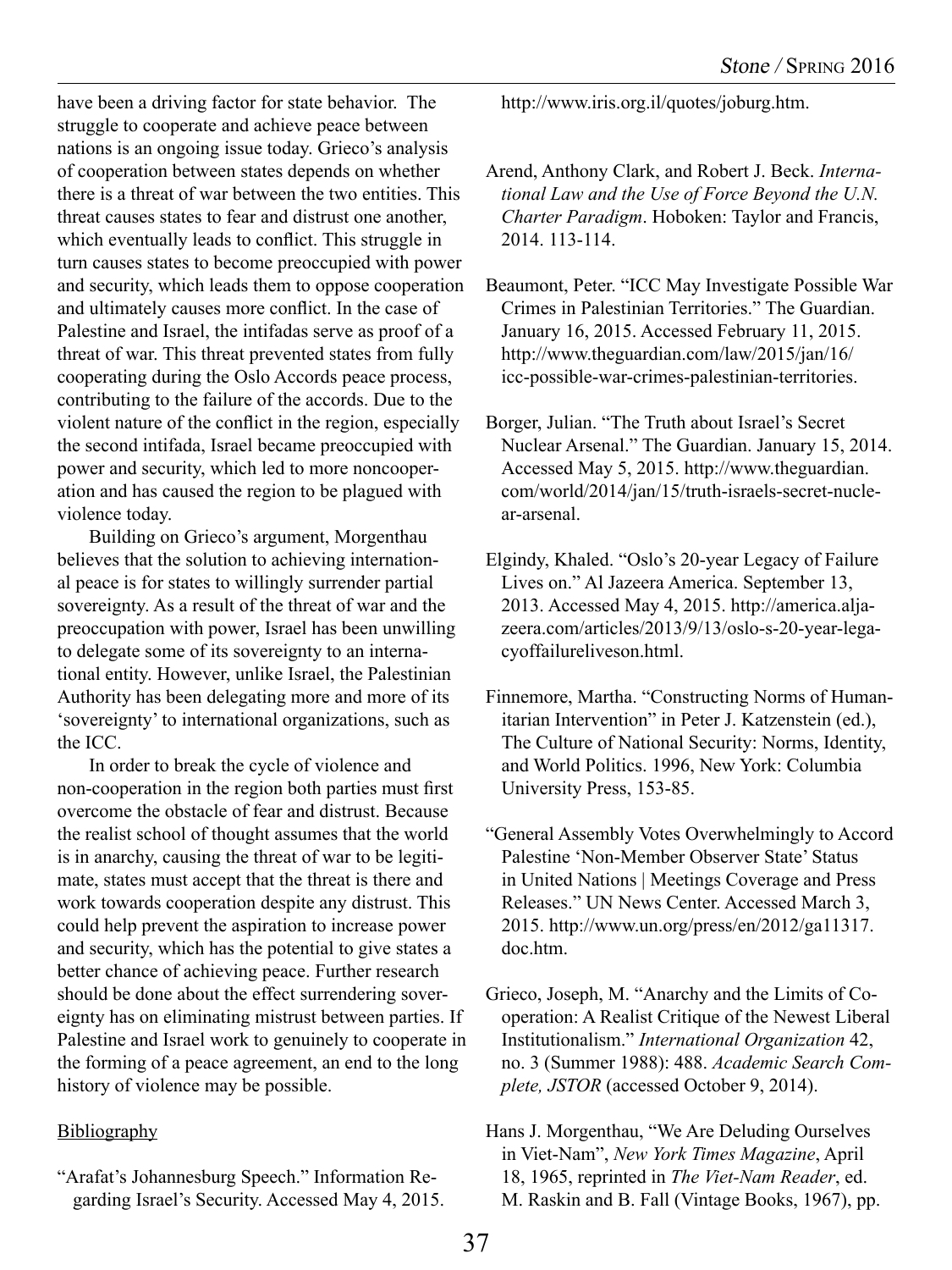37–45.

- Hatuqa, Dalia. "'Paradigm Shift': Palestinians Join Treaties." - Al Jazeera English. April 22, 2014. Accessed May 2, 2015. http://www.aljazeera. com/news/middleeast/2014/04/shift-palestinians-join-treaties-2014418111950813313.html.
- "ICC About the Court." ICC. Accessed May 1, 2015. http://www.icc-cpi.int/en\_menus/icc/about the court/Pages/about the court.aspx.
- "ICC at a Glance." ICC. Accessed May 1, 2015. http://www.icc-cpi.int/en\_menus/icc/about the court/icc at a glance/Pages/icc at a glance.aspx.
- "ICC Prosecutor Rejects Palestinian Recognition." BBC News. April 4, 2012. Accessed March 23, 2015. http://www.bbc.com/news/world-middleeast-17602425.
- "IDF Background Information." Mahal: IDF. Accessed May 5, 2015. http://www.mahal-idf-volunteers.org/information/background/content. htm#who.
- "Introducing UNESCO." UNESCO. September 24, 2012. Accessed May 6, 2015. http://en.unesco.org/ about-us/introducing-unesco.
- "Israel/OPT: International Criminal Court Key to Breaking Cycle of Injustice for War Crimes." Amnesty International. August 1, 2014. Accessed February 26, 2015. https://www.amnesty. org/en/articles/news/2014/08/israelopt-international-criminal-court-key-breaking-cycle-injustice-war-crimes/.
- "Israel Among Ten Most Powerful Nations In World." Arutz Sheva. Accessed May 5, 2015. http://www.israelnationalnews.com/News/News. aspx/176683#.VUgM1znBHzI.
- "Israeli Military Budget." Military Budget Israel Comments. Accessed May 5, 2015. http://militarybudget.org/israel/.

Keinon, Herb, and Khaled Abu Toameh. "Netanyahu

Slams ICC; Steinitz Compares Court Decision to Dreyfus Affair." The Jerusalem Post. January 18, 2015. Accessed March 20, 2015. http://www.jpost. com/Arab-Israeli-Conflict/Netanyahu-slams-ICC-Steinitz-compares-court-decision-to-Dreyfus-Affair-388108.

- McElroy, Damien. "Israel-Gaza conflict: What is an intifada?" The Telegraph. Last modified November 6, 2014. Accessed May 10, 2015. http://www. telegraph.co.uk/news/worldnews/middleeast/israel/ 10990699/Israel-Gaza-conflict-What-is-an-intifada. html.
- Morgenthau, Hans J., and Kenneth W. Thompson. "The Future of Diplomacy." In *Politics among Nations: The Struggle for Power and Peace*. Brief ed. New York: McGraw-Hill, 1993.
- "Shattered Dreams of Peace." PBS. Accessed May 4, 2015. http://www.pbs.org/wgbh/pages/frontline/ shows/oslo/negotiations/.
- "The Avalon Project : Israel-Palestine Liberation Organization Agreement : 1993." The Avalon Project : Israel-Palestine Liberation Organization Agreement : 1993. Accessed May 4, 2015. http://avalon. law.yale.edu/20th\_century/isrplo.asp.
- "The First Intifada: The Stone Resistance against Occupation." World Bulletin. Accessed May 4, 2015. http://www.worldbulletin.net/news/150293/ the-first-intifada-the-stone-resistance-against-occupation.
- "The Universal Declaration of Human Rights, UDHR, Declaration of Human Rights, Human Rights Declaration, Human Rights Charter, The Un and Human Rights." UN News Center. Accessed May 1, 2015. http://www.un.org/en/documents/ udhr/history.shtml.
- "Treaty on the Non-Proliferation of Nuclear Weapons (NPT)." International Atomic Energy Agency (IAEA). Accessed May 6, 2015. https://www.iaea. org/publications/documents/treaties/npt.
- "UN urges Israel to renounce nuclear arms, join non-proliferation treaty." RT News. Last modified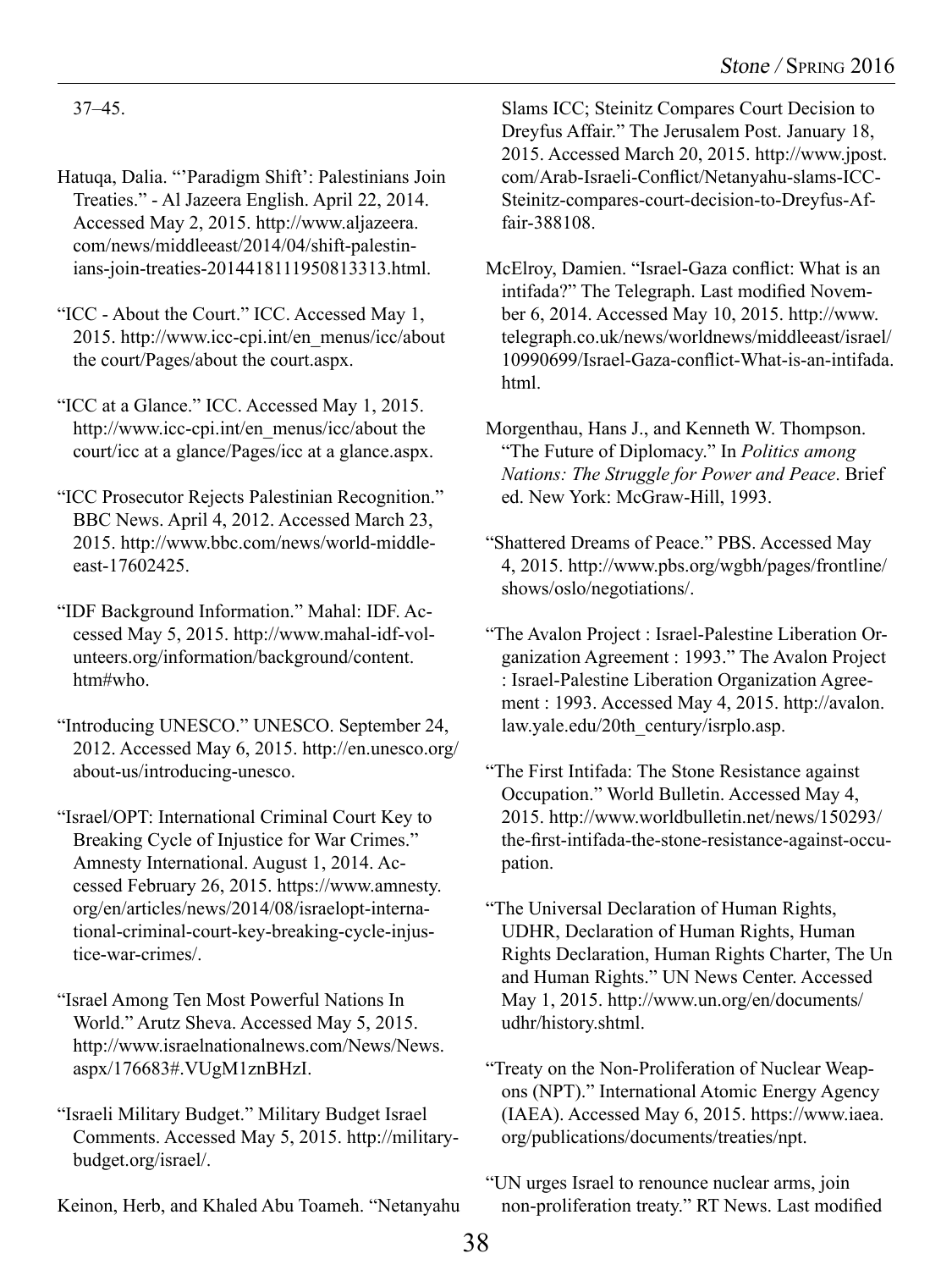December 3, 2014. Accessed May 6, 2015. http:// rt.com/news/210939-un-israel-nuclear-arms/.

- "US Loses Unesco Voting Rights after Stopping Funds over Palestine Decision." The Guardian. November 8, 2013. Accessed May 5, 2015. http:// www.theguardian.com/world/2013/nov/08/us-unesco-voting-funds-palestine-decision.
- "Which Countries Have Joined the ICC?" American Non-Governmental Organizations Coalition. Accessed March 24, 2015. http://www.amicc.org/icc/ ratifications/#fn1.
- "Yemen calls for bring Israeli leaders to the international criminal court." (2008, Mar 02). *UPI Arabia 2000*. Accessed February 24, 2015. Retrieved from http://0-search.proquest.com.opac.sfsu.edu/ docview/468313893?accountid=13802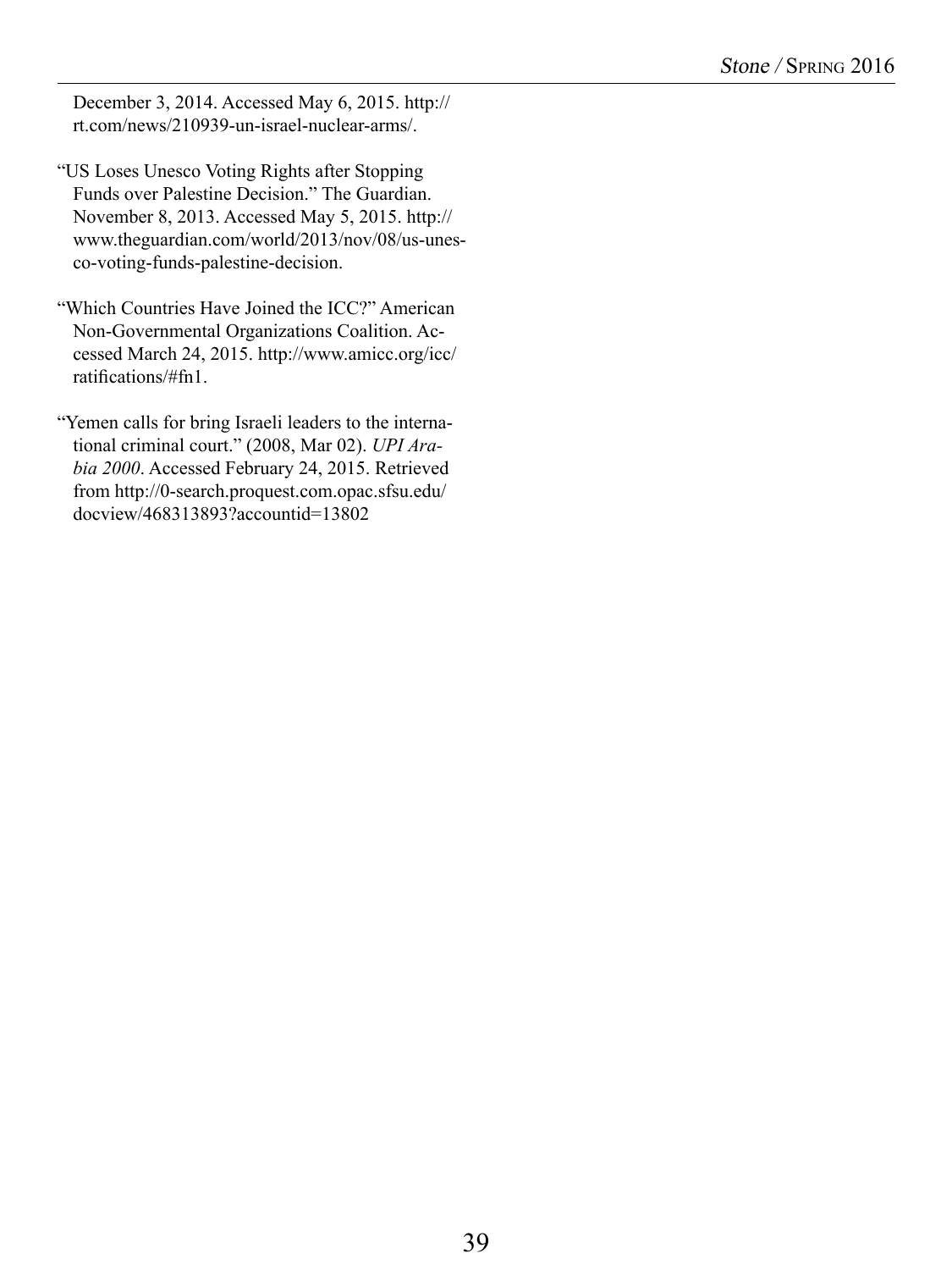## Navigating the Future Stability of Xinjiang and China's Silk Road

### By Raja Sutherland

5

Since the March 11th 2014 attack in Kunming China, attention has shifted to the increasingly restive province of Xinjiang, which has been become more unstable over the years due to the growing tensions between Han Chinese and its indigenous people, the Uyghur. Meanwhile, with the rise of the Islamic State has attracted an increasing number of Uyghur's, who China fears will come back to sow destruction within its borders. With China's Silk Road economic belt relying heavily on the stability of the province, growing radicalization among the Uyghur population poses a great danger for the future. China's ability to address the grievances driving unrest in the region will be crucial going forward.

ver the past two decades China's most western provinces, traditionally inhabited by the Uyghur's, has seen an influx of Han Chinese migrants, sparking sporadic incidents of violence between the two groups. However, Uyghur separatists launched their most devastating attack on a train station in Kunming, China was forced to confront its policies two decades in the making. Changes are primarily in its settler colonialism and development initiatives which have played a heavy role in rising tensions. Chinese officials are increasingly worried about citizens joining Islamist groups like the Islamic State, and terrorism within its borders. Security in the area has also become a priority for China due to current efforts to create economic the "Silk Road Initiative" economically linking Central Asia with Xinjiang serving as the hub. The Chinese government has recognized that cooperation with other countries in the region will be necessary in order to combat religious extremism aimed at its borders.

#### China's 9/11

On March 1, 2014 an unknown number of assailants wielding machetes attacked a train station in Kunming, one of China's south-western provinces, leaving 29 people dead and 130 more injured.<sup>1</sup> Local authorities managed to kill four of the assailants, but the rest escaped without a trace. State authorities have since labelled the attack as "China's 9/11," pointing to Islamist Separatists from their most north western province Xinjiang, home to the Uyghur's. While no specific group claimed responsibility for the attack, the Chinese government blamed the East Turkestan Islamic Movement (ETIM), an umbrella term for a number of splinter groups who are seeking independence from China.<sup>2</sup> Of these groups, the most prominent group is the Turkic Islamic Party, which was formed in 2006 by Uyghurs

<sup>1</sup> Kaiman, Jonathan, and Tania Branigan. "Kunming Knife Attack: Xinjiang Separatists Blamed for 'Chinese 9/11." The Guardian. March 2, 2014. Accessed March 7, 2015. http://www.theguardian.com/world/2014/ mar/02/kunming-knife-attack-muslim-separatists-xinjiang-china.

<sup>2</sup> Moore, Malcom. "Kunming Massacre: Has the Global Jihad Reached China?" The Telegraph. March 4, 2014. Accessed March 8, 2015. http://www.telegraph.co.uk/news/worldnews/asia/china/10675219/Kunming-massacre-Has-the-global-jihad-reached-China.html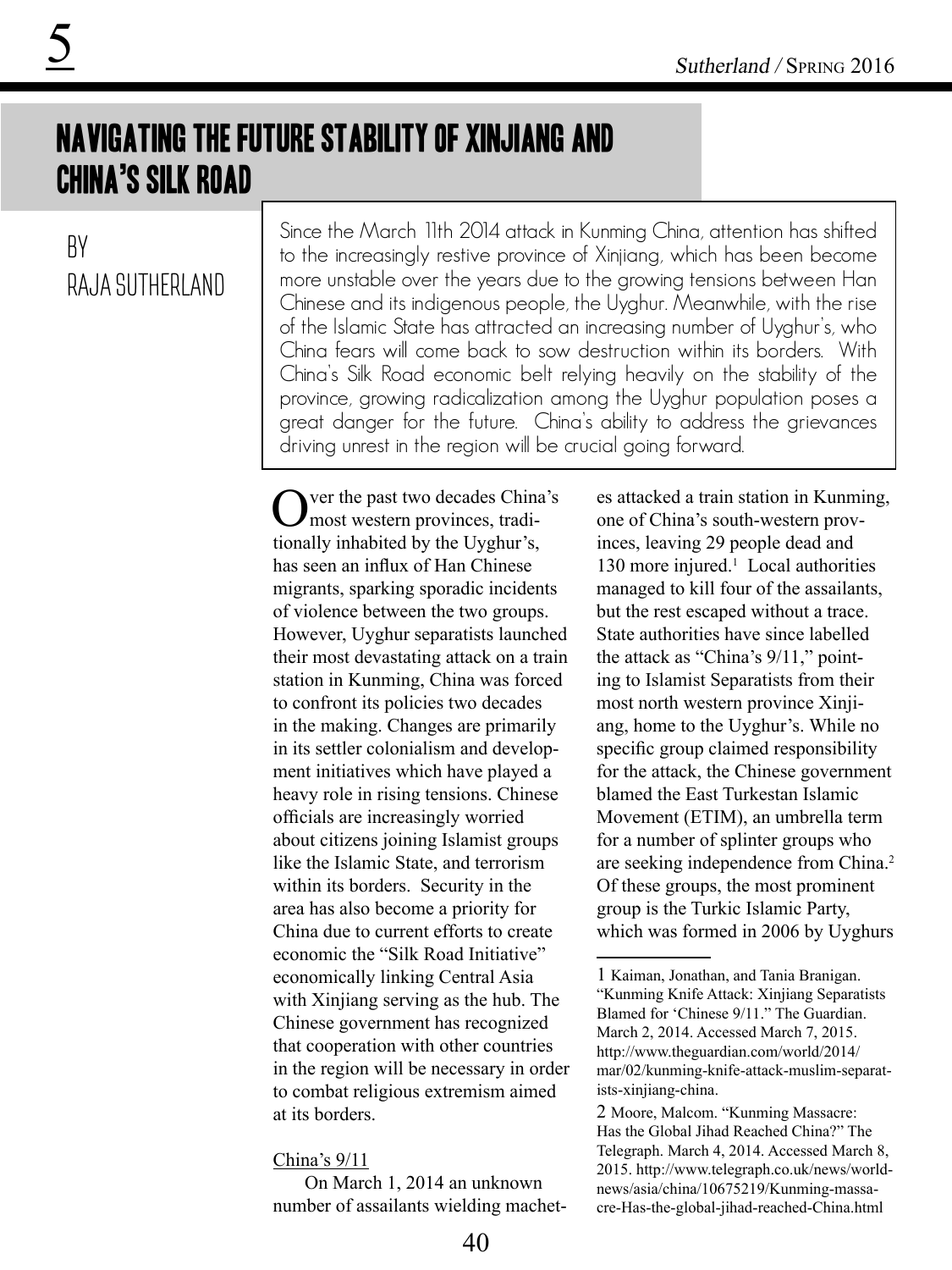who had fled Afghanistan and Pakistan in the 1990's. They have claimed responsibility for such attacks before in the past including one in Beijing, in which a car ploughed through pedestrians in Tiananmen Square before crashing into a bridge and causing a fire that killed five, and injured more.<sup>3</sup> Although the group did not claim responsibility for the terrorism in Kunming its leader has praised the attack nonetheless.4 So far, the vast majority of the ongoing separatist violence has remained confined within the borders of Xinjiang. However, this fact appears to be quickly changing.

#### The FATA Connection and the China-Pakistan Relationship

The majority of ETIM fighters are suspected to be hiding in Pakistan's Federally Administered Tribal Areas (FTA), an autonomous region. The areas are administered by tribal councils called the Jirga's with a federally appointed official, overseeing various aspects of governance. The primary role of this official is to the law and call upon tribal leaders to settle disputes.<sup>5</sup> This fragile dynamic was disrupted during the post 9/11 invasion of Afghanistan, when the United States demanded that Pakistan clamp down on Afghan fighters seeking refuge in FATA. The Pakistani compiled army's incursions into the area was met with a full blown insurgency. In fact, the Pakistan's military is still dealing with the repercussion of this decision a decade later. A 2014 terrorist attack on an army pupil school, typically referred to as the Peshawar School, has served as a recent, yet somber reminder of the consequences of Pakistani

compliance with coalition forces.<sup>6</sup>

China is one of Pakistan's strongest allies, yet it does not share the United States' aggressive posture when it comes to confronting Pakistan about its militant safe havens. China, for the most part, has preferred to use economic incentives—which Pakistan needs to help its poor economy—in order to get the desired results. Due to US and Pakistani operations in the FATA region, China has had the luxury of avoiding coming up with its own military solution. For example in 2010, one of East Turkestan Islamic Movement designated leaders; Abdul Haq was killed in a U.S. drone strike because of his association with Al Qaeda and Bin Laden.7

China has also counted on the United States to maintain stability in Afghanistan, because of concerns about the possible extremist violence that could spill over in the post US era. Chiefly, the resurgence of terrorist training camps for ETIM members could disrupt its development plans for the central Asian region.8 China has called for several regional dialogues in the hopes of mitigating possible fallout from a post-US Afghanistan, but it will take more than that in order to keep the country from falling into the same position it was before 9/11.

#### China's Own Foreign Fighter Problem

Since the rise of the Islamic State in the Middle East, an estimated 300 Chinese nationals have been fighting for the group, making the Chinese government more worried about increasing radicalization among the Uyghur population.<sup>9</sup> The link between the

<sup>3</sup> Kaiman, Jonathan. "Islamist Group Claims Responsibility for Attack on China's Tiananmen Square." The Guardian. November 25, 2013. Accessed March 8, 2015. http://www.theguardian. com/world/2013/nov/25/islamist-china-tiananmen-beijing-attack.; Moore, Malcom. "Kunming Massacre: Has the Global Jihad Reached China?" The Telegraph. March 4, 2014. Accessed March 8, 2015. http://www.telegraph.co.uk/news/worldnews/ asia/china/10675219/Kunming-massacre-Has-the-global-jihadreached-China.html.

<sup>4</sup> Tiezzi, Shannon. "Turkestan Islamic Party Expresses Support for Kunming Attack." The Diplomat. March 20, 2014. Accessed March 8, 2015.

http://thediplomat.com/2014/03/turkestan-islamic-party-expresses-support-for-kunming-attack/.

<sup>5</sup> Tiezzi, Shannon. "Who Is Fighting China's War On Terror?" The Diplomat. November 26, 2013. Accessed March 8, 2015. http://thediplomat.com/2013/11/who-is-fighting-chinas-war-onterror/.

<sup>6</sup> Syeda, Butool. "Pakistani Responses to AfPak Policy: Local Narratives and an Ending Global War?" Asian Survey 53, no. 6 (2013): 1005-036. Accessed March 8, 2015. http://www.jstor. org/discover/10.1525/as.2013.53.6.1005?uid=2129&uid=2&uid =70&uid=4&sid=21106055254893.

<sup>7</sup> Tiezzi, Shannon. "Who Is Fighting China's War On Terror?" The Diplomat. November 26, 2013. Accessed March 8, 2015. http://thediplomat.com/2013/11/who-is-fighting-chinas-war-onterror/.; "Treasury Targets Leader of Group Tied to Al Qaida." US Department of Treasury. April 20, 2009. Accessed March 8, 2015. http://www.treasury.gov/press-center/press-releases/ Pages/tg92.aspx.

<sup>8</sup> Tiezzi, Shannon. "Why China Needs the US in Afghanistan." Why China Needs the US in Afghanistan. March 25, 2014. Accessed March 8, 2015. http://thediplomat.com/2014/03/whychina-needs-the-us-in-afghanistan/.

<sup>9</sup> Martina, Michael. "About 300 Chinese Said Fighting alongside Islamic State in Middle East." Reuters. December 15, 2014. Accessed March 11, 2015.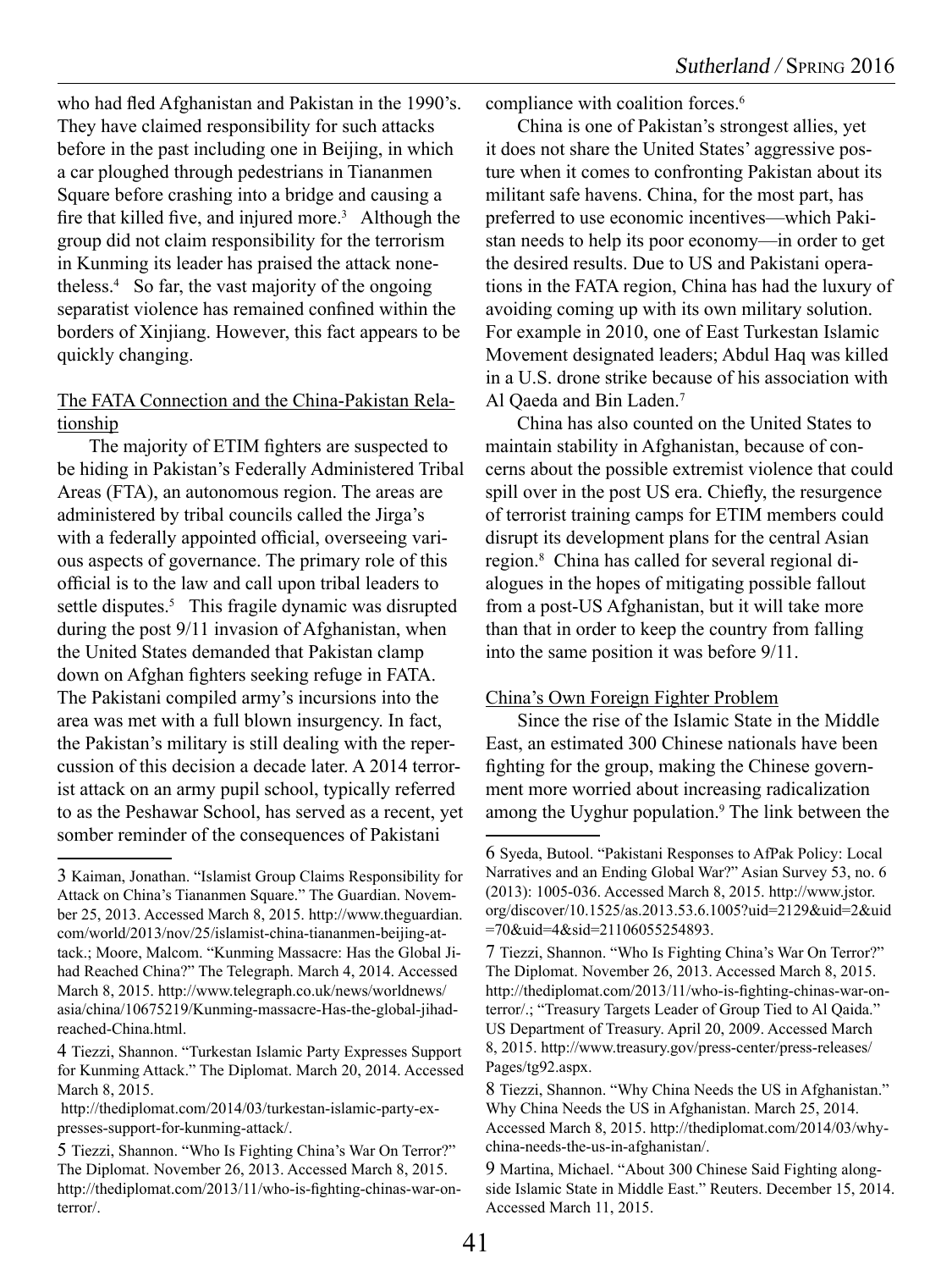Islamic State and Xinjiang extremists was officially confirmed for the first time by Xinjiang's Party Secretary, Zhang Chunxin, who admitted that the organization has had success in recruiting Uyghur members.10 More than 800 Chinese were stopped in Vietnam alone in an attempt to reach jihad training camps last year according to the Chinese government.<sup>11</sup> In his speech in Iraq last July, Abu Bakr Al-Baghdadi the current head of the Islamic State proclaimed, "Muslim rights are forcibly seized in China, India, and Palestine" and that "Your brothers all over the world are waiting for your rescue and anticipating your brigades."12 The fact that China's name was first on the list has not been lost on Chinese authorities nor have they ignored a map released purportedly showing Xinjiang included in territory the Islamic State intends to conquer within the next five years.<sup>13</sup> In a departure from its policy of non-interference, China has offered to participate in supportive air strikes to aid Iraq to defeat the Islamic State.14 This is correlated with the fact China is heavily invested heavily in Iraq's oil industry, which now accounts for 10 percent of China's oil imports ranking Iraq as their fifth largest oil supplier.<sup>15</sup> China has already evacuated 10,000 of its citizens from Iraq (one of the most dramatic steps China has taken yet) in fear that they would be placed in jeopardy due to

 http://www.reuters.com/article/2014/12/15/us-mideast-crisis-china-idUSKBN0JT0UX20141215.

10 Jia, Cui. "IS Recruits Xinjiang Residents." People's Daily Online. March 11, 2015. Accessed March 11, 2015. http:// en.people.cn/n/2015/0311/c90882-8860966.html.

11 Meng, Angela. "Hundreds of Chinese Seeking 'jihad Training' Are Caught on Vietnam Border in One Year: Beijing." South Morning China Post. January 19, 2015. Accessed March 12, 2015. http://www.scmp.com/news/china/article/1681827/ two-uygurs-xinjiang-killed-trying-cross-illegally-vietnam.

12 Olesen, Alexa. "China Sees Islamic State Inching Closer to Home." Foreign Policy. August 11, 11.Accessed March 13, 2015. http://foreignpolicy.com/2014/08/11/china-sees-islamicstate-inching-closer-to-home/.

#### 13 *Ibid.*

14 Bozorgmehr, Najmeh, and Lucy Hornby. "China Offers to Help Iraq Defeat Sunni Extremists." Financial Times. December 12, 2014. Accessed March 27, 2015. http://www.ft.com/ cms/s/0/3f4dc794-8141-11e4-b956-00144feabdc0.html#axzz-3Vd6zMQ8l.

15 Ford, Peter. "Why China Stays Quiet on Iraq, despite Being No. 1 Oil Investor." The Christian Science Monitor. June 27, 2014. Accessed March 10, 2015.http://www.csmonitor.com/ World/Asia-Pacific/2014/0627/Why-China-stays-quiet-on-Iraqdespite-being-no.-1-oil-investor-video.

Islamic State's swift gains throughout Iraq.16

#### Development: An Underlying Factor For Instability

Xinjiang is one of China's most resource rich regions, containing the country's largest oil deposits. As such, Beijing is eager to pour massive investments for development into the region to fuel the ever growing Chinese economy and to become an energy producer in the region.<sup>17</sup> However, the costs of development have become increasingly clear as environmental degradation threatens seriously harming agriculture production, and driving local companies out of business in favour of larger ones.18 A crucial factor driving this unrest is the policy of moving Han Chinese into the region in vast numbers. While this government policy to encourage settlement has been in place for over a century, it has increased with the Chinese governments drive to modernize the province. It is estimated that between one million and two million Han Chinese have settled in Xinjiang in the last two decades alone.<sup>19</sup> This has led to displacement of the Uyghur population and a subsequent lack of economic opportunities. Compounding the issue, they often face discrimination in favour of Han Chinese when it comes to employment opportunities. Feeling like second class citizens in their own lands has only contributed to Uyghur resentment toward China and the Chinese people themselves.<sup>20</sup> While Xinjiang has traditionally been a poor province, the

hope was that development would bring long- term 16 Olesen, Alexa. "China Sees Islamic State Inching Closer to Home." Foreign Policy. August 11, 11.Accessed March 13,

2015. http://foreignpolicy.com/2014/08/11/china-sees-islamic-stateinching-closer-to-home/.

17 Kurlanzick, Joshua. "The Unsettled West." Foreign Affairs. Council on Foreign Relations. August 1, 2004. Accessed March 8, 2015. http://www.foreignaffairs.com/articles/59942/joshua-kurlantzick/the-unsettled-west?page=show.

18 Lee, Raymond. "Unrest in Xinjiang, Uyghur Province in China." Al Jazeera Center for Studies. February 20, 2014. Accessed March 10, 2015. http://studies.aljazeera.net/en/repor ts/2014/02/201421281846110687.htm.

19 Hammer, Joshua. "Demolishing Kashgar's History." Smithsonian. March 1, 2010. Accessed March 12, 2015. http:// www.smithsonianmag.com/history/demolishing-kashgars-history-7324895/?no-ist.

20 Bhattacharji, Preeti. "Uighurs and China's Xinjiang Region." Council on Foreign Relations. May 29, 2012. Accessed March 10, 2015. http://www.cfr.org/china/uighurs-chinas-xinjiang-region/p16870.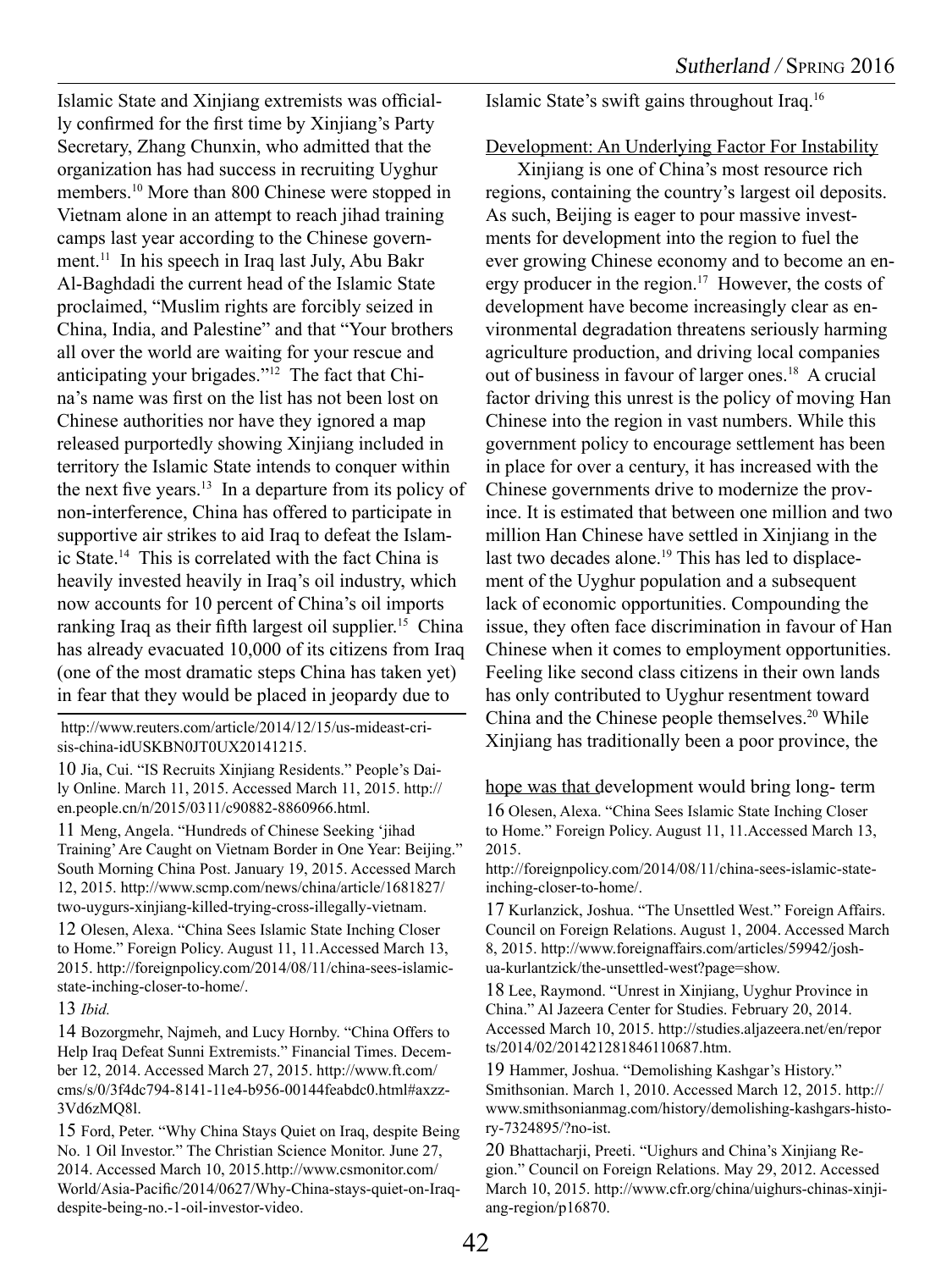stability. Unfortunately, the way in which the policies have been carried has done just the opposite inflaming the local population which in turn can lead to more violence.

Uyghur's feel their cultural identity has also been attacked over the years. In September of last year, Chinese authorities gave a life sentence to IIham Tohti, a prominent Uyghur academic, who has been critical of the Chinese government's policies in the region though he himself has denied being a separatist.21 In January 2015, legislators banned the burqa in Xinjiang's capital; Urumqi, with the ban expected to spread province wide.<sup>22</sup> In addition cities with cultural significance such as Kashgar have faced demolitions of neighbourhoods under the \$500 million "Housing Reform" program. Announced in 2009, the program will destroy 85 percent of the old city. These demolitions are viewed as a way to erase Uyghur identity and integrate them into greater Chinese soci- $\text{ety.}^{23}$ 

#### A Rocky Path for China's Silk Road?

China has recently announced plans to build roads, railways, and pipelines linking the country with Europe in what it has termed a "New Silk Road Economic Belt," China plans to create a \$16.3 billion fund in order to finance the construction.<sup>24</sup> In addition to economic interests, China sees stability in Central Asia as paramount to its own security. In 2001, when the Shanghai Cooperation Organization (SCO) was created, consisting of China, Russia, Kazakhstan, Kyrgyzstan, Tajikistan, and Uzbekistan counter terrorism was at the front of the agenda.<sup>25</sup> Xi

Jinping has recently offered the organization's members joint projects which amounting to \$5 billion dollars in exchange for commitments to fighting terrorism. China also held the largest military drill of Shanghai Cooperation Organization members since 2004 within its borders.26 With the western province being crucial to Beijing's new initiative, bringing stability to the viability of this long-term project than ever before.

#### Conclusion

The threat of extremists is not going away any time soon; however, it is in China's power to mitigate the internal factors that have driven members of its Uyghur population to take up arms and whose grievances stem from the alienation of cultural and physical displacement. The Islamic State remains a potent force for jihadi recruits worldwide China included. By addressing what motivates them China can decrease their number while increasing security cooperation with its Central Asian neighbours. The stability of the province as well as its economic plans for the region may very well depend on how China straddles the future challenges ahead.

#### **Bibliography**

- Bhattacharji, Preeti. "Uighurs and China's Xinjiang Region." Council on Foreign Relations. May 29, 2012. Accessed March 10, 2015. http://www.cfr. org/china/uighurs-chinas-xinjiang-region/p16870.
- Bozorgmehr, Najmeh, and Lucy Hornby. "China Offers to Help Iraq Defeat Sunni Extremists." Financial times. December 12, 2014. Accessed March 27, 2015. http://www.ft.com/cms/s/0/3f-4dc794-8141-11e4-b956-00144feabdc0.html#axzz-3Vd6zMQ8l.
- "China Jails Prominent Uighur Academic Ilham Tohti for Life." BBC News. September 23, 2014. Accessed March 10, 2015. http://www.bbc.com/ news/world-asia-29321701.

<sup>21 &</sup>quot;China Jails Prominent Uighur Academic Ilham Tohti for Life." BBC News. September 23, 2014. Accessed March 10, 2015. http://www.bbc.com/news/world-asia-29321701.

<sup>22</sup> Jiang, Steven. "China Bans Wearing Burqa in Biggest Muslim City." CNN. January 14, 2015. Accessed March 10, 2015. http://www.cnn.com/2015/01/13/world/asia/china-burqa-ban/.

<sup>23</sup> Hammer, Joshua. "Demolishing Kashgar's History." Smithsonian. March 1, 2010. Accessed March 12, 2015. http:// www.smithsonianmag.com/history/demolishing-kashgars-history-7324895/?no-ist.

<sup>24</sup> Shi, Ting, and Steven Yang. "China Said to Plan \$16.3 Billion Fund for 'New Silk Road'." Bloomberg News. November 3, 2014. Accessed March 13, 2015. http://www.bloomberg.com/ news/articles/2014-11-04/china-said-to-plan-16-3-billion-fundto-revive-silk-road.

<sup>25</sup> Sud, Alisha. "China's Central Asian Anti-Terrorism Efforts." Council of Foreign Affairs. October 8, 2014. Accessed March 14, 2015. http://blogs.cfr.org/asia/2014/10/08/alisha-sud-chi-

nas-central-asian-anti-terrorism-efforts/.

<sup>26</sup> Ooi, Su-Mei, and Kate Trinkle. "China's New Silk Road and Its Impact on Xinjiang." The Diplomat. March 5, 2015. Accessed March 14, 2015.

http://thediplomat.com/2015/03/chinas-new-silk-road-and-itsimpact-on-xinjiang/.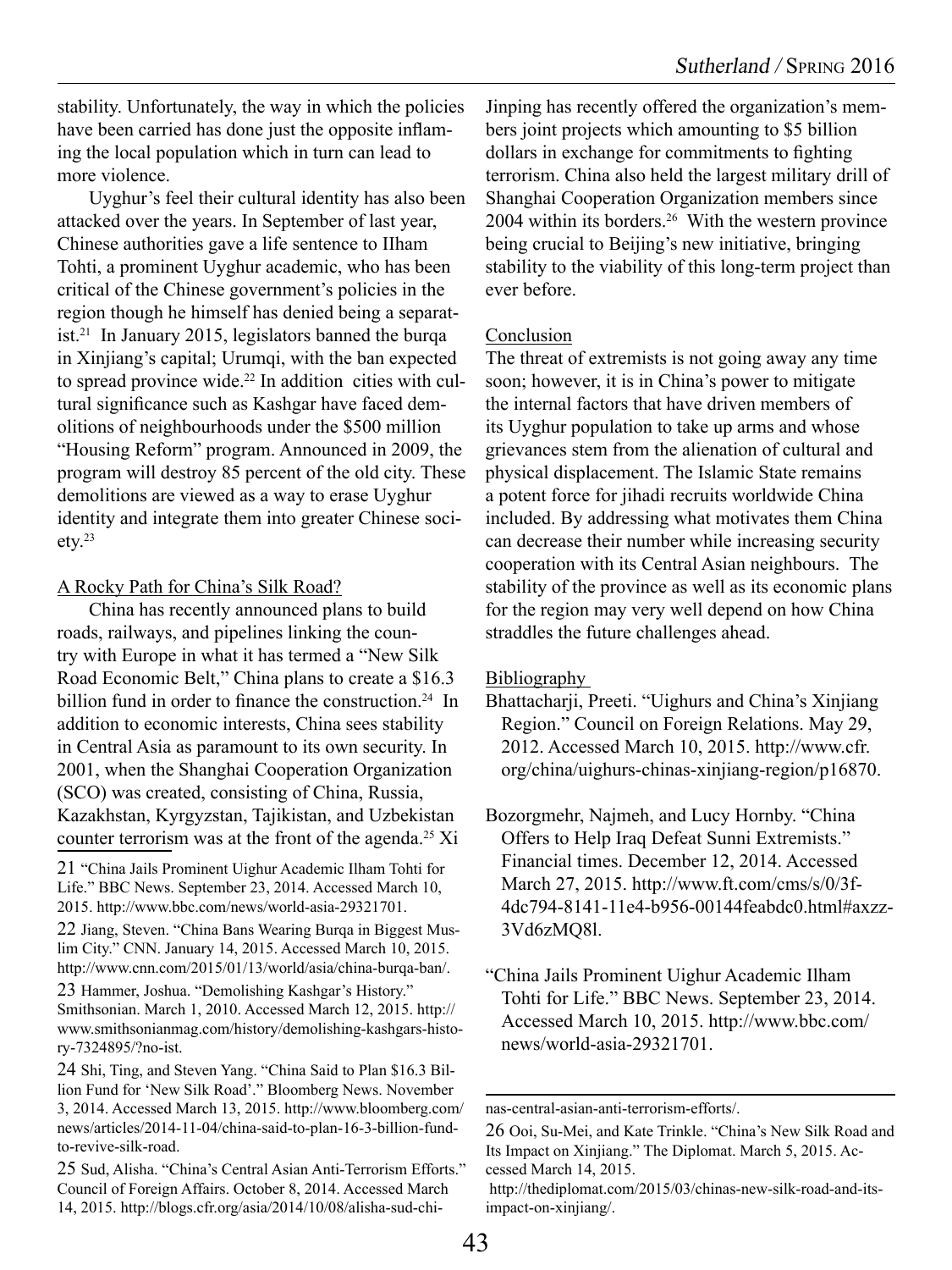Ford, Peter. "Why China Stays Quiet on Iraq, despite Being No. 1 Oil Investor." The Christian Science Monitor. June 27, 2014. Accessed March 10, 2015. http://www.csmonitor.com/World/Asia-Pacific/2014/0627/Why-China-stays-quiet-on-Iraq-despite-being-no.-1-oil-investor-video.

Hammer, Joshua. "Demolishing Kashgar's History." Smithsonian. March 1, 2010. Accessed March 12, 2015. http://www.smithsonianmag.com/history/demolishing-kashgars-history-7324895/?no-ist.

Jia, Cui. "IS Recruits Xinjiang Residents." People's Daily Online. March 11, 2015. Accessed March 11, 2015. http://en.people.cn/n/2015/0311/c90882- 8860966.html.

Jiang, Steven. "China Bans Wearing Burqa in Biggest Muslim City." CNN. January 14, 2015. Accessed March 10, 2015. http://www.cnn.com/2015/01/13/ world/asia/china-burqa-ban/.

Kaiman, Jonathan, and Tania Branigan. "Kunming Knife Attack: Xinjiang Separatists Blamed for 'Chinese 9/11." The Guardian. March 2, 2014. Accessed March 7, 2015. http://www.theguardian.com/world/2014/mar/02/kunming-knife-attack-muslim-separatists-xinjiang-china.

Kurlanzick, Joshua. "The Unsettled West." Foreign Affairs. Council on Foreign Relations. August 1, 2004. Accessed March 8, 2015. http://www.foreignaffairs.com/articles/59942/joshua-kurlantzick/ the-unsettled-west?page=show.

Lee, Raymond. "Unrest in Xinjiang, Uyghur Province in China." Al Jazeera Center for Studies. February 20, 2014. Accessed March 10, 2015. http://studies.aljazeera.net/en/repor ts/2014/02/201421281846110687.htm.

Martina, Michael. "About 300 Chinese Said Fighting alongside Islamic State in Middle East." Reuters. December 15, 2014. Accessed March 11, 2015. http://www.reuters.com/article/2014/12/15/us-mideast-crisis-china-idUSKBN0JT0UX20141215.

Meng, Angela. "Hundreds of Chinese Seeking 'jihad Training' Are Caught on Vietnam Border in One

Year: Beijing." South Morning China Post. January 19, 2015. Accessed March 12, 2015. http:// www.scmp.com/news/china/article/1681827/ two-uygurs-xinjiang-killed-trying-cross-illegally-vietnam.

Moore, Malcom. "Kunming Massacre: Has the Global Jihad Reached China?" The Telegraph. March 4, 2014. Accessed March 8, 2015. http://www.telegraph.co.uk/news/worldnews/asia/china/10675219/ Kunming-massacre-Has-the-global-jihad-reached-China html

Olesen, Alexa. "China Sees Islamic State Inching Closer to Home." Foreign Policy. August 11, 11. Accessed March 13, 2015. http://foreignpolicy. com/2014/08/11/china-sees-islamic-state-inchingcloser-to-home/.

Ooi, Su-Mei, and Kate Trinkle. "China's New Silk Road and Its Impact on Xinjiang." The Diplomat. March 5, 2015. Accessed March 14, 2015. http:// thediplomat.com/2015/03/chinas-new-silk-roadand-its-impact-on-xinjiang/.

Shi, Ting, and Steven Yang. "China Said to Plan \$16.3 Billion Fund for 'New Silk Road'." Bloomberg News. November 3, 2014. Accessed March 13, 2015. http://www.bloomberg.com/news/ articles/2014-11-04/china-said-to-plan-16-3-billion-fund-to-revive-silk-road.

Sud, Alisha. "China's Central Asian Anti-Terrorism Efforts." Council of Foreign Affairs. October 8, 2014. Accessed March 14, 2015. http://blogs. cfr.org/asia/2014/10/08/alisha-sud-chinas-central-asian-anti-terrorism-efforts/.

Syeda, Butool. "Pakistani Responses to AfPak Policy: Local Narratives and an Ending Global War?" Asian Survey 53, no. 6 (2013): 1005-036. Accessed March 8, 2015. http://www.jstor.org/discover/10.1525/as.2013.53.6.1005?uid=2129&uid= 2&uid=70&uid=4&sid=21106055254893.

Tiezzi, Shannon. "Turkestan Islamic Party Expresses Support for Kunming Attack." The Diplomat. March 20, 2014. Accessed March 8, 2015. http:// thediplomat.com/2014/03/turkestan-islamic-par